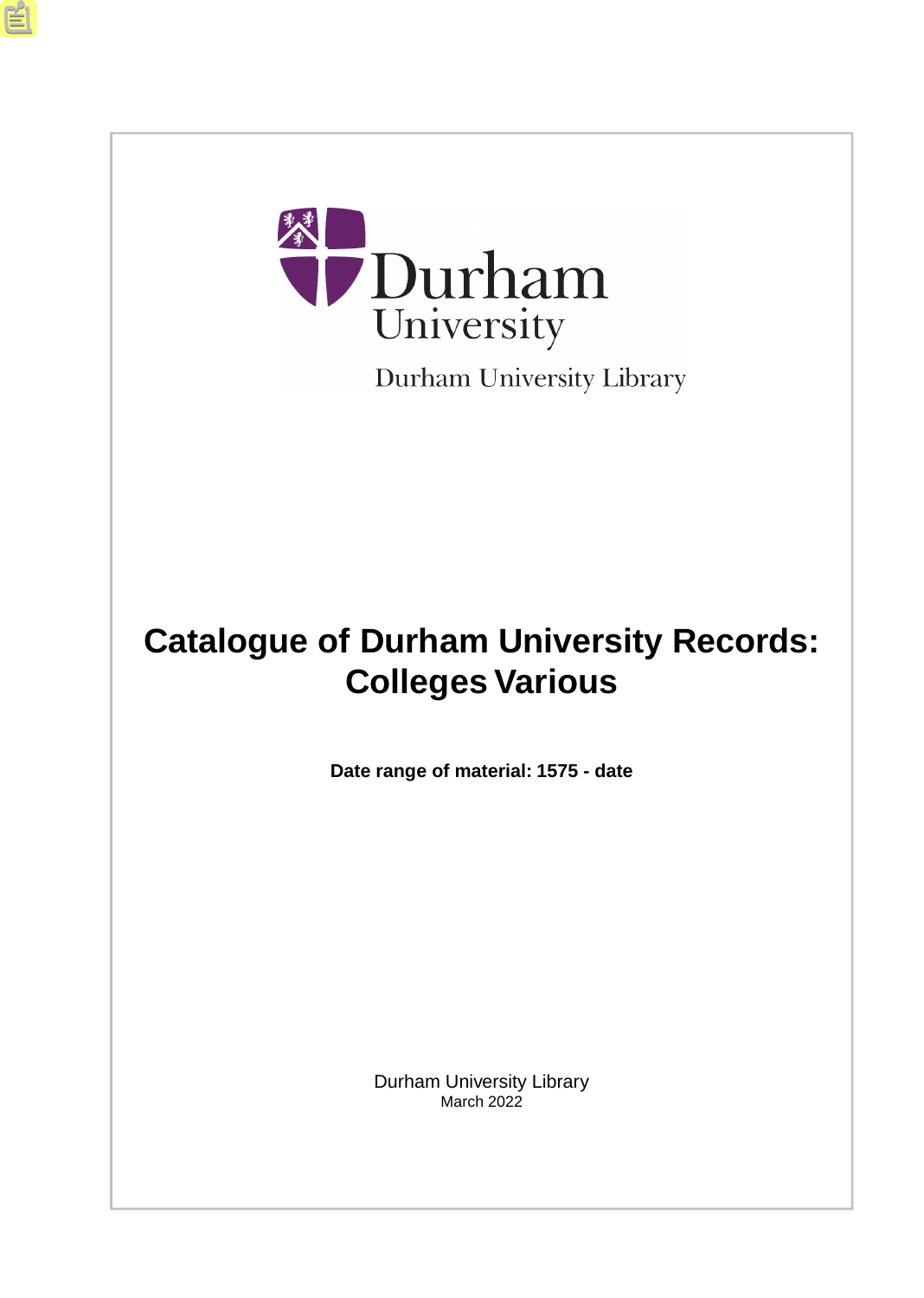| Catalogue of material: |  |
|------------------------|--|
|                        |  |
|                        |  |
|                        |  |
|                        |  |
|                        |  |
|                        |  |
|                        |  |
|                        |  |
|                        |  |
|                        |  |
|                        |  |
|                        |  |
|                        |  |
|                        |  |
|                        |  |
|                        |  |
|                        |  |
|                        |  |
|                        |  |
|                        |  |
|                        |  |
|                        |  |
|                        |  |
|                        |  |
|                        |  |
|                        |  |
|                        |  |
|                        |  |
|                        |  |
|                        |  |
|                        |  |
|                        |  |
|                        |  |
|                        |  |
|                        |  |
|                        |  |
|                        |  |
|                        |  |
|                        |  |
|                        |  |
|                        |  |

### **Contents**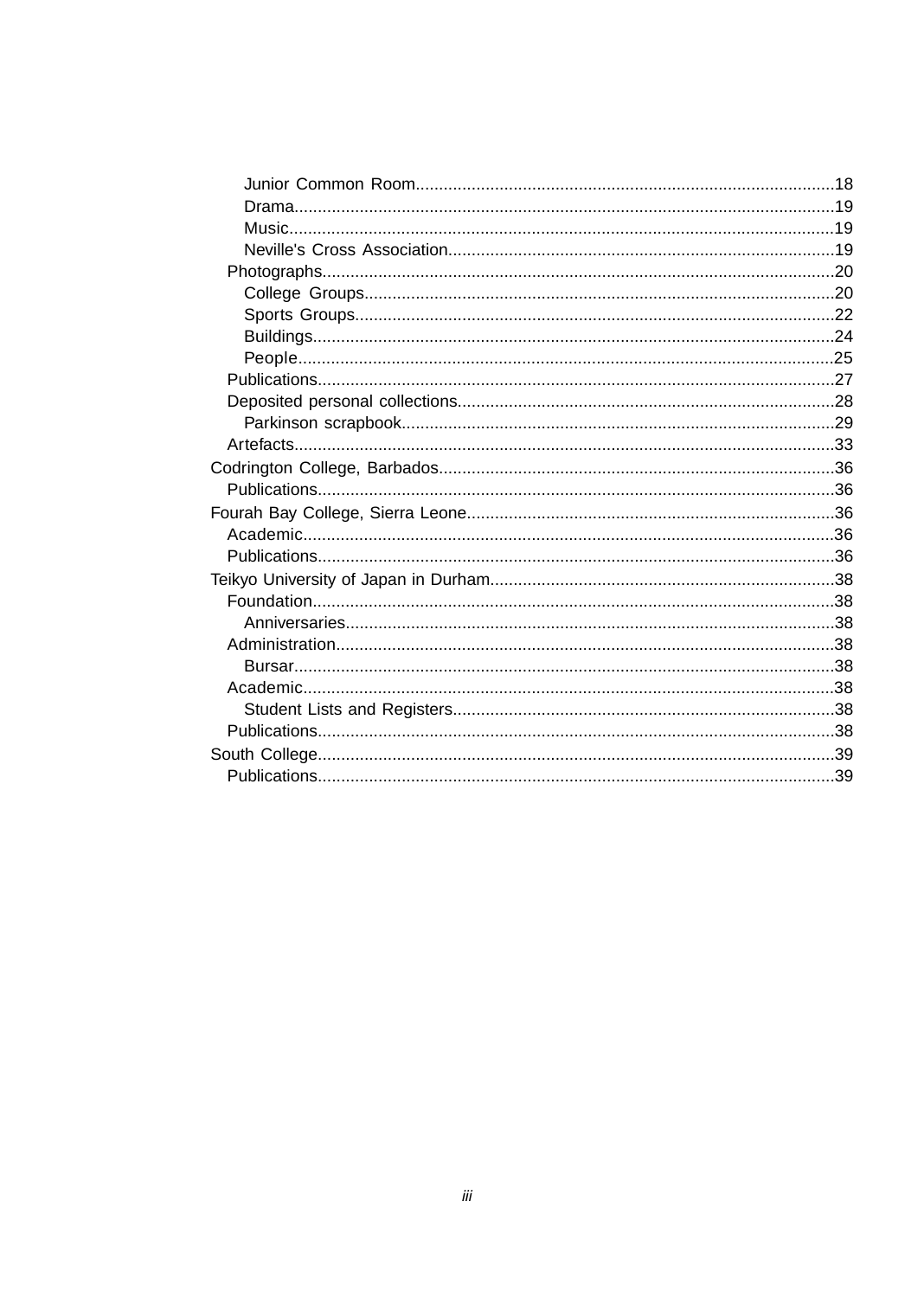### **Preface**

### <span id="page-3-0"></span>**Creation of catalogue**

In progress April 2004-

### **Contact details**

Durham University Library: Archives and Special Collections Palace Green Durham DH1 3RN England Telephone: 0191 334 2972 Email: PG.Library@durham.ac.uk URL: http://www.dur.ac.uk/library/asc/ ark:/32150/s1xp68kg32p/PDF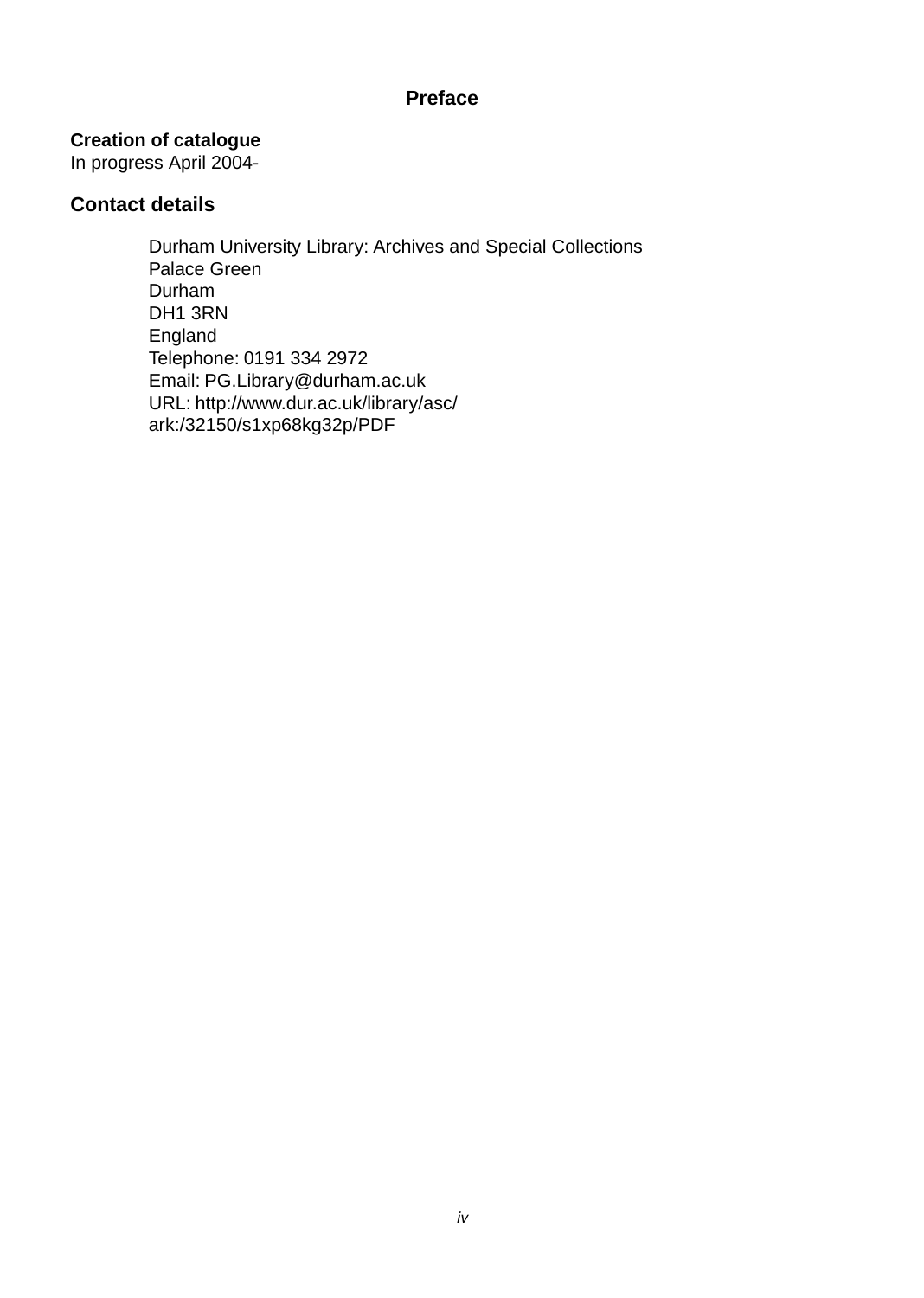### **Introduction**

<span id="page-4-0"></span>Collection title: Durham University Records: Colleges Various Reference code: GB-0033-UND/F Dates of creation: 1575 - date **Extent: 62 linear metres** Repository: Durham University Library, Archives and Special Collections Creator: Created by the colleges of Durham University, with deeds of their properties created by their previous owners/tenants Language of material: English predominantly, with occasional Latin

### **Contents**

This collection includes the few records, mainly reports, transferred so far from the Colleges Office, along with small groups of records - mainly some minutes, publications, and photographs with a few artefacts, from some of the university's newer colleges, and also from its affiliated colleges.

Most of the university's historic colleges in Durham have now transferred their archives to Palace Green Library where significant collections for University, Hatfield, St John's, St Chad's, St Cuthbert's, St Aidan's, St Mary's, Van Mildert, Trevelyan and Hild Bede colleges are now held. The colleges' records reflect all aspects of the colleges' life from minutes of its governing bodies and other committees, to registers and files of its students, administrative and financial papers of its officers such as the master/principal and bursar (including covering maintenance of their buildings), also minutes, accounts, photographs and ephemera of the running of their dining halls and chapels, of their common rooms (senior, middle and junior), and of their student sports clubs and societies, with also on occasion papers of some of their senior and/or junior members, and some artefacts, principally occasional items of clothing such as ties or blazers. In addition, there are considerable collections of deeds for the properties which became the colleges of St Chad's and Hild Bede which take the history of these significant sites in the city of Durham back into the sixteenth century. The deeds for St Chad's also cover its advowsons held elsewhere, especially in Liverpool. Various items are also held for the following colleges: Collingwood, Grey, Josephine Butler, Neville's Cross, Ustinov, Stephenson and John Snow.

### Administrative history

Durham has always been a collegiate university in that most of its students have also been, and now pretty well all are, members of its constituent colleges, providing them with accommodation, welfare and extra-mural activities. It continues to grow as a collegiate university and this collection encompasses the records of its some of its more recent college foundations. The development at Stockton on Teesside opened in 1992 as the single University College Stockton but in 2001 the two separate colleges of John Snow and Stephenson were established there. These transferred to Durham in 2019 at the same time as a new college - South - was being developed on the Mount Oswald site in Durham. Furthermore, there are files of an unrealised attempt to establish a college on the Howlands Farm site in the mid 1990s before this was successfully developed for Josephine Butler and Ustinov Colleges.

But there is no single, ubiquitous model for a Durham college, and this collection also comprises some records of Neville's Cross College. Founded by the county council in 1921 as a teacher training college for women, this became a licensed hall of residence of the university in 1924 and even moved into Hatfield College's site for a while during WW2.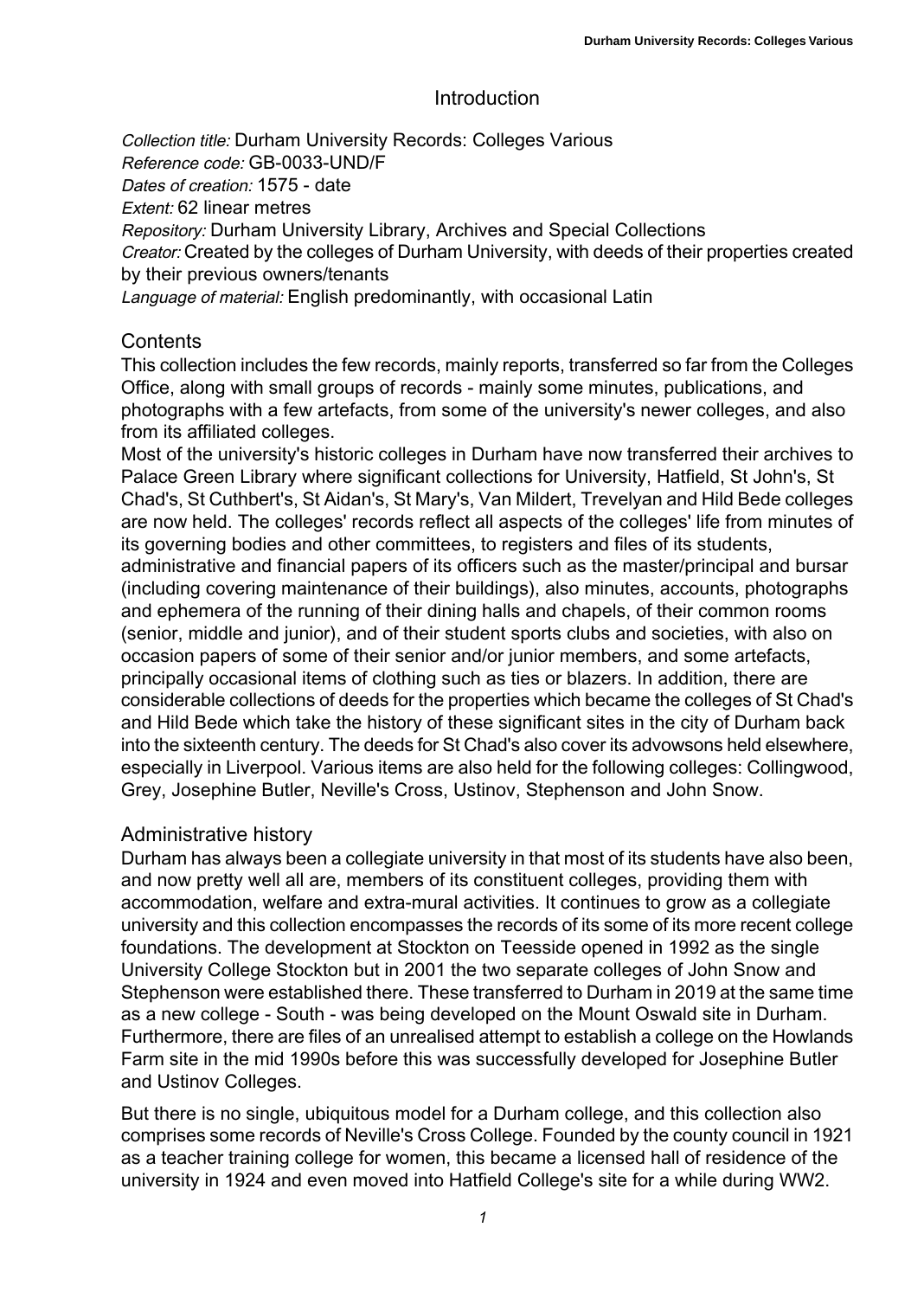Some of its students studied university courses until it was merged with the Durham Technical College in 1977 to become the wholly independent New College, eventually moving to a new site at Framwellgate Moor. Its former location was derelict for a while before it was redeveloped as the home of Ustinov College in 2018.

Durham also had two affiliated colleges for almost the middle century of its existence with the already established Fourah Bay College in Sierra Leone and Codrington College in Barbados, founded in 1827 and 1745 respectively, being thus brought into the university fold in 1876 and 1875 until they went their own way in 1967 and 1965 respectively.

Durham also had a number of associated colleges in the UK and abroad in the later 19th and earlier 20th centuries. Records of the students from these colleges who took Durham degrees are in such as the Calendars, pass lists and mark books etc, but there are no records of the colleges themselves in the archive. A something of a successor to this, a formal relationship was established with Teikyo University of Japan in 1988 as part of the university's growing international links. This led to accommdation for Japanese students and staff being established next to St Mary's College in 1990. There are a few records of this relationship here with more in the archive of St Mary's College.

Finally, Ushaw College, a Roman Catholic theological college established near Durham in 1808, became a licensed hall of residence of the university in 1968 until the college closed in 2010; whilst ASC now administers its archive, that is still held at the college.

Accession details Transferred since 2002.

Previous custodial history

Always held in the colleges, except for occasional items donated by usually college alumni

Arrangement College records are arranged as follows: A Foundation B Governance C Administration D Academic E Clubs, Sports, Associations F Photographs G Publications and Ephemera H Deposited/donated collections I Artefacts J Associated Trusts

### Conditions of access

There is restricted access to administrative records less than 30 years old, with some further restrictions, generally as noted, on records less than 80 years old where the Data Protection Act applies.

### Copyright and copying

Permission to make any published use of material from the collection must be sought in advance from the Head of Collections (email pg.library@durham.ac.uk) and, where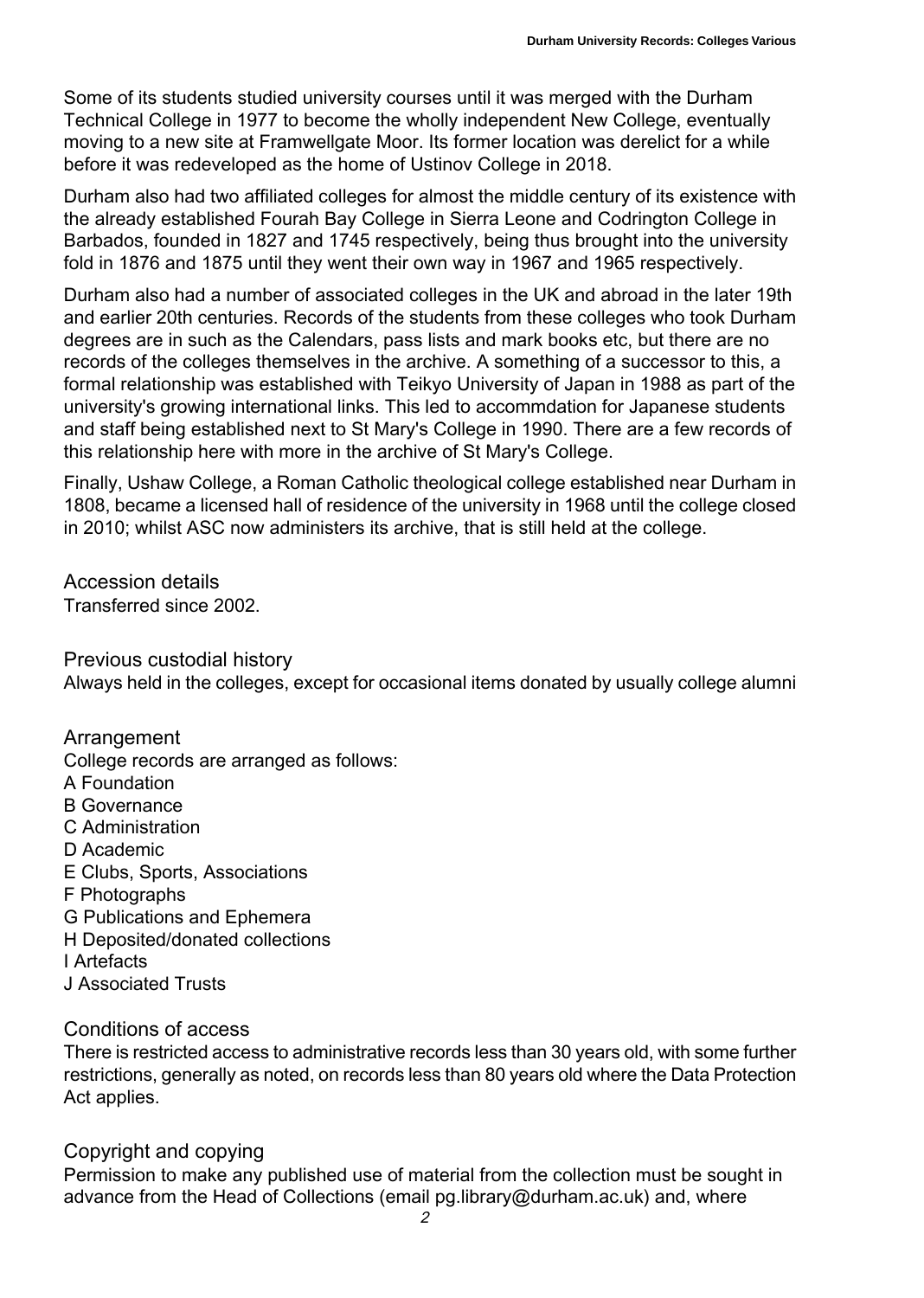appropriate, from the copyright owner. The Library will assist where possible with identifying copyright owners, but responsibility for ensuring copyright clearance rests with the user of the material

### Appraisal

Some accessions are appraised on site before transfer, others are appraised when received at Palace Green. Clean duplicates are generally removed.

### **Accruals**

Continuous further accruals are anticipated. In April 2004, a retention schedule and other records management procedures were developed for the university's records to facilitate the regular transfer of records from the university's departments and offices to the archive. This draft retention schedule was developed further on the appointment of the first university records manager in August 2006, and reviewed in 2019.

### Form of citation

The form of citation should use the code GB-0033-UND, or the collection name Durham University Archive, followed by the reference number.

To order items in the searchroom, use the collection reference code(s), derived by removing the repository code (GB-0033-), followed by the reference number. Citing the section of the finding aid is useful.

### Related material - here

Most of these colleges still retain their records themselves.

### Related material - elsewhere

<span id="page-6-0"></span>The archive of Codrington College is held at the Cave Hill Campus of the University of the West Indies (https://www.cavehill.uwi.edu/ARMP/campus-archives.aspx)

The archive of the former Neville's Cross College is held by its successor New College.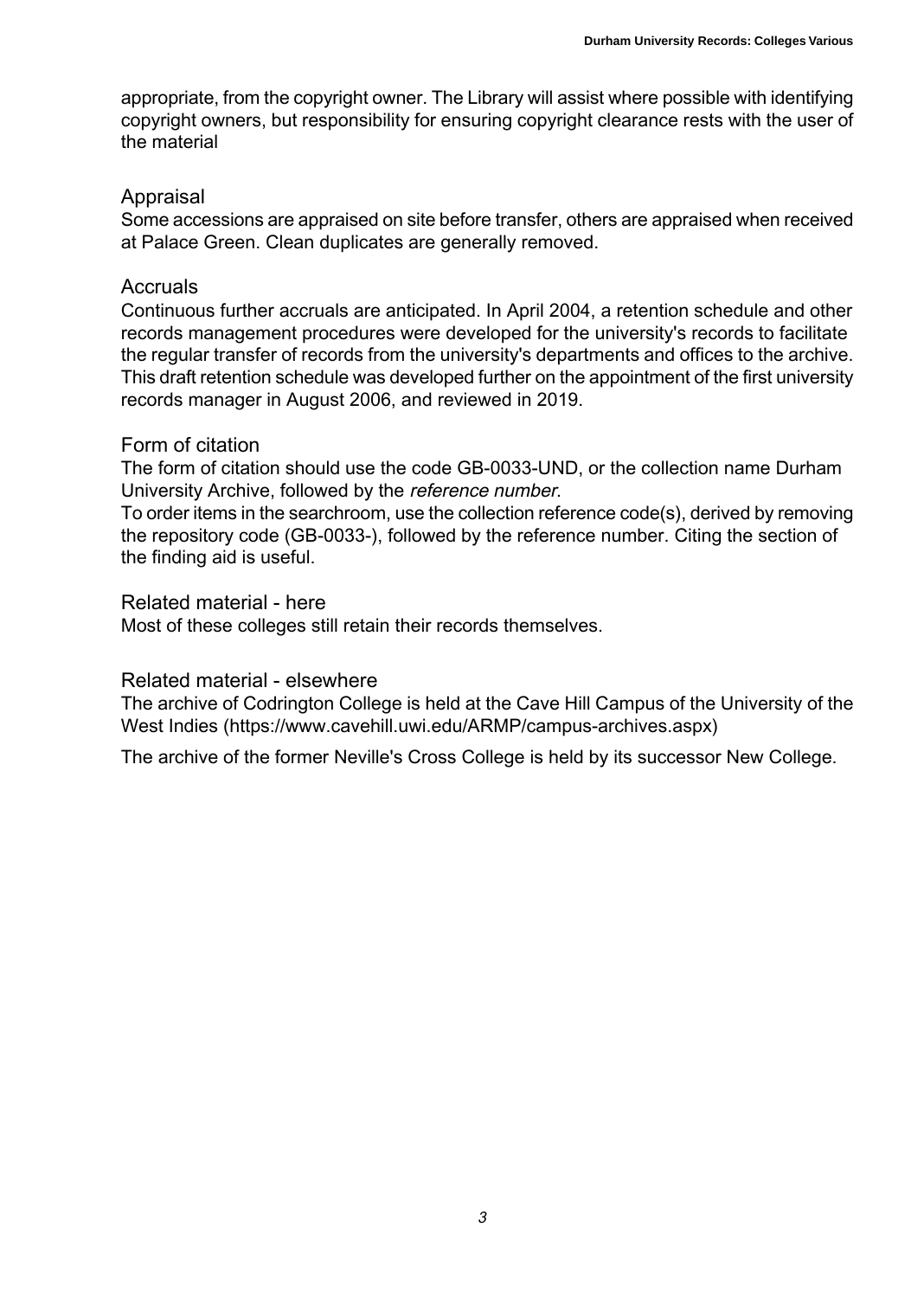## **Colleges**

### UND/F

Biographical information: Durham University is a "collegiate" university. The colleges are a major part of the Durham University experience and are one of the key reasons students give for applying. Durham University's college system is arguably the most distinctive feature of the University. Colleges are small enough to foster a strong sense of community, whilst still allowing students to enjoy all the academic and other benefits of a large University. Every student at the University belongs to a college. They remain a member of their college throughout their time at Durham and beyond. The colleges are not teaching bodies, but they are more than just places to eat and sleep. Instead, each college is a small community providing a wide range of activities and facilities for study, sports, the arts, socialising, relaxation and welfare.

<span id="page-7-1"></span><span id="page-7-0"></span>Colleges Office UND/FA

> **Reports** UND/FA1

> > UND/FA1/1 2012 - 2016

The Colleges Annual Report, comprising reports from those responsible for estates and facilities, research and scholarly activities, student experience, and recruitment and allocations, also from the head of each college, and Experience Durham, International Affairs, Greenspace and University Catering. 5 printed paper booklets, colour illustrated

<span id="page-7-2"></span>Printed Ephemera UND/FA2

> UND/FA2/1 2009 A guide to Christian Chaplaincy in Durham University 2009/10 Printed paper leaflet, 1f

<span id="page-7-3"></span>UND/FA2/2 [2018] What is <sup>a</sup> College? Printed paper leaflet, 4f

Stephenson College UND/F19

<span id="page-7-4"></span>Biographical information: Stephenson College, affectionately known as 'Stevo', was founded in 2001 and is a modern, purpose-built college offering high-quality accommodation and a well-rounded student experience. It is named after the great Northern railway pioneer, George Stephenson, and was established on the Tees riverside at the centre of the University's Queen's Campus in Stockton. The college relocated to the Howlands site in Durham from Stockton in September 2018 and thence to Rushford Court, North Road, Durham, in September 2019.

<span id="page-7-5"></span>Administration UND/F19/C

> Bursar UND/F19/C2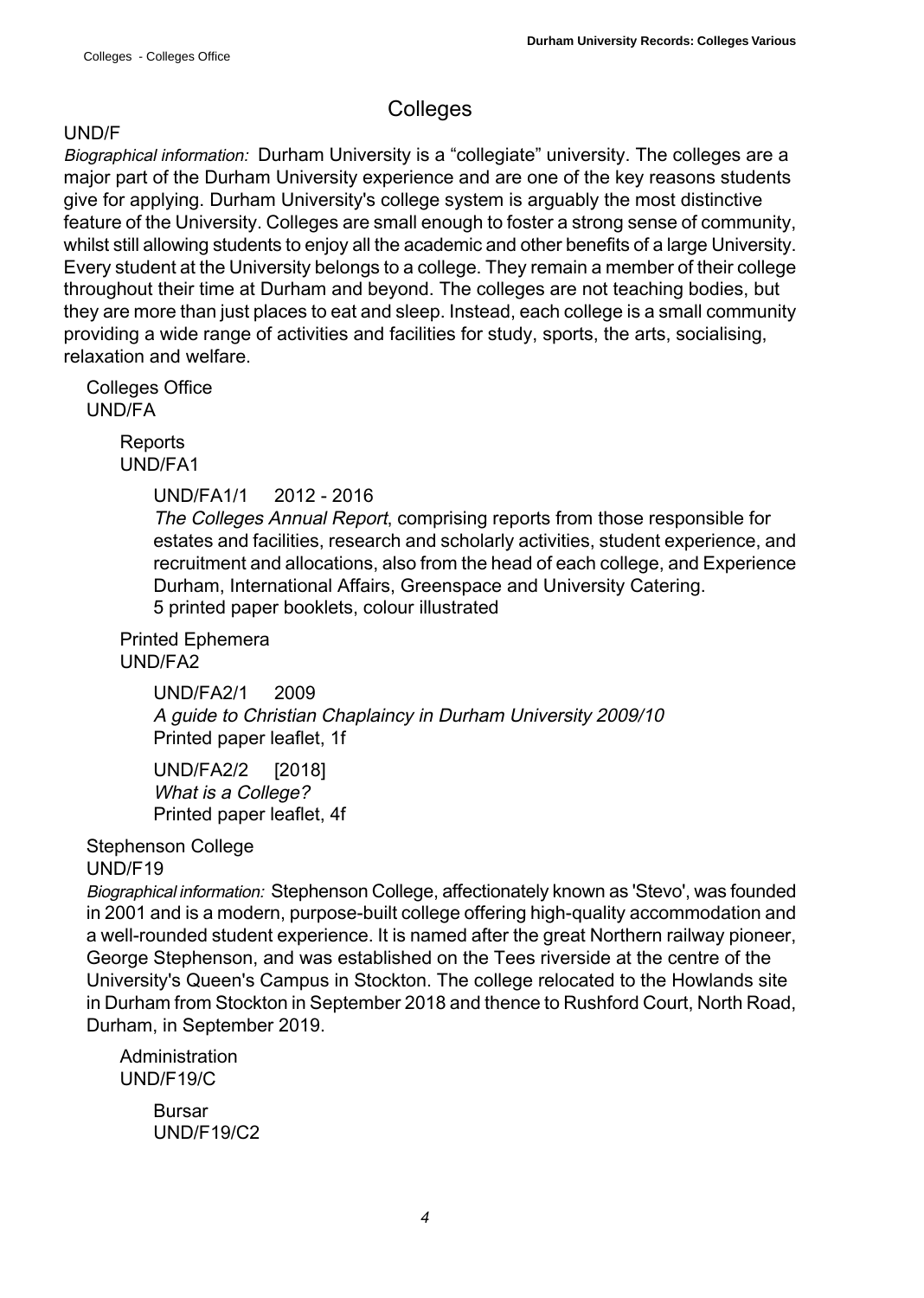UND/UND/F19/C2/1 2013 - 2014 Posters for events at the college. Paper file

<span id="page-8-0"></span>Societies and Clubs UND/F19/E

> <span id="page-8-1"></span>Rocket Theatre Company UND/F19/E4

> > UND/F19/E4/C1 2019 **Constitution** Paper file

UND/F19/E4/D1 2019 - 2020

Productions ephemera:

Charles Dickens, A Christmas Carol, by Fraser Logue, Saltwell Hall, 5-7 December 2019, programme & reviews

The Showcase (for the Locomotive Cup), Josephine Butler gym, 25 January 2020: James Smith, The Importance of Queuing, John Snow College; Lucy Atkinson, As The Crow Flies, Rocket Theatre; Sonny Pring and Janina Arndt, Vaudeville, St Aidan's College; The Thing about Midsummer Night, Trevelyan College; Alex Rome Griffin, Curling, Buttered Toast; reviews and poster J.M. Barrie, Dear Brutus, North Road Methodist Church, 14-15 March 2020, porograme, poster & reviews Chekhov, The Seagull, Platform 2, March 2022, review

Paper file

<span id="page-8-2"></span>Publications and printed ephemera UND/F19/G

> UND/F19/G1 [c.2010] George Stephenson College prospectus Printed colour illustrated booklet, 4f

<span id="page-8-3"></span>UND/F19/G2 [c.2010] Postgraduate Facilities at Stephenson College & Queen's Campus Printed paper leaflet, 2f

#### Artefacts

UND/F19/I

```
UND/F19/I1 [2014]
Stephenson College tie, red and white diagonal adjacent stripes on a black
background, with one representation of the college arms at the base
Polyester tie
```

```
UND/F19/I2 [2014]
College tee-shirt with "I [red heart] STEVO" on the front
Size: 850 x 750mm
Cotton tee-shirt
```

```
UND/F19/I3 [2014]
College lapel badge
Size: 120 x 150mm
Metal lapel badge, red on silver
```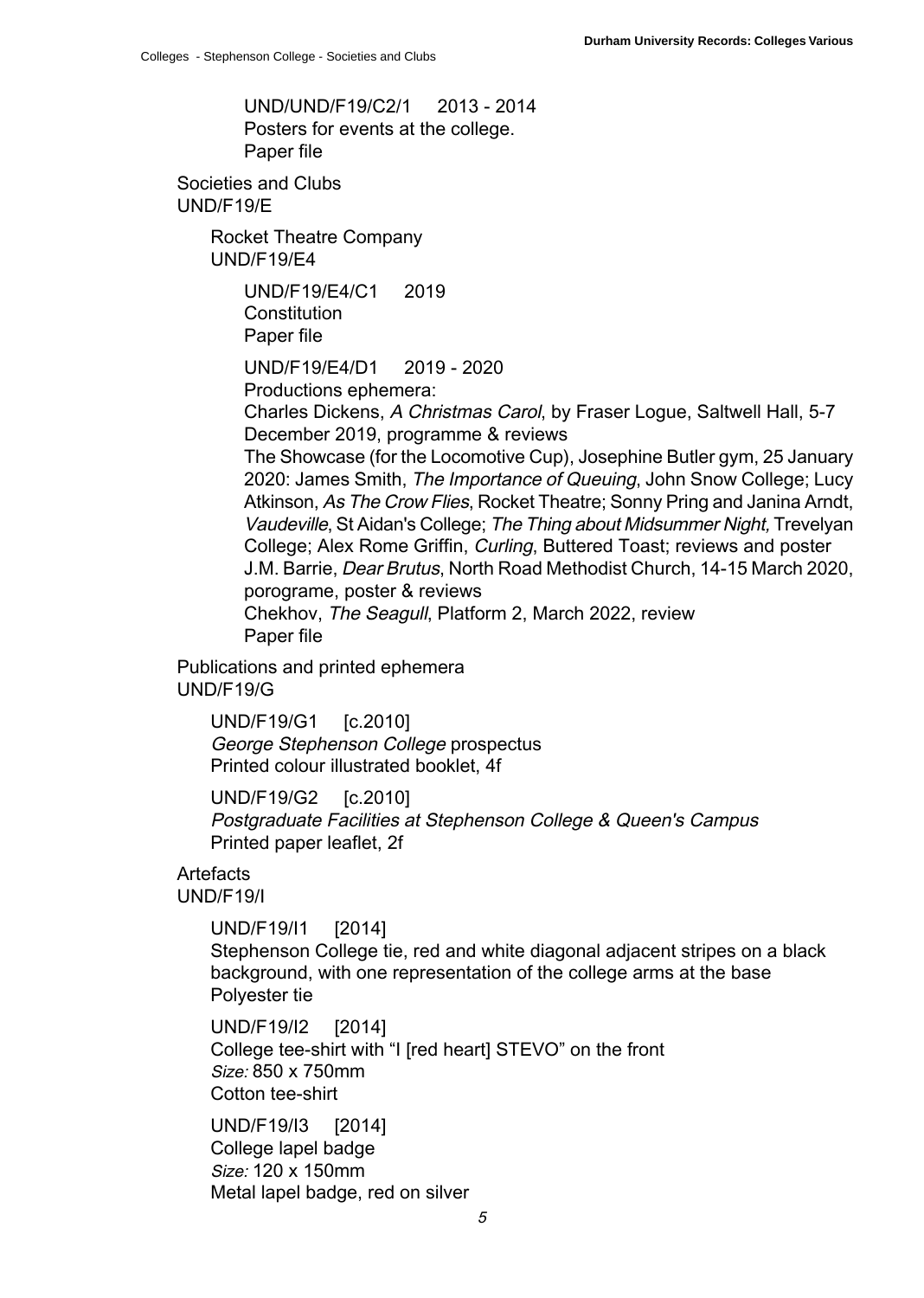### <span id="page-9-0"></span>Howlands Trust Project

UND/F2 1992 - 1997

The papers are concerned with all aspects of the project and include management; planning and design; fundraising and promotion; internal correspondence; and internal arrangement.

### 3 metres

Biographical information: Records of a project to build a new college and research institute for the university of Durham at Howlands Farm on the south of the city. A principal designate, Miss Deborah Lavin, was appointed, who managed the project, although it was never fully realised in its original form. The deposit includes material relating to the open architectural competition for a design for the college, won by Arup Associates. Provenance: Deposited by Miss Deborah M. Lavin, principal designate, 31 July 1997, Acc No Misc.1997/98:2.

The project files followed a very structured arrangement during their active period. This is documented in Internal Arrangement (UND/F2/E1). Following transfer to the Archives, and their subsequent appraisal, these files were rearranged into smaller themes (functions) which follow a broadly hierarchical pattern. It was felt that this would better assist researchers in finding information.

### A Management

B Planning and design

C Fundraising and promotion

D Internal correspondence

E Internal arrangement

Access restrictions: Closed for public access until 2077 under the terms of the Data Protection Act 1998.

During their active period, the project's papers were managed in line with the university's records management procedures. Consequently, some of the papers were already destroyed or transferred to a different university department prior to their transfer to the Archives. For more detailed information on the project's retention schedule, see Internal Arrangement (UND/F2/E1). Following their transfer to the Archives, the papers were then appraised for their perceived value to researchers. Some material was destroyed on the basis of having little long term value. These included all duplicates and a portion of the correspondence deemed insufficiently significant for retention.

<span id="page-9-1"></span>Appraised, sorted, catalogued, packaged and numbered in WORD by Jonathan Bush, September 2008 to February 2009; list converted to XML by Michael Stansfield March 2009.

Management UND/F2/A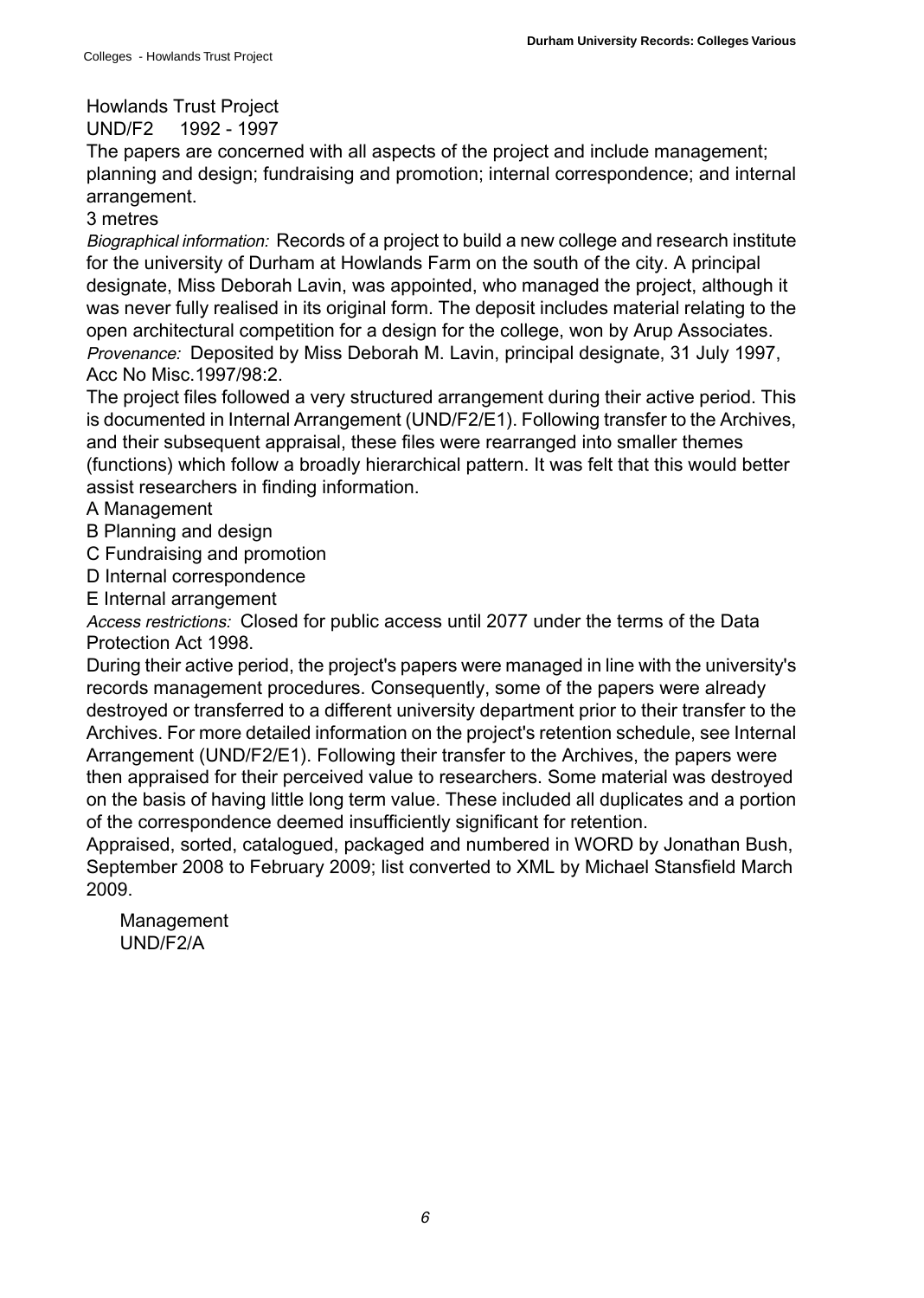UND/F2/A1 c.1993 - 1997 Strategy reports and policies relating to the new college.

UND/F2/A2 24 January 1994 – 30 April 1997 Strategy reports and policies relating to the research institute.

UND/F2/A3 14 July 1993 – c. 1997 Gantt charts and project timetables (some with covering correspondence).

UND/F2/A4-5 23 July 1993 – 6 March 1997 Management Steering Group meeting minutes.

UND/F2/A6 c.1993 - 1997 Financial modelling initiatives.

UND/F2/A7 c.1993 - 1997 Account reports and budget statements.

UND/F2/A8 March – April 1997

<span id="page-10-0"></span>Papers relating to contingency plans for the Howlands college following the Council decision of March 1997.

Planning and Design UND/F2/B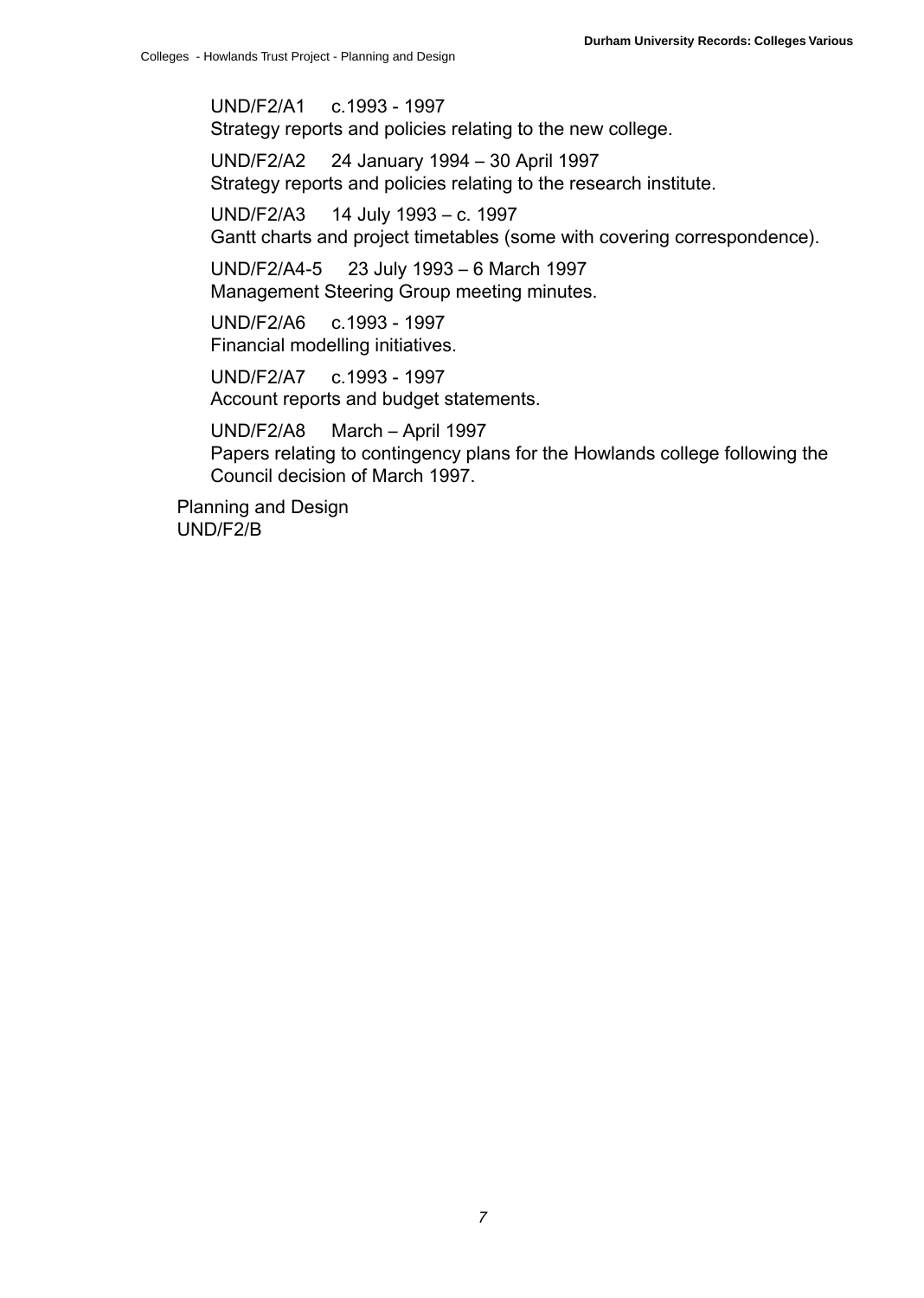UND/F2/B1 26 October – 30 November 1993 Planning Committee meeting minutes.

UND/F2/B2-5 17 November 1994 – 4 March 1997 Meetings with ARUP Associates minutes.

UND/F2/B6 25 October 1994 – 1 August 1995 Reports and minutes of Arup Associates concerning their "Durham Briefing Meetings".

UND/F2/B7 25 August 1994 – 20 June 1996 Papers relating to the planning of the college.

UND/F2/B8 August 1993 – 23 December 1994 Papers relating to the Artists Forums and Workshops.

UND/F2/B9 30 July 1993 – 26 April 1995 Correspondence relating to environmental issues.

UND/F2/B10 8 October 1993 - 22 November 1994 Correspondence relating to the RIBA competition.

UND/F2/B11 1994

Papers relating to the RIBA competition guidelines.

UND/F2/B12 26 May - 12 October 1994 RIBA competition assessment reports.

UND/F2/B13 June 1993

"Environmental Statement for Proposed College at Howlands Farm, South Road, Durham, for the University of Durham", report by Anthony Walker and Partners, Newcastle.

UND/F2/B14 12 January 1994

"Proposed University College and Conference Centre at Howlands Farm: Preliminary Energy Use and Environmental Performance Study", report by R.W. Gregory and Partners (Consulting Engineers).

UND/F2/B15 16 August 1994

Report from ARUP Associates on the design of the new college (chosen as the winning entry in the RIBA competition).

UND/F2/B16 15 September 1995

"A New College for the University of Durham: Design Development", report by ARUP Associates.

UND/F2/B17 c.1994

Architectural plans (photocopies) for the college.

<span id="page-11-0"></span>UND/F2/B18-20 September 1993 & December 1994 Photographs relating to the Artists Forum.

UND/F2/B21 December 1993

Photographs relating to the primary schools college design competition.

Fundraising and Promotion UND/F2/C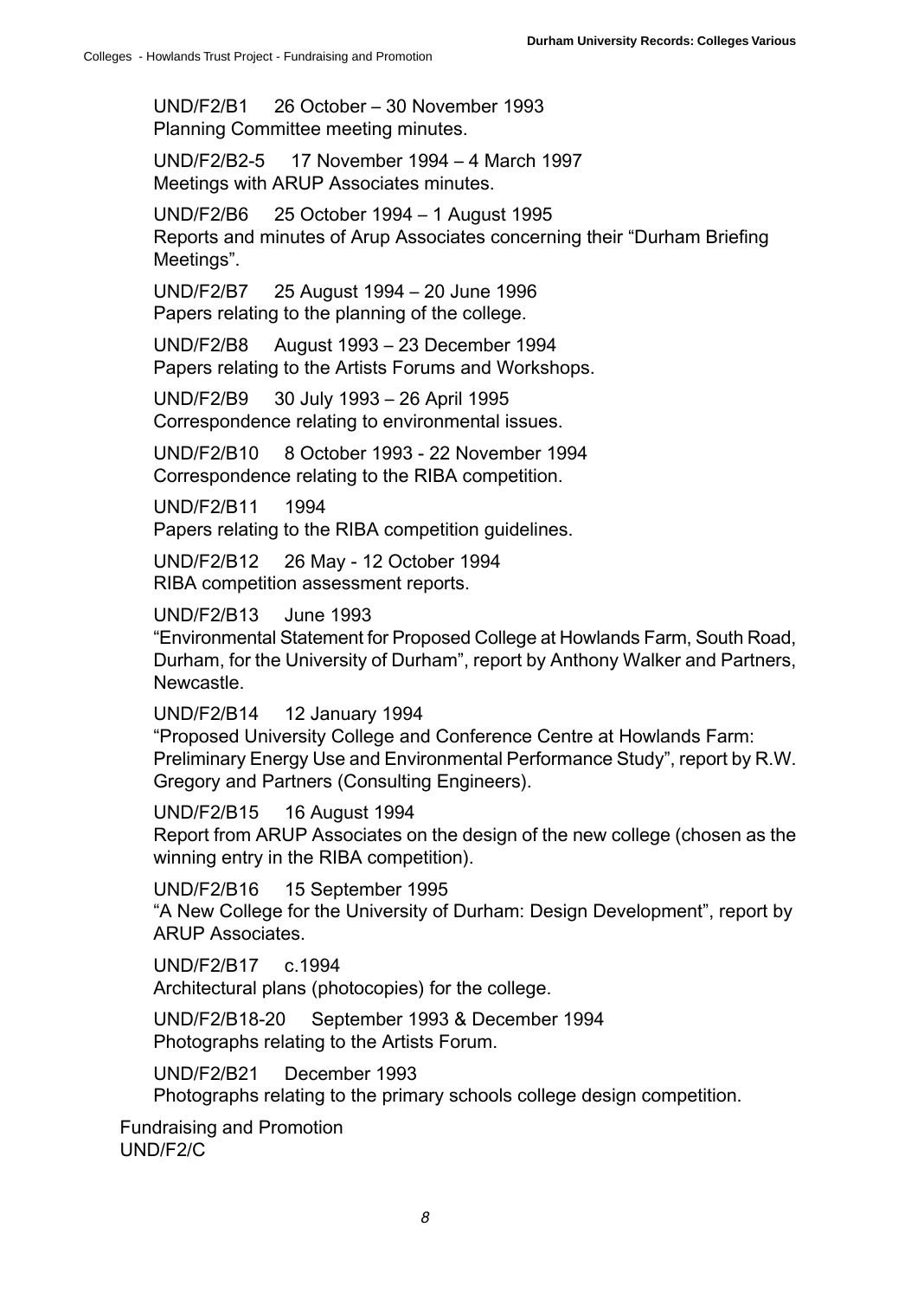UND/F2/C1-2 5 October 1993 – 12 February 1996

"Fund-raising for the Institution of a New College at Howlands" (FINCH) meetings minutes.

UND/F2/C3 24 March 1993 – 25 April 1997 Reports and minutes of meetings with the Development Office.

UND/F2/C4 27 October 1993 – 7 November 1995 Reports and correspondence relating to tourism initiatives for the new college.

UND/F2/C5 February 1994 – 24 June 1996 Papers relating to fundraising events and lists of contacts.

UND/F2/C6 23 September 1993 – October 1996 Reports and correspondence relating to Deborah Lavin's networking visits to America.

UND/F2/C7 23 April 1994 – 10 November 1996 Correspondence from Iain More, fundraising consultant.

UND/F2/C8 c.1994 - 1995 A New College promotional brochure.

UND/F2/C9 c.1994 - 1995 A New College: Project – A Foundation for Research named after Ibn Khaldun promotional brochure.

<span id="page-12-0"></span>UND/F2/C10 11 February 1993 – 27 March 1996 Press cuttings/press releases photocopies concerning the new college.

Internal Correspondence UND/F2/D

> UND/F2/D1-12 December 1992 – July 1997 Day correspondence from Deborah Lavin, principal designate.

<span id="page-12-1"></span>UND/F2/D13 5 February 1993 – 26 June 1997 Correspondence between Deborah Lavin and the vice-chancellor.

UND/F2/D14 13 January 1994 – 10 February 1997 Correspondence between Deborah Lavin and Estates and Buildings.

Internal Arrangement UND/F2/E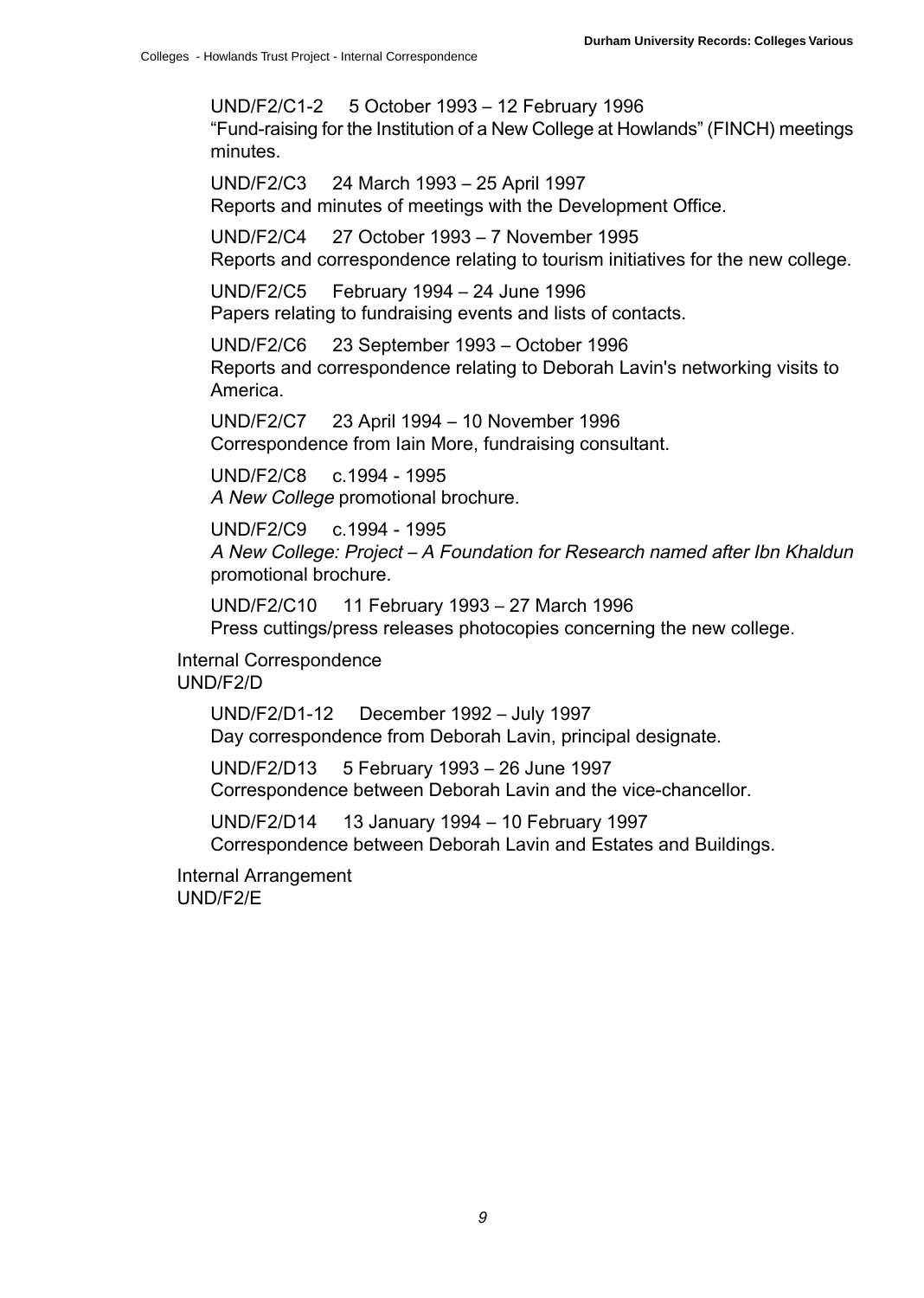### UND/F2/E1 July 1997

"Howlands Trust Project 1993-1997. A1: List of what was done with the project files at its winding up in July 1997. Compiled by Margaret Creighton, secretary to the Principal Designate."

### UND/F2/E2 July 1997

"List with commentary by Miss Deborah Lavin, Principal Designate, of the topical files of the project deposited in the University Library's Archives & Special Collections, Compiled July 1997 [i.e. list of files in section (of the deposit)]."

<span id="page-13-0"></span>John Snow College

UND/F20 2001 - 2018

Biographical information: John Snow College was established in Stockton in 2001. The College takes its name from the nineteenth-century Yorkshire physician Dr John Snow, regarded by many as one of the greatest of all doctors - a world-leading pioneer in anaesthesia, epidemiology and public health, in addition to being Queen Victoria's obstetrician. The college relocated to the Howlands site in Durham from Stockton in September 2018. It was based at Rushford Court for 2019/20 and then moved to a new permanent home at Mount Oswald in October 2020.

Provenance: Deposited by the college December 2014 (Acc No Misc.2014/15:31) Provenance: Additional material received from the college:

June 2015 (Acc No Misc.2014/15:94);

<span id="page-13-1"></span>February 2016 (Acc No Misc.2015/16:97);

March 2017 (Acc No Misc. 2016/17:93 & 109).

<span id="page-13-2"></span>Governance UND/F20/B

> Governing Body/Council UND/F20/BA

> > <span id="page-13-3"></span>UND/F20/BA1 9 October 2001 - [?February] 2014 Governing Body and (from 15 October 2002) Council minutes, agendas and papers; incomplete (none for 2008 and few for some other years), and including a copy of the college plan of 17 February 2009. 11 annual paper files

<span id="page-13-4"></span>Societies and Clubs UND/F20/E

> JCR UND/F20/E1

> > UND/F20/E1/C1 6 February 2011 JCR Standing Orders Part II Paper file

UND/F20/E1/C2 February 2012 JCR petition to the principal about an access route between Craggs and Fairbridge halls of residence. Paper file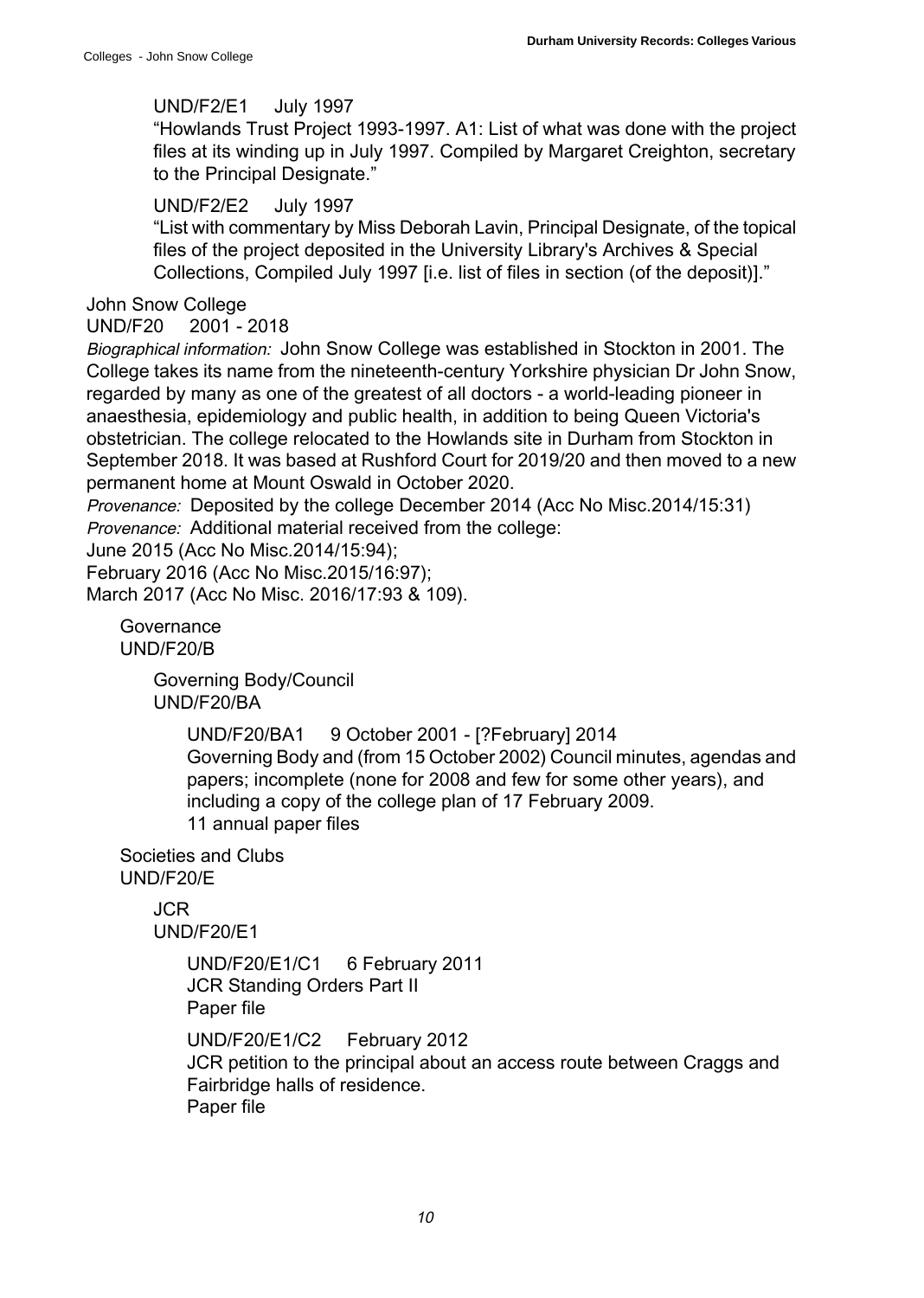### UND/F20/E1/D1 2004, 2005, 2014

Freshers Handbooks, detailing college and JCR officers, frequently asked questions, activities etc.

3 paper booklets

UND/F20/E1/D2 Easter - Michaelmas 2014 Snowdrop, JCR events and newsletter, issues 3 and 4. 2 paper leaflets

<span id="page-14-1"></span><span id="page-14-0"></span>**MCR** UND/F20/E2

**SCR** UND/F20/E3

UND/F20/E3/AB1 April 2014 - June 2018

SCR Archive Committee, minutes, agendas and papers of work to develop and catalogue a collection of material (especially photographs and printed ephemera) reflecting the history of the whole Stockton development and the college in particular, and including a history of the John Snow Café Scientifique. The committee first met on 3 April 2014. Paper file

UND/F20/E3/C1 [c.2008] SCR address list Paper file

Access restrictions: Closed under DPA to 2068.

UND/F20/E3/D1 November 2005

Prof John Hamilton being presented with a commemorative Stockton coat of arms by Councillor Ann Cains on behalf of the mayor at an SCR dinner, to mark 5 years and Stockton and the setting up of the joint Medical School with Newcastle University.

2 colour prints + 1f

### UND/F20/E3/D2 2008 - 2012

SCR membership cards, detailing the committee and programme for the year, with some information and images of the SCR and college. Card, 5f

#### UND/F20/E3/D3 2006 - 2018

<span id="page-14-2"></span>SCR dinner menus: 12 May 2006 (jt JCR/SCR presidents); 9 May 2008; 17 June 2015 with guest speaker Michael Stansfield; 23 March 2017 with guest speaker Clare Melhuish.

Paper file

Infinity Musical Theatre

### UND/F20/E4

Biographical information: Established in 2009 when it won runner-up for best new society at the Durham Annual Awards, it aimed to put on an annual musical in ARC, Stockton.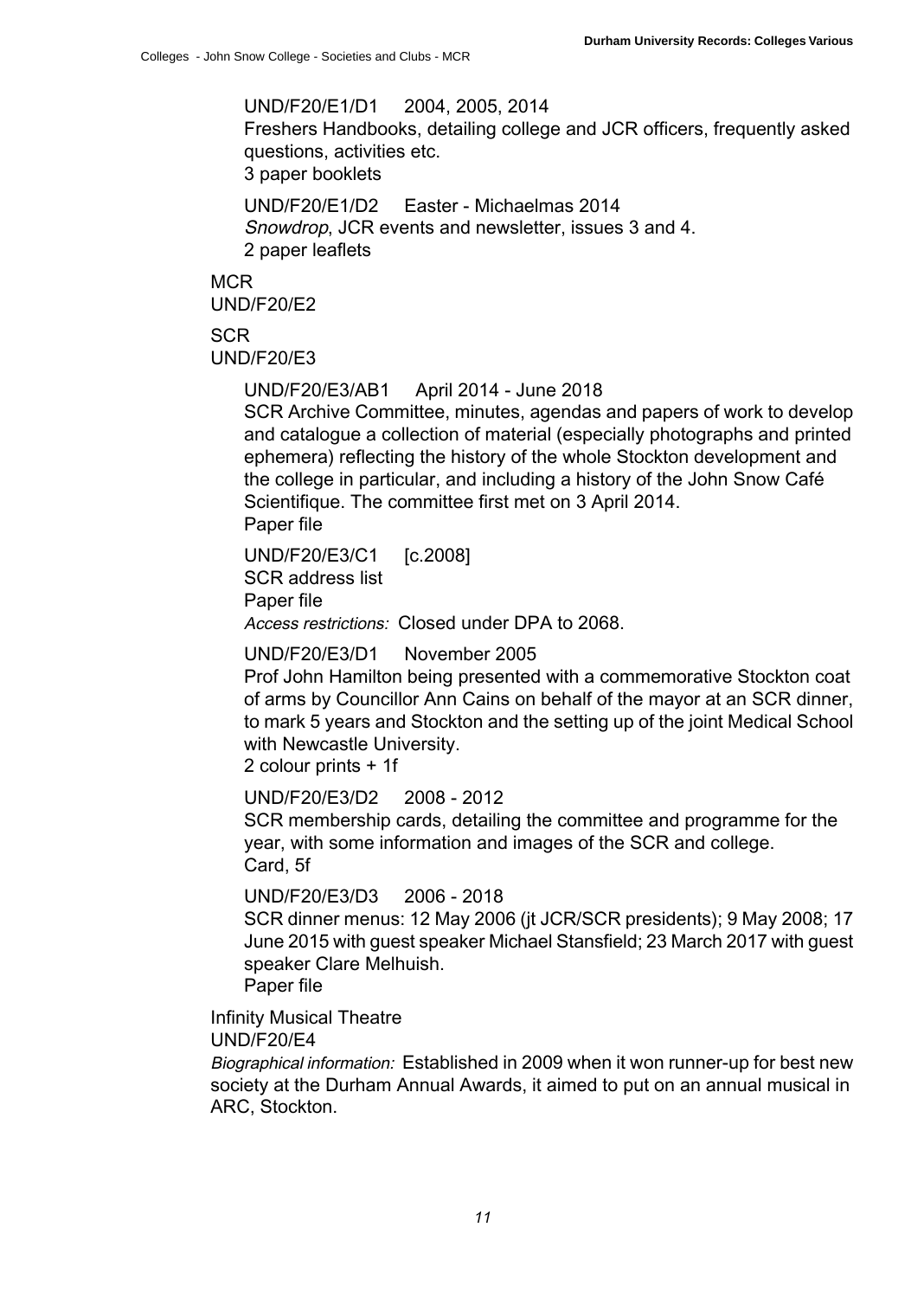UND/F20/E4/D1 2013 Production ephemera: Footloose the Musical, [15-18 February 2012], programme Spring Awakening <sup>a</sup> New Musical, [February 2013], programme and review Paper booklet

<span id="page-15-0"></span>Drama - Blizzard Theatre Company UND/F20/E5

> UND/F20/E5/D1 2020 Printed ephemera for productions. Shakespeare, A Midsummer Night's Dream, North Road Methodist Church, 6-7 March 2020, programme, poster & reviews Tennessee Williams, A Streetcar Named Desire, Mount Oswald Hub, 16-17 October 2021, programme & review Paper file

<span id="page-15-2"></span><span id="page-15-1"></span>Photographs UND/F20/F

> College Groups UND/F20/FA

> > UND/F20/FA2003 [October] 2003 College matriculation group, in front of the Holliday Building, arranged on the paths and up the staircases, in jackets, ties, skirts/dresses and gowns, with the college banner, titled, unidentified Size: 305 x 490mm Colour print

> > UND/F20/FA2004 [October] ?[2004 or 2005] College [matriculation] group, in the Holliday Building foyer, arranged around

> > the central seating and in the corridors, in jackets, ties, skirts/dresses and gowns, with the college banner, titled, unidentified Size: 280 x 400mm Colour print

UND/F20/FA2006 [October] 2006

College [matriculation] group, in front of the Holliday Building, in jackets, ties, skirts/dresses etc and gowns, with the college banner, with the college title and arms, by Gillman & Soame, unidentified Size: 305 x 755mm Colour print

UND/F20/FA2007 [October] 2007

College [matriculation] group, in front of the John Snow Building, in jackets, ties, skirts/dresses etc and gowns, with the college banner, with the college title and arms, by Gillman & Soame, unidentified Size: 305 x 755mm Colour print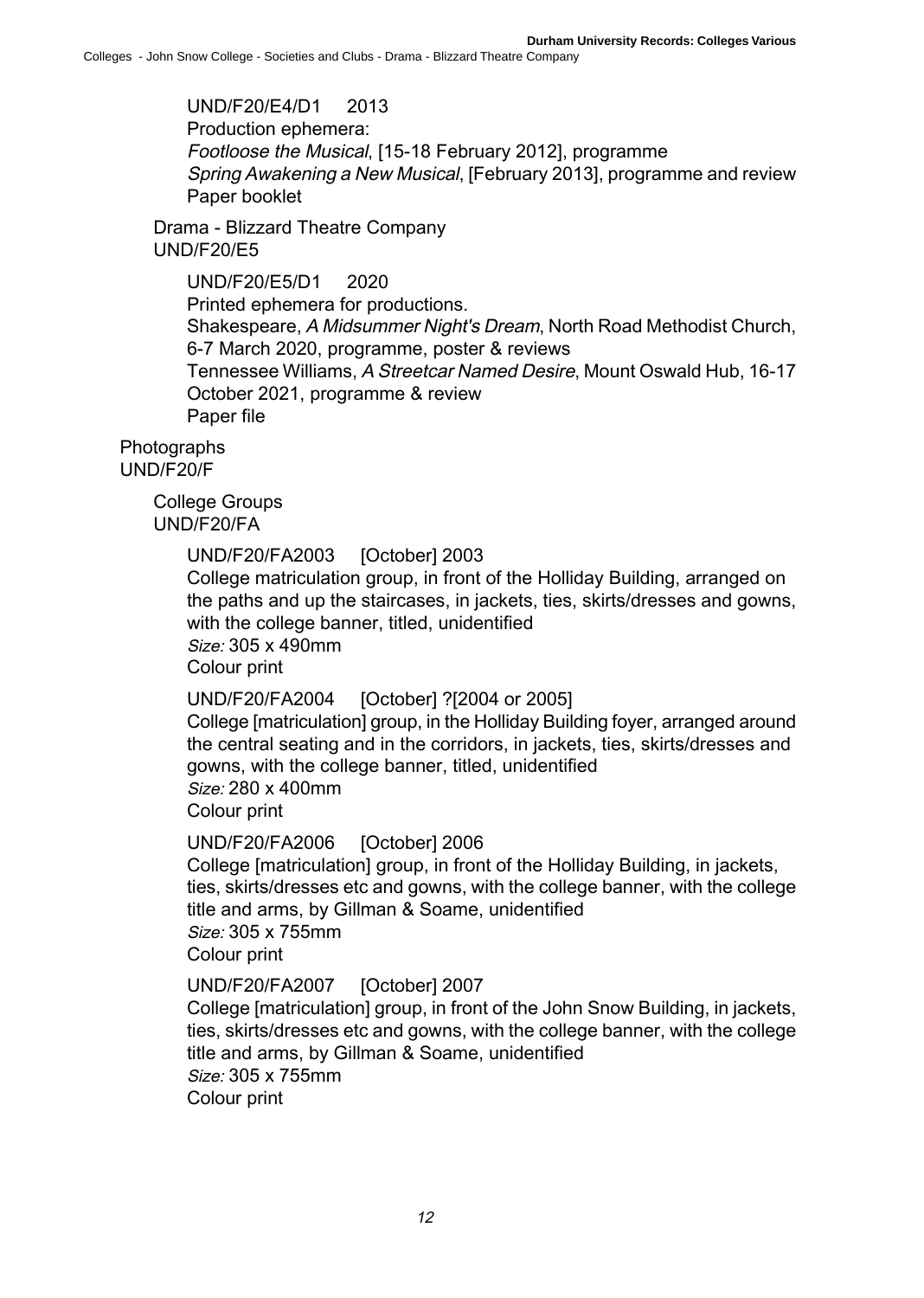### UND/F20/FA2008 [October] 2008

College matriculation group, in front of the John Snow Building, in jackets, ties, skirts/dresses etc and gowns, with the college banner, with the college title and arms, by Gillman & Soame, unidentified Size: 305 x 605mm

Colour print

### UND/F20/FA2009 [October] 2009

College matriculation group, in front of the John Snow Building, in jackets, ties, skirts/dresses etc and gowns, with the college banner, with the college title and arms, by Gillman & Soame, all identified Size: 305 x 605mm

Colour print

### UND/F20/FA2010 [October] 2010

College matriculation group, in front of the John Snow Building, in jackets, ties, skirts/dresses etc and gowns, with the college banner, with the college title and arms, by Gillman & Soame, all identified

Size: 305 x 605mm

Colour print

### UND/F20/FA2011 [October] 2011

College matriculation group, in front of the John Snow Building, in jackets, ties, skirts/dresses etc and gowns, with the college banner, with the college title and arms, by Gillman & Soame, all identified

Size: 305 x 755mm

Colour print

### UND/F20/FA2012 [October] 2012

College [matriculation] group, in front of the John Snow Building, in jackets, ties, skirts/dresses etc and gowns, with the college banner, with the college title and arms, by Gillman & Soame, all identified Size: 305 x 755mm

Colour print

### UND/F20/FA2013 [October] 2013

College [matriculation] group, in front of the John Snow Building, in jackets, ties, skirts/dresses etc and gowns, with the college banner, with the college title and arms, by Gillman & Soame, all identified Size: 305 x 755mm Colour print

#### UND/F20/FA2014 [October] 2014

College [matriculation] group, in front of the John Snow Building, in jackets, ties, skirts/dresses etc and gowns, with the college banner, with the college title and arms, by Gillman & Soame, all identified Size: 305 x 755mm Colour print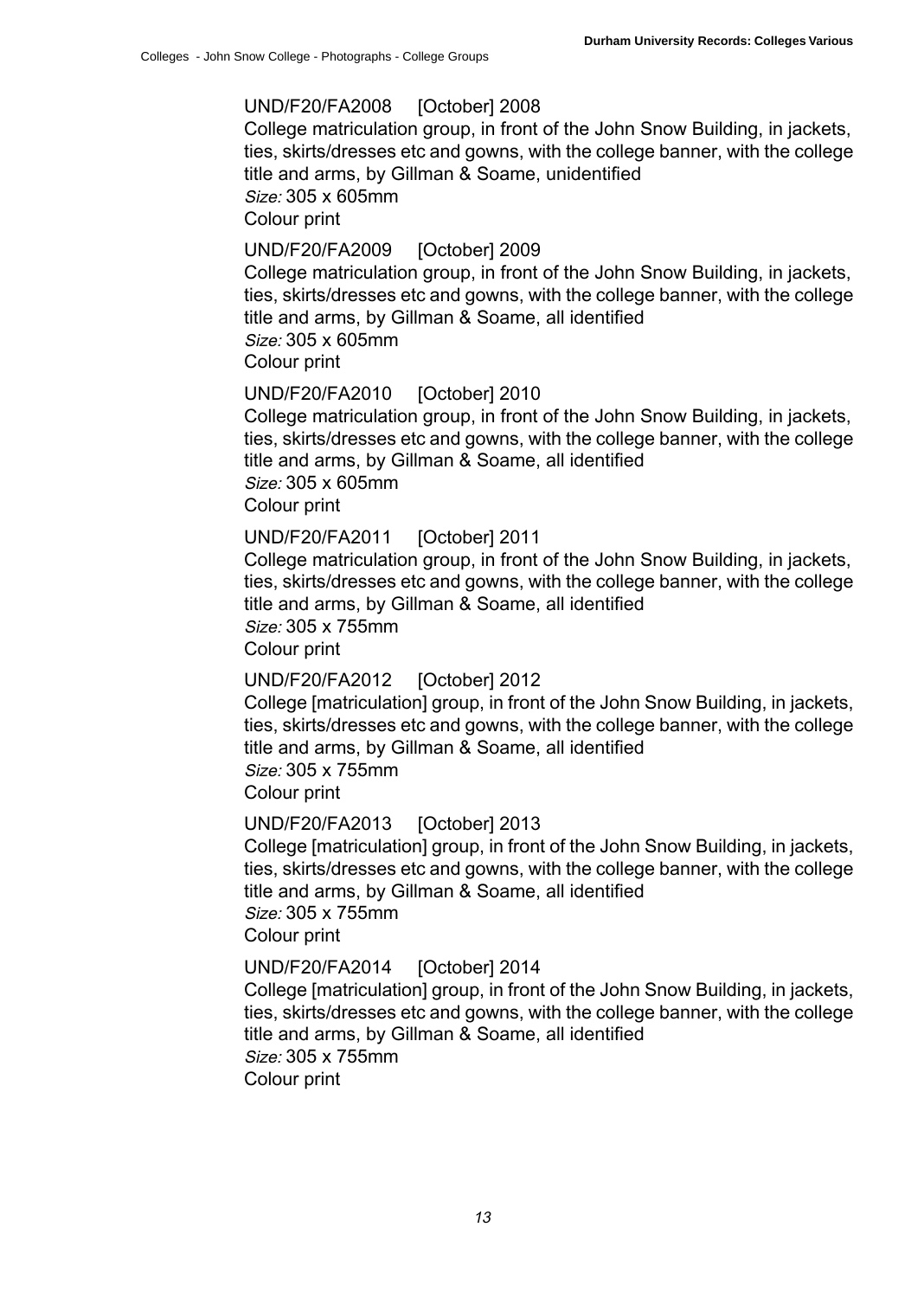### UND/F20/FA2015 [October] 2015

College [matriculation] group, in the Sports Centre, in jackets, college ties, skirts/dresses etc and gowns, with the college banner, with the college title and arms, by Gillman & Soame, all identified Size: 305 x 755mm Colour print

### UND/F20/FA2016 [October] 2016

College [matriculation] group, in the college grounds, in jackets, college ties, skirts/dresses etc and gowns, with the college banner, with the college title and arms, by Gillman & Soame, all identified Size: 305 x 755mm Colour print

<span id="page-17-0"></span>People and Events UND/F20/FY

> UND/F20/FY1 11 May 1993 Bob Gibson leader of Stockton Borough Council, in a suit and tie, outside the Holliday building. Size: 135 x 190mm Colour print

### <span id="page-17-1"></span>Buildings

UND/F20/FZ

UND/F20/FZ1 August 1994

Views of the River Tees and Stockton riverside (before the barrage raised levels), taken by M. Dancey.

1-5. Riverbanks.

6-10. Boys fishing on the riverbanks.

11-14. Riverbanks.

15. Looking upstream to the Railway Bridge, with boats moored by the bank, scrapyard on the bank.

16-17. Victoria Bridge Stockton.

18-20. Replica Endeavour moored in the Tees.

21. Buildings on the north bank near Victoria Bridge.

22-24. Buildings on the river bank.

25. Bend in the river looking towards the Endeavour.

26. Minesweeper HMS Kellington moored by the bank.

<span id="page-17-2"></span>27-31. Boats left on the shore at low tide near Princess Diana Bridge.

32-35. Views downstream towards the barrage.

36. Boat with a wheelhouse moored in the river.

Size: 100 x 150mm

36 colour prints

Publications and Printed Ephemera UND/F20/G

> UND/F20/G1 [c.2010] John Snow College prospectus Printed colour illustrated booklet, 4f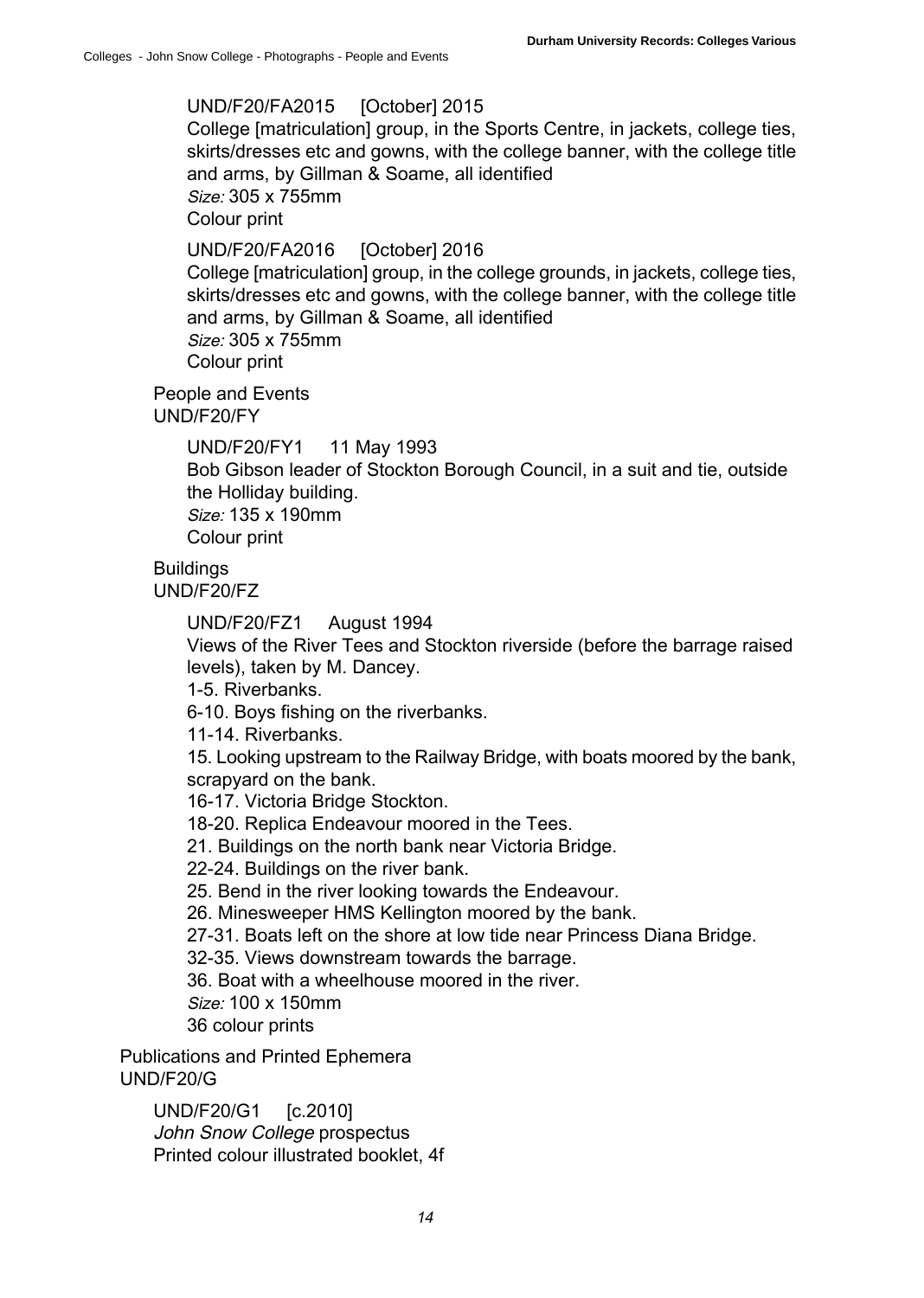### <span id="page-18-0"></span>**Artefacts** UND/F20/I

UND/F20/I1 2014/5 Snow Day teeshirt "Cirque Dusnow" 2014/5. Gildan Sportsyle pale blue cotton teeshirt

UND/F20/I2 2013/4 John Snow Netball Club badged hoodie 2013/4 "GM" Fruit of the Loom dark blue cotton hoodie

UND/F20/I3 2012/3 [John Snow men's rowing] all-in-one Pontoon Sportswear dark blue with white sides and yellow piping lycra rowing all-in-one

UND/F20/I4 2012/3 John Snow rugby shirt, badged, "15" , "DJ" , P&H sponsored Viper10 polyester royal blue/white hoped short-sleeved rugby shirt with red flashing

UND/F20/I5 [c.2014] John Snow tutor's shirt, badged and "College Tutor" Jerzees 579 dark blue with red facings polo shirt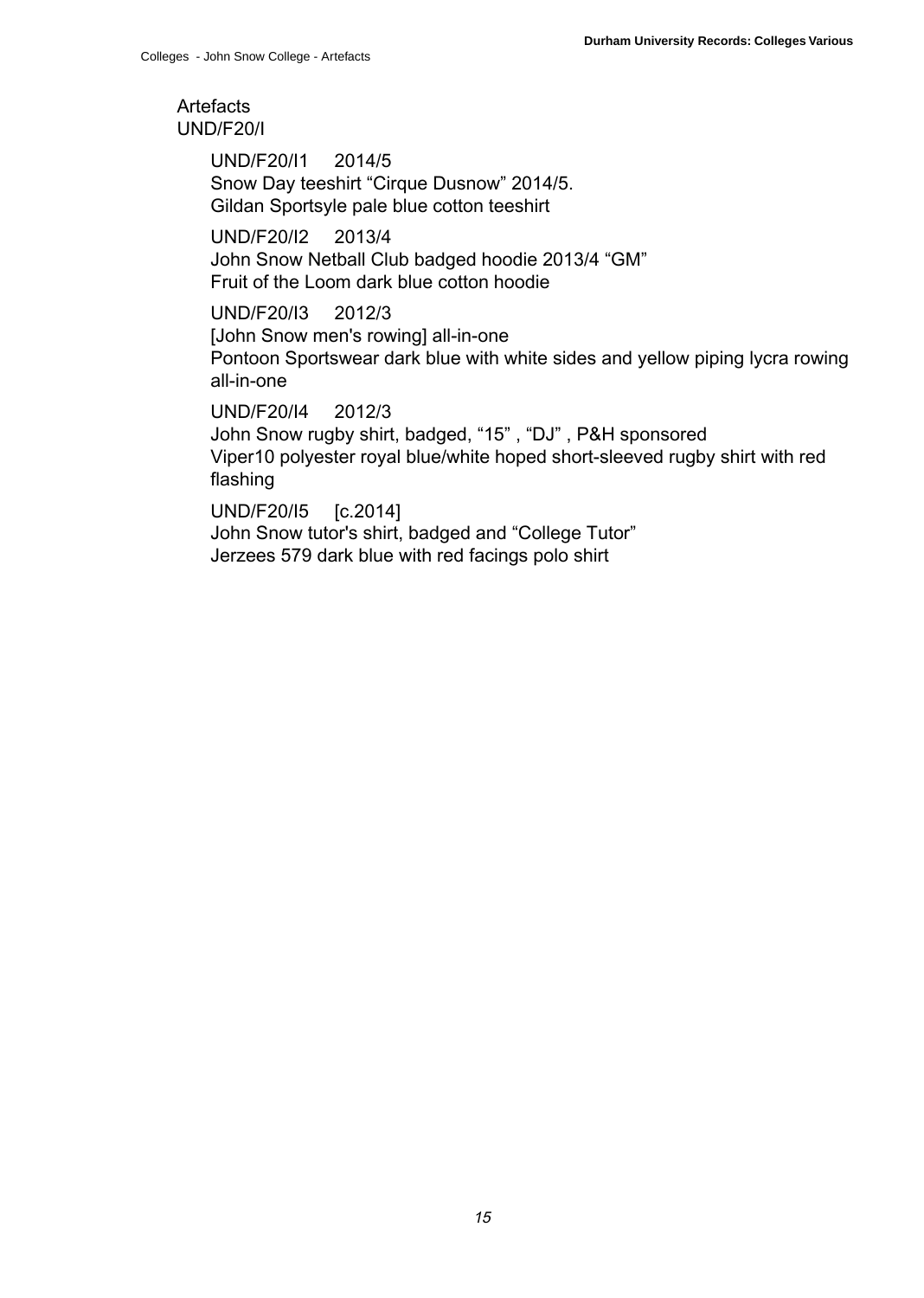### <span id="page-19-0"></span>Neville's Cross College

UND/F6 1922 - 1958

Biographical information: Neville's Cross College was first mooted in 1908 but the war delayed building work and it was not until 1921 that it opened as a teacher training college for women, founded by Durham County Council. It became a licensed hall of Durham University in 1924 with thereby some of its students studying courses at the university. It opened its doors to men in 1963. Still funded by the County Council, with university involvement, it was resdesignated as a college of education in 1969. The university link ceased in 1977 when it merged with the Durham Technical College (founded in 1957) to become the wholly independent New College. The Education degree continued at New College until 1986. The original site of the college, sold for redevelopment in 2002 as New College redeveloped its Framwellgate Moor site in 2004, became the site of the university's Ustinov College as Sheraton Park in 2018. Principals:

1921-1943 Miss Zeta Gladys Day May

1943-1949 Miss Mabel Sarah Coey

1949-1958 Miss Netty Margaret Lunan

1958-1966 Miss Mary Whitley

1966-1977 Dr Robert G. Emmett

The college arms were initially a broad white cross on a dark background with intersecting letters NCC over. However this did not conform to heraldic law and so the arms were changed in 1933 when they were to first appear in the University Calendar to the cross of St Cuthbert on a silver ground, with the Neville cross and rose in the corner. The motto remained unchanged at 'Ne Vile'.

<span id="page-19-1"></span>Desmond Dalton, A contribution to teacher education: Neville's Cross, 1921-1986, (Durham 1986)

N.M. Lunan, Memoirs of Neville's Cross College 1922-1958, (Durham 1971)

<span id="page-19-2"></span>Foundation UND/F6/A

> Major Events/Developments UND/F6/A1

> > UND/F6/A1/1 24 September 1921 The Northern Echo statement about the establishment of Neville's Cross College ('The Education Committee's Enterprise') and the Prospectus Paper, 2f, encapsulated in plastic

<span id="page-19-3"></span>UND/F6/A1/2 8 May 1963 Neville's Cross College Extensions Formal Opening by Alderman A. Cunningham Paper leaflet

**Anniversaries** UND/F6/A2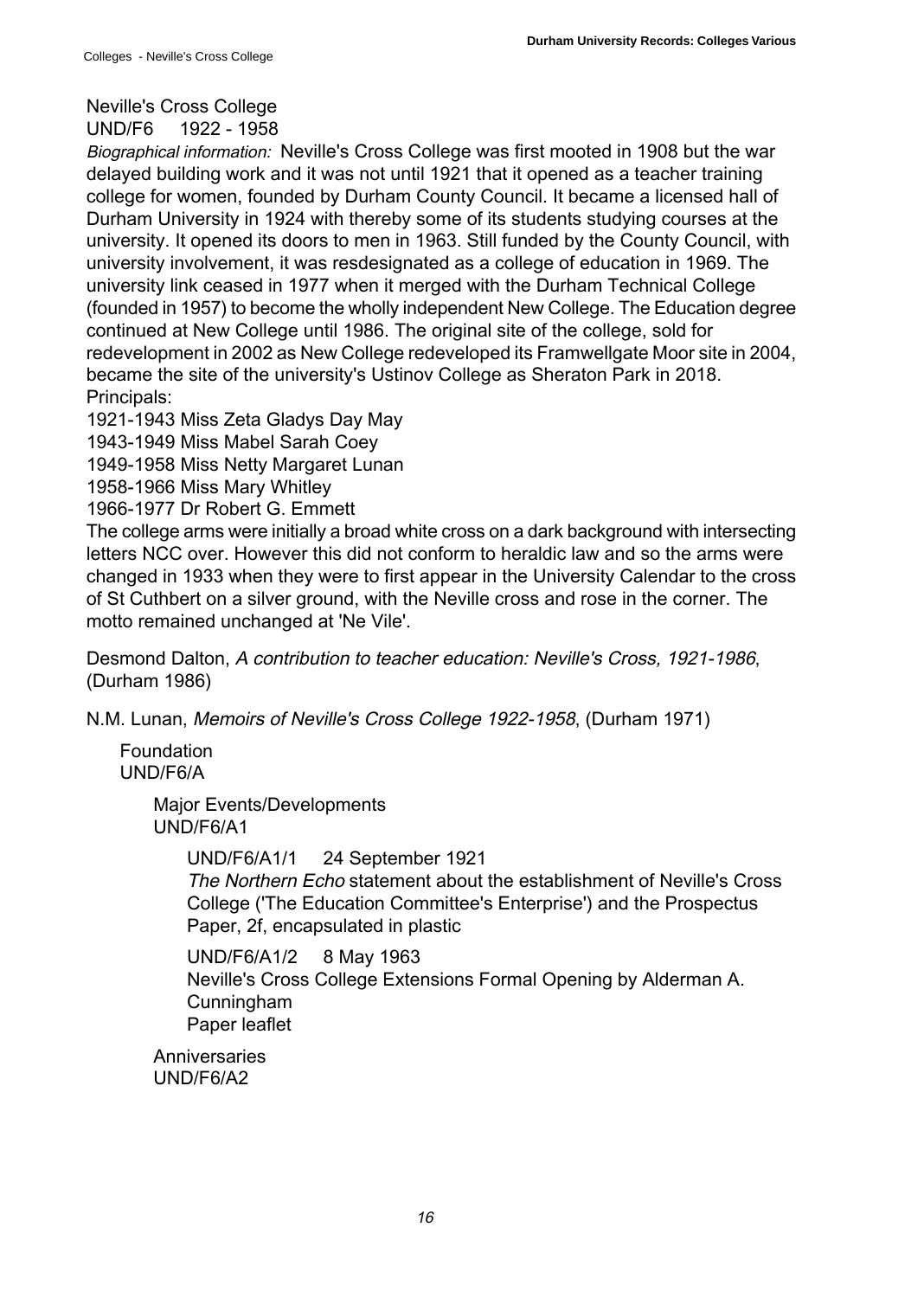### UND/F6/A2/50 July - October 1971

Golden (50th) Jubilee: memorial service for Mary Whitley and Jubilee Thanksgiving 17 July with a copy of the address, Cathedral service paper 14 October, newspaper cuttings, list of those present with a group photo outside Sheraton

Paper file

UND/F6/A2/60 11 July 1981 Diamond (60th) Jubilee, at New College, Durham: weekend programme, dinner menu, invite, song, car licence holder

Paper file

UND/F6/A2/70 12 - 14 July 1991

70th anniversary reunion: lists of those attending and payments made etc Paper file

UND/F6/A2/90 26 September 2011

90th anniversary, at New College, Durham: programme, invite and souvenir edition newsletter

Paper file

<span id="page-20-0"></span>Annual reports UND/F6/A3

#### UND/F6/A3/1 1925 - 1931

Durham County Council Education Department reports on Neville's Cross College, each with images of college interiors and students at work, and with appendices detailing students, results, courses etc: Report for the Two Years Ended 31st July, 1925 Report for the Three Years Ended July, 1928 Report for the Three Years Ended July, 1931

3 printed paper booklets

UND/F6/A3/1 1949 - 1958

Annual reports [of university students] for 1948/49, 1949/50 and 1957/58. Paper file

UND/F6/A3/2 1924 - 1974

Photocopied reports of the early development of Neville's Cross College from the Durham University Journal 1924 (p.199-200) and 1928 (p.273-275), and also annual reports (some fairly brief) from the Report of the Vice-Chancellor and Warden for 1953 to 1974.

<span id="page-20-1"></span>Paper file

<span id="page-20-2"></span>Originals in http://palimpsest.dur.ac.uk/slp/dujournal.html and http://palimpsest.dur.ac.uk/slp/warden-report.html

### **Officers**

UND/F6/C

**Principals** UND/F6/C1

> UND/F6/C1/A Miss Zeta Gladys Day May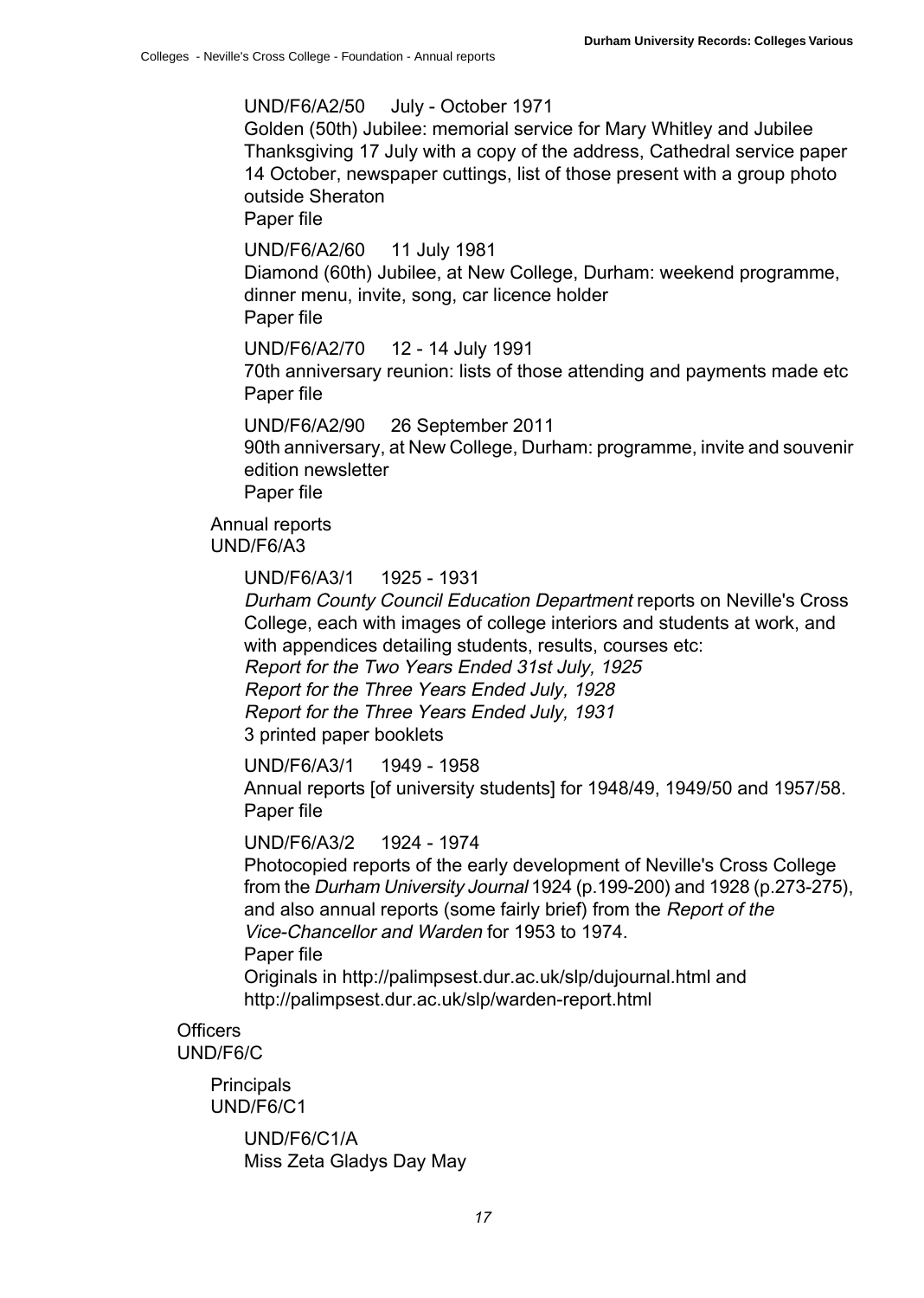### UND/F6/C1/A1 1908

Photocopy of a photo of Avery Hill College staff, outside an orangery, identified: Miss Cumberbirch, Miss Spalding, Miss Hooper, Miss Hall, Miss Hedgeland, Miss Coleman, Miss Hume, Miss Lee, Miss Kingdom, Miss Henley, Miss Ellaby, Miss Grümbaum, Miss Aldham, Miss Waterhouse (vice principal), Miss Julian (principal), Miss Fox, Miss ZGD May, Miss Exton. Paper, 1f

<span id="page-21-0"></span>Academic UND/F6/D

UND/F6/D1 July 1945

Pass list for Joint Board Examination students Paper, 3f

Provenance: Given by T.S. Stott's daughter August 2018, Acc No Misc.2018/19:6.

UND/F6/D2 1960 - 1961

Exam papers: Mathematics, English, Education, Physical Education. Paper file

Provenance: Given by Judith Rosenstein, 23 October 2021, Acc No Misc.2021/22:38.

UNBD/F6/D3 1959 & 1962

Application procedure, instructions for incoming students and advice on applying for teaching posts.

Paper file

Provenance: Given by Judith Rosenstein, 23 October 2021, Acc No Misc.2021/22:38.

UND/F6/D4 1938

Certificate of having gained her teaching qualification for Margaret Gentry Winter from The University of Durham Joint Examinations Board for Training Colleges, signed by Z.G.D. May.

Paper, 1f

Provenance: Given by Claire Humpherson (nee Flowers), 23 October 2021, Acc No Misc 2021/22:38.

### UND/F6/D5 June 1938

Finals examination papers of the University of Durham Joint Examinations Board for Training Colleges in History, English and Education, annotated by Margaret Gentry Winter.

Paper file

Provenance: Given by Claire Humpherson (nee Flowers), 23 October 2021, Acc No Misc 2021/22:38.

<span id="page-21-1"></span>UND/F6/D6 2 June 1982

<span id="page-21-2"></span>BEd Graduation Ceremony for New College in the Neville's Cross Centre, programme and invite

Paper file

Societies, Clubs and Associations UND/F6/E

> Junior Common Room UND/F6/E1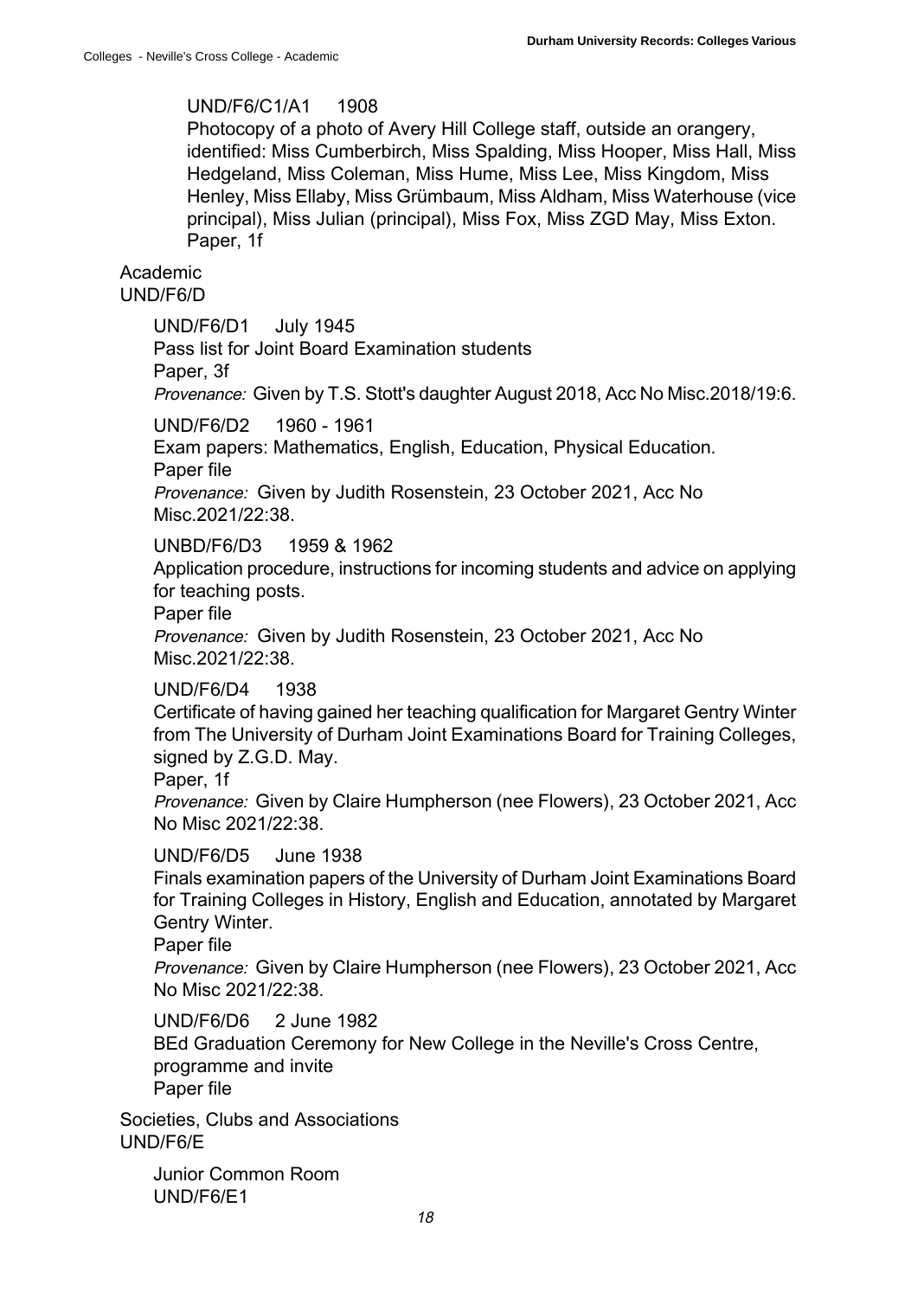### UND/F6/E1/D1 6 February 1960

Formal Dance invite, to be held in the College Hall, from the Dance Secretary Card, 1f

# <span id="page-22-0"></span>Drama

UND/F6/E2

UND/F6/E2/C1 1952 Photo of Merchant of Venice, on stage in costume, 1952 Size: 150 x 215mm BW print Provenance: Given by Lila Parkin via Marjorie Snowden (nee Greenwell), 23 October 2021, Acc No Misc 2021/22:38.

UND/F6/E2/C2 1925

2 photos of Antigone, outside, all the cast and a smaller group performing, in costume, 1925

Newspaper cutting of 2 images of Maurice Baring's The Rehearsal, outside the college entrance, performing, [c.1925]

2 BW prints + paper, 1f

Provenance: From L.J. Demain, 23 October 2021, Acc No 2021/22:38.

UND/F6/E2/D1 [1950] - 1963

Ephemera for performances of:

The Old Man of the Mountains, by Norman Nicholson, 31 January/1 February [?1950], invite and programme

Lovers' Vows, 24/25 January 1951, invite

<span id="page-22-1"></span>Deirdre of the Sorrows, by J.M. Synge, 2/3 December 1954, programme The Caucasian Chalk Circle, by Bertolt Brecht, 21-23 March 1963, programme

### Music

UND/F6/E3

UND/F6/E3/D1 1961

Programmes for concerts:

<span id="page-22-2"></span>2nd year Serenade with a Valedictory Service, 29 June 1961 Paper file

Provenance: Given by Judith Rosenstein, 23 October 2021, Acc No Misc.2021/22:38.

Neville's Cross Association UND/F6/E4

UND/F6/E4/C1-3 1921 - 2011

Address lists of Association members, by year of entry to the college, with some updates and notes of death etc

- 1. 1921-1949
- 2. 1950-1970
- 3. 1969-1982 and up to 2011
- 3 paper files

Access restrictions: Closed for 80 years under GDPR.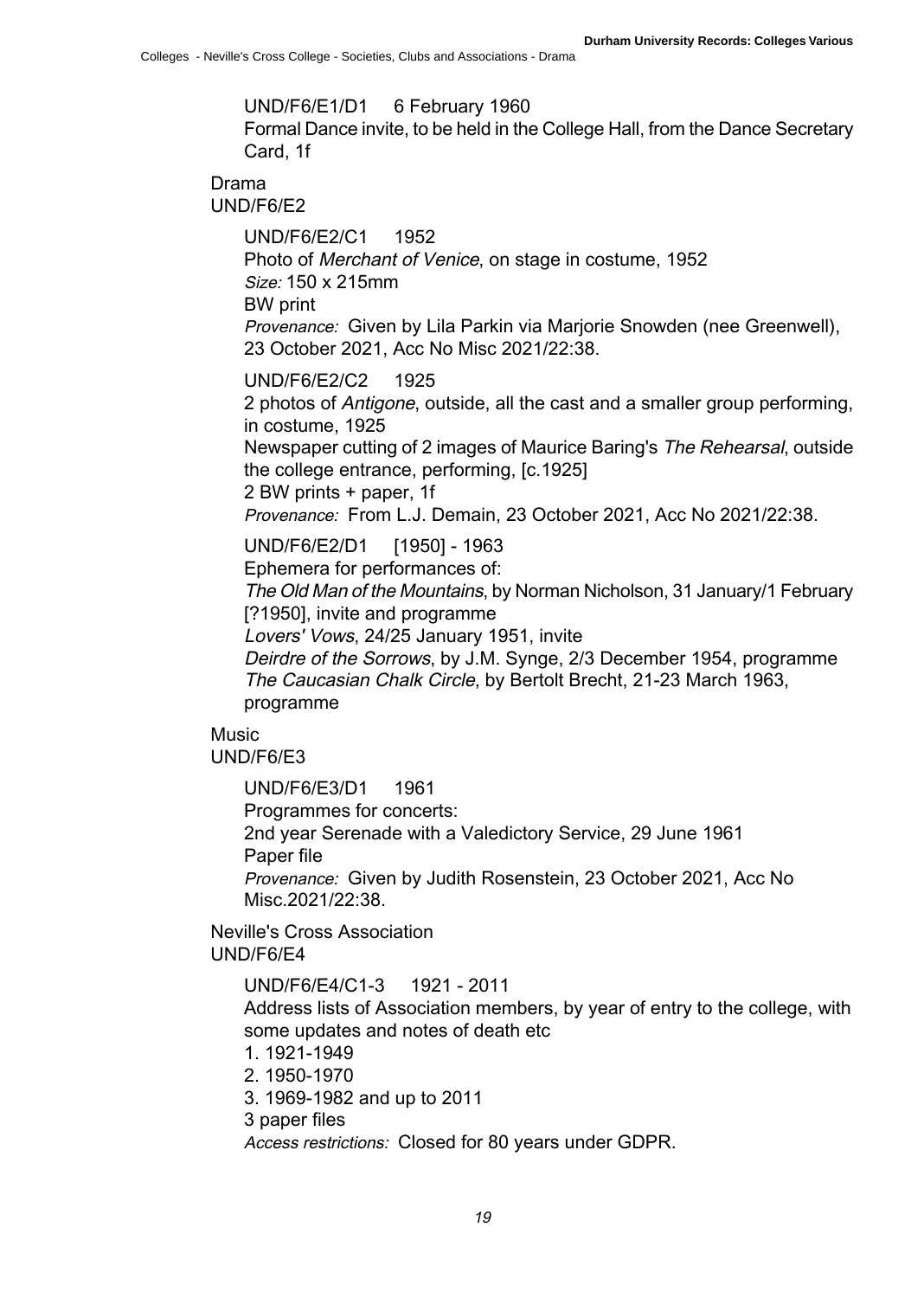### UND/F6/E4/C4 2003 - 2007

Correspondence of the Association president, Claire Humpherson, with mainly Durham University, about the 'saga' of Miss May's pictures, their sale, the use of the funds to establish a bursary/Education prize provided by the Association, and its award to Amy Ellison at the 2006 Reunion, with colour photos of the occasion, also re attendance at the university's 175th anniversary celebrations, and with New College about the possible transfer of college archives from there to Durham County Record Office. Paper file

UND/F6/E4/C5 1988 - 1989

New College catering bookings for reunions at Neville's Cross Centre. Paper file

UND/F6/E4/C6 [c.2019 - 2021]

Reminiscences from former students for potential use in the magazine, including: Sandra Cane, Joyce Cartwright nee Willis, Christine Middleton nee Ayre, Cecily Sharret, Peter Bowes Geography lecturer, Roy Kneeshaw, Dorothy Coxon nee Steel, Liz Huddleston, Claire Humpherson. Paper file

UND/F6/E4/D1 1961 - 2019

Neville's Cross College Association annual newsletters (1961's edition noted as being the first for many years) for 1961, 1963, 1965-1972, 1977-2017, 2019.

With a USB stick of them electronically 2000-2021 Paper booklets + 1 USB stick

<span id="page-23-1"></span><span id="page-23-0"></span>Photographs UND/F6/F

> College Groups UND/F6/FA

> > UND/F6/FA1922 [June] 1922

Neville's Cross College group, first years and staff, outside the college entrance, students in white/light coloured tops and dark skirts, unidentified Size: 235 x 285mm

BW print, monted on board

Provenance: Given by Marjorie Bell via Ruth Rowntree, 23 October 2021, Acc No Misc 2021/22:38.

UND/F6/FA1927 [June 1927]

Neville's Cross College group (19225-1927), outside a college entrance, in dresses Size: 90 x 135mm

BW postcard

Provenance: From L.J. Demain, 23 October 2021, Acc No 2021/22:38.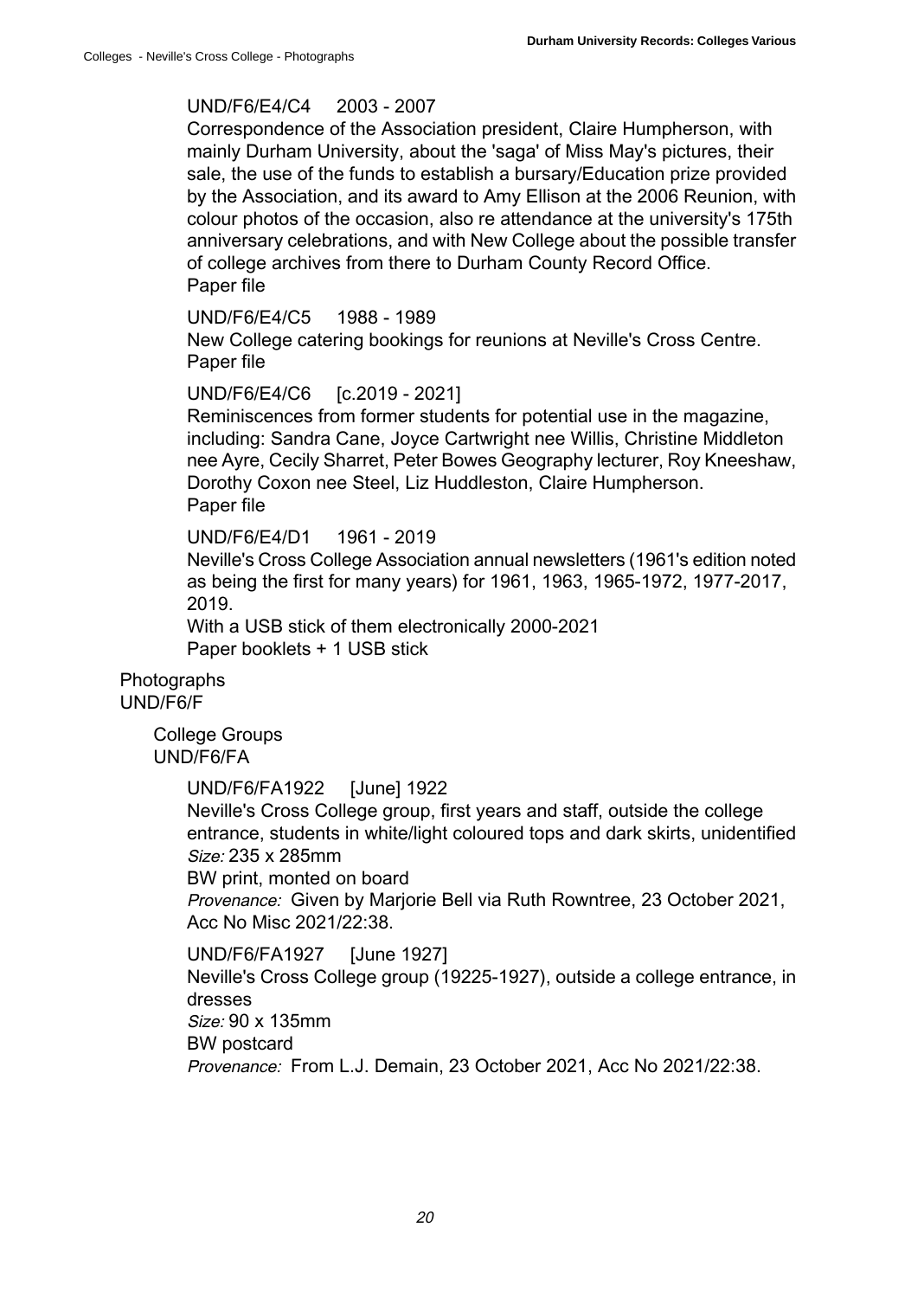#### UND/F6/FA1927S March 1927

Neville's Cross College group, (?seniors) (8), in a panelled room, in dresses etc

Size: 90 x 135mm

BW postcard

Provenance: From L.J. Demain, 23 October 2021, Acc No 2021/22:38.

#### UND/F6/FA1944A-C [?June] 1944

Neville's Cross college groups, all in dresses/skirts with the occasional blazer, all at Hatfield College, one outside B stairs, two on a lawn; in one Maureen Trevaskis (later Mrs Morrow) is identified.

Size: 80/85 x 130/140mm

3 BW prints

Provenance: Given by Jim Morrow, son of Maureen Morrow, 24 May 2014. Another copy of one image: UND/F7/FK2.

#### UND/F6/FA1944D [?June] 1944

Neville's Cross college group, all in dresses/skirts with some jackets/blazers, outside ?B stairs at Hatfield, by Youngs Photographers of

Houghton-le-Street, unidentified.

Size: 75 x 130mm

BW print

Provenance: Given by T.S. Stott's daughter August 2018, Acc No Misc.2018/19:6.

UND/F6/FA1945 [June] 1945

Neville's Cross college group, all in dresses/skirts, outside on a lawn, unidentified.

Size: 85 x 140mm

BW print

Provenance: Given by T.S. Stott's daughter August 2018, Acc No Misc.2018/19:6.

UND/F6/FA1952 [June 1952]

1950-1952 Neville's Cross students, in dresses, outside the college entrance, all identified, with a list of the then staff.

Paper, 1f, printout of a scanned BW print

Provenance: Given by Joyce Willis (nee Cartwright), 23 October 2021, Acc No Misc 2021/22:38.

UND/F6/FA1953 [June] 1953

[1951-]1953 Neville's Cross students, in dresses, outside the college entrance, unidentified, by Arthur Philipson of Consett. Size: 150 x 250mm

BW print

Provenance: Given by Lila Parkin via Marjorie Snowden (nee Greenwell), 23 October 2021, Acc No Misc 2021/22:38.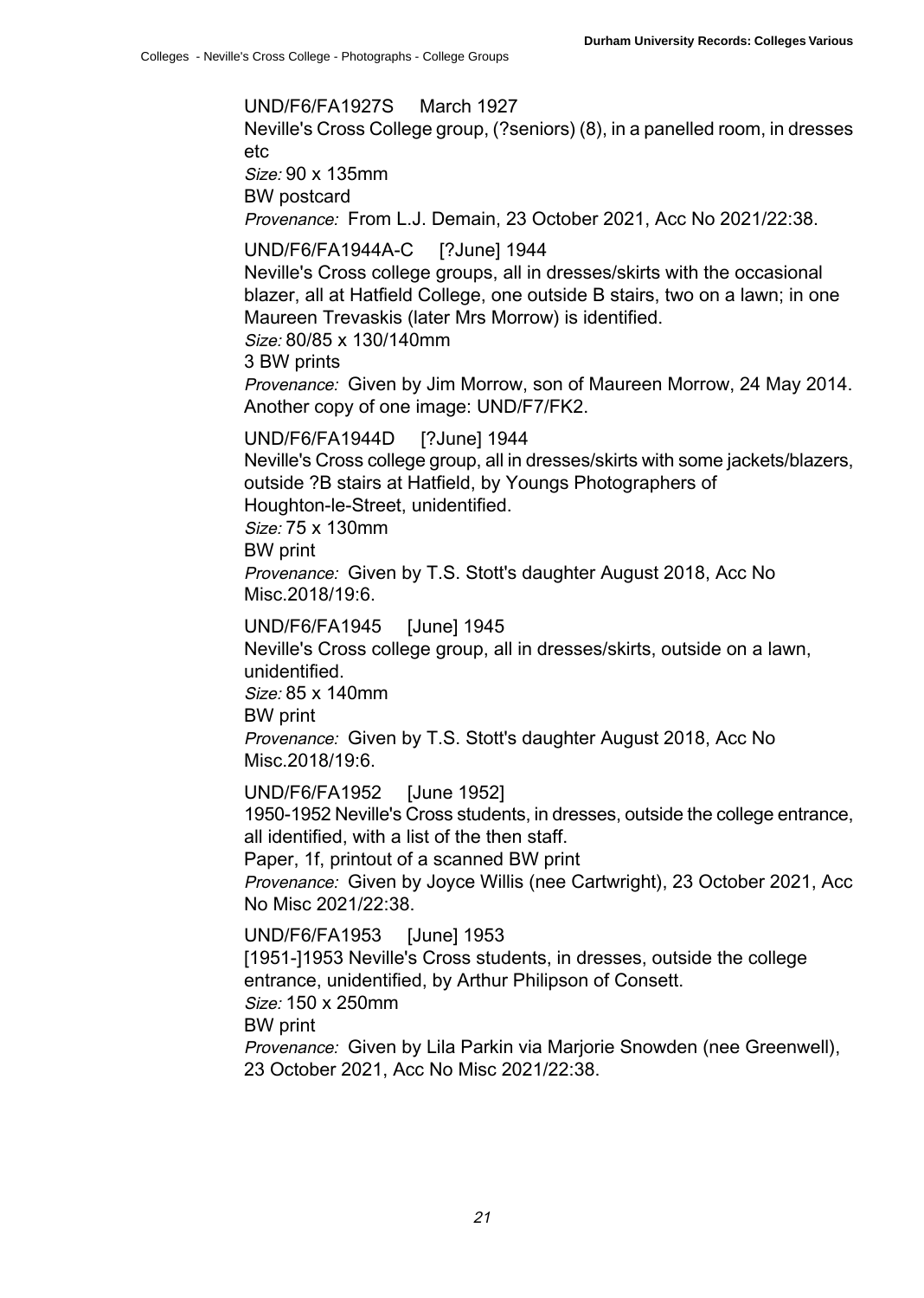### UND/F6/FA1953S [June 1953]

1951-1953 Neville's Cross students (?seniors/Common Room Exec) (8), in dresses and college blazers, outside the college entrance, unidentified Size: 90 x 140mm

BW print

Provenance: Given by Lila Parkin via Marjorie Snowden (nee Greenwell), 23 October 2021, Acc No Misc 2021/22:38.

#### UND/F6/FA1960 June 1960

Neville's Cross College students, outside the college entrance, in skirts and tops, with the occasional college blazer, all identified, titled with the college arms, by Panoramic Groups Ltd of Brighton.

Size: 180 x 780mm

BW print

### UND/F6/FA1961 May 1961

Neville's Cross College students, outside the college entrance, in skirts and tops, with the occasional college blazer, unidentified, titled with the college arms, by Panoramic Groups Ltd of Brighton.

With a photocopy (/2) with everyone identified.

Size: 180 x 970mm

BW print + 1f

Provenance: Given by Claire Humpherson (nee Flowers), 23 October 2021, Acc No Misc 2021/22:38.

### UND/F6/FA1962 May 1962

Neville's Cross College students, outside the college entrance, in skirts and tops, with the occasional college blazer, unidentified, titled with the college arms, by Panoramic Groups Ltd of Brighton.

Size: 180 x 970mm

BW print

Provenance: Given by Claire Humpherson (nee Flowers), 23 October 2021, Acc No Misc 2021/22:38.

#### UND/F6/FA1963 May 1963

Neville's Cross College students, outside the college entrance, in skirts and tops, with the occasional college blazer, unidentified, titled with the college arms, by Panoramic Groups Ltd of Brighton.

<span id="page-25-0"></span>Size: 180 x 930mm

BW print

Provenance: Given by Lila Parkin via Marjorie Snowden (nee Greenwell), 23 October 2021, Acc No Misc 2021/22:38.

### Sports Groups UND/F6/FB

### UND/F6/FB1925G 1925

Neville's Cross Utopia gym team (20), outside the college entrance, in gym slips with badges, white shirts, dark stockings, with a trophy, unidentified. Size: 60 x 85mm

### BW print

Provenance: From L.J. Demain, 23 October 2021, Acc No 2021/22:38.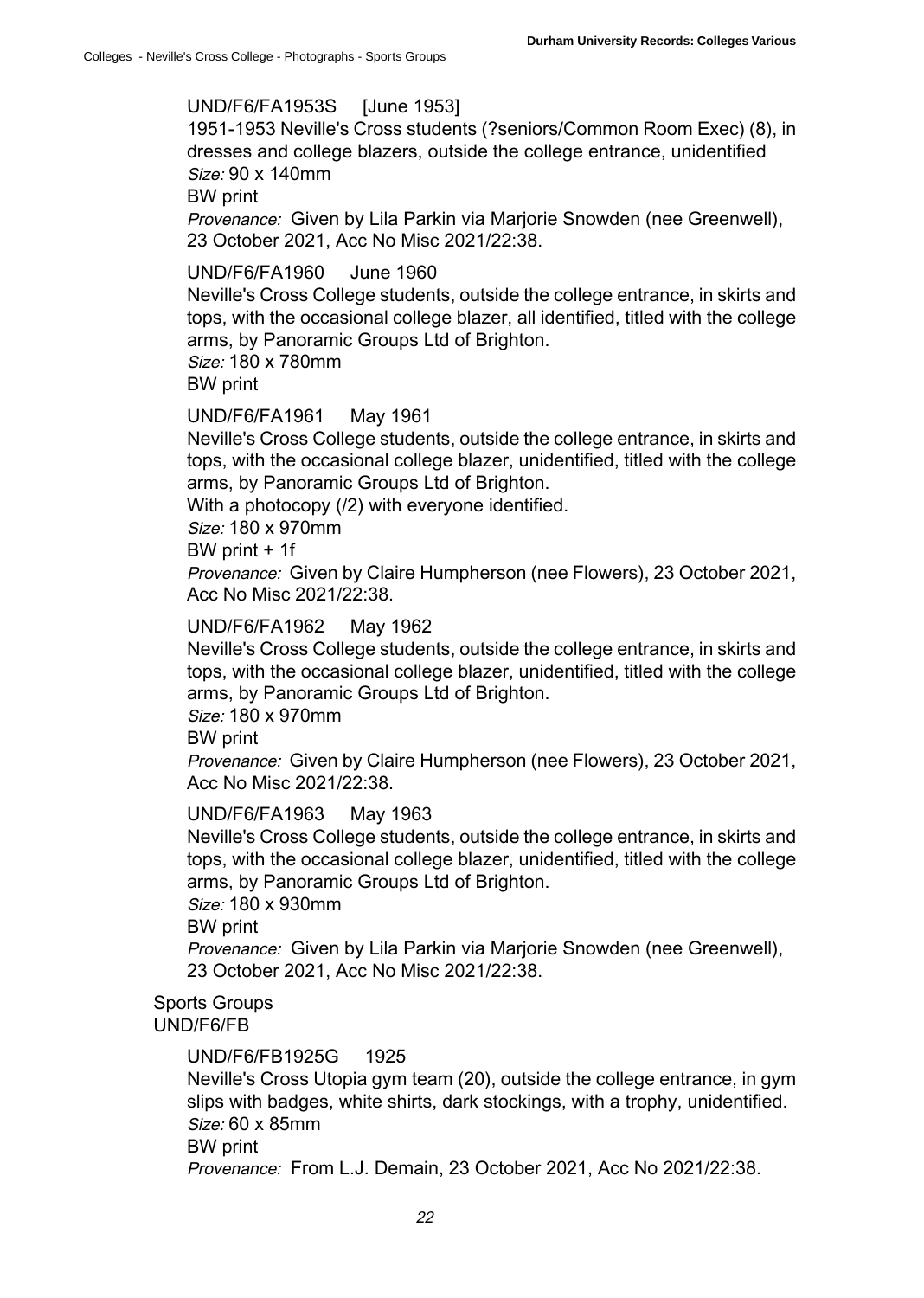### UND/F6/FB1945H [June] 1945

Neville's Cross hockey team (11), outside on a lawn, in white shirts and dark skirts, with crossed sticks, Avis, Ellen, [Thelma Stott], and Marj identified. Size: 85 x 130mm

BW print

Provenance: Given by T.S. Stott's daughter August 2018, Acc No Misc.2018/19:6.

### UND/F6/FB1952H [June] 1952

Neville's Cross 1951-1953 hockey team (11), in white shirts, dark skirts and socks, with crossed hockey sticks, outside the college entrance, unidentified. Size: 90 x 140mm

BW print

Provenance: Given by Lila Parkin via Marjorie Snowden (nee Greenwell), 23 October 2021, Acc No Misc 2021/22:38.

### UND/F6/FB1953H [June 1953]

Neville's Cross 1951-1953 hockey team (11), in white shirts, dark skirts and socks, with crossed hockey sticks, outside the college entrance, unidentified. Size: 90 x 140mm

BW print

Provenance: Given by Lila Parkin via Marjorie Snowden (nee Greenwell), 23 October 2021, Acc No Misc 2021/22:38.

### UND/F6/FB1961T [June] 1961

Neville's Cross tennis teams (12), in front of the college entrance, in white dresses, socks, and shoes, with a racquet, identified: Ivy Milligan, Angela Fuller, Viza Zavers, Judith Rosenstein, Jo Davis, Pat Darnes, Sheila Hall, Julie Down, Sally Irwing, Marie Crookston (capt), Marian Hall, Pamela Northin.

Size: 115 x 160mm

BW print

Provenance: Given by Judith Rosenstein, 23 October 2021, Acc No Misc.2021/22:38.

#### UND/F6/FB1963G October 1963

PE Wing students 3 years (78), outside with trees and college buildings behind, in white shirts, dark skirts, white socks and shoes, with [3rd years] in college blazers

Size: 165 x 215mm BW pribnt Provenance: Given by [Marlene Frost], 23 October 2021, Acc No Misc 2021/22:38.

### UND/F6/FB1963H [June] 1962 or 1963

Neville's Cross Hockey 1st XI (12), outside in the grounds, in white shirts, dark skirts, college blazers some with colours, white socks and shoes, with crossed sticks and balls

Size: 120 x 165mm

BW print

Provenance: Given by [Marlene Frost], 23 October 2021, Acc No Misc 2021/22:38.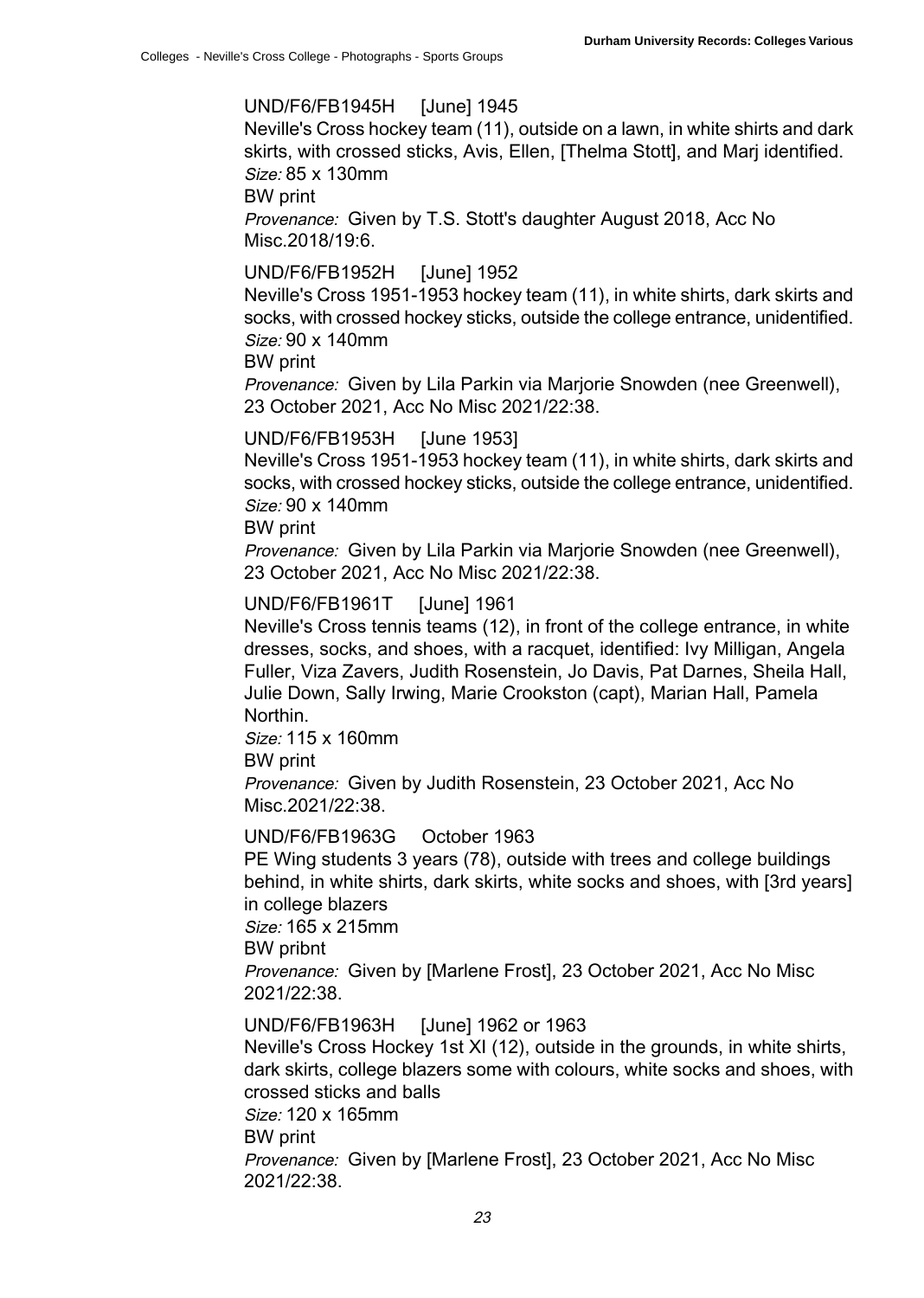UND/F6/FB1964T [June] 1963 or 1964 Neville's Cross 1st and 2nd Tennis teams (13), outside the college entrance, in white shirts, skirts, socks, shoes, with racquets. Size: 165 x 215mm BW print Provenance: Given by [Marlene Frost], 23 October 2021, Acc No Misc

2021/22:38.

UND/F6/FB1965R [?March] 1965

Neville's Cross rowing crew (5) in various kit, outside, with 2 blades, including Janet Senior, by North of England Newspaper Co Ltd, with a covering letter. Size: 155 x 200mm

BW print

Provenance: Given by Janet Senior, 23 October 2021, Acc No Misc 2021/22:38.

UND/F6/FB1966R [June] 1966

Neville's Cross rowing crew (5) at Senate Regatta (winners), sitting [on the bank], in shorts and white shirts, Janet Senior identified, by North of England Newspaper Co Ltd.

Size: 90 x 140mm

BW print

<span id="page-27-0"></span>Provenance: Given by Janet Senior, 23 October 2021, Acc No Misc 2021/22:38.

Buildings UND/F6/FX

UND/F6/FX1-2 [c.1950]

Neville's Cross College:

1. Main building exterior from the drive with shrubbery in front

2. Aerial view from SW showing both main buildings, grounds and various huts in the foreground, by Aero Pictorial Ltd of London 7419, 2 copies Size: 90 x 145mm

3 BW postcards

Provenance: Given by Lila Parkin via Marjorie Snowden (nee Greenwell), 23 October 2021, Acc No Misc 2021/22:38.

UND/F6/FX3 [c.1960] Main building exterior from the drive with shrubbery in front and a vehicle, by Frith BHM.6 Size: 105 x 150mm Colour postcard Provenance: From L.J. Demain, 23 October 2021, Acc No 2021/22:38.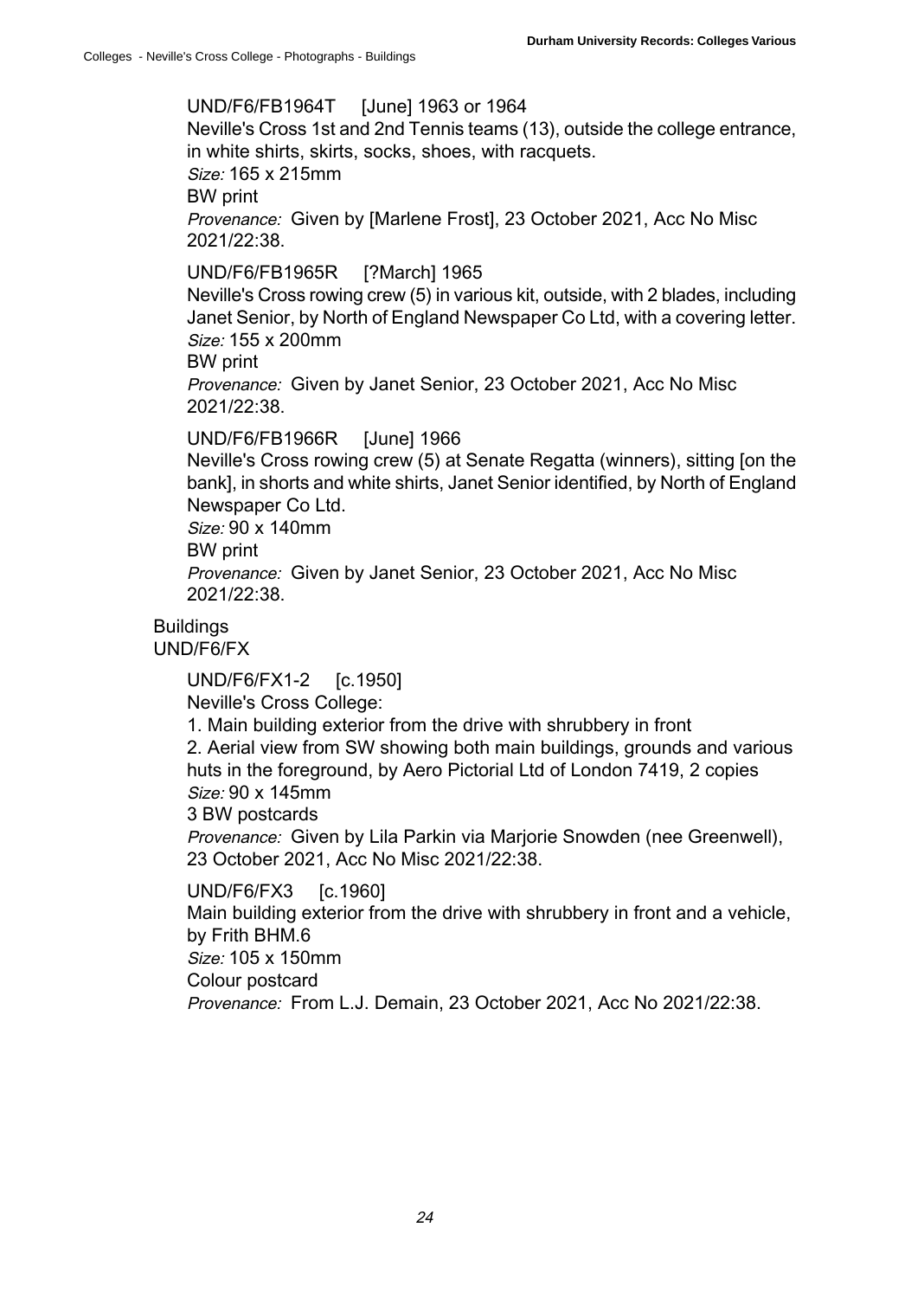### UND/F6/FX4-7 [c.1925]

Frith postcards:

4. Building opposite the main entrance exterior, 74095.

5. Library interior, 74096.

6. Fiction library interior, 77674.

7. Student's study room interior, 77675.

Size: 105 x 150mm

4 BW postcards

Provenance: From L.J. Demain, 23 October 2021, Acc No 2021/22:38.

UND/F6/FX8-12 [c.1952]

College interiors by John R. Edis:

8. The Assembly Hall, with chairs and a piano.

9. The Dining Hall, tables with cloths and chairs.

10. The Library, with students working.

11. A study bedroom.

12. The Common Room, with chairs and a piano.

Size: 105 x 150mm

<span id="page-28-0"></span>5 BW postcards

Provenance: From L.J. Demain, 23 October 2021, Acc No 2021/22:38.

### People

UND/F6/FY

UND/F6/FY1 1952

At the college entrance, Lila Parkin and Marjorie Snowdon (nee Greenwell) in sports kit with Matron Brown's dog Major.

With a covering letter from Marjorie Snowdon.

Size: 90 x 140mm

BW print + 1f

Provenance: Given by Lila Parkin via Marjorie Snowden (nee Greenwell), 23 October 2021, Acc No Misc 2021/22:38.

UND/F6/FY2 [c.1952]

Netty M. Lunan, principal, half length, at a table with a book, in a gown, signed by her, by Daisy Edis.

Size: 105 x 75mm

BW print, mounted, in a card folder

Provenance: From L.J. Demain, 23 October 2021, Acc No 2021/22:38.

UND/F6/FY3 November 1966

Mary Whitley, principal, full length, outside, in a coat, with hat, gloves, handbag and umbrella, signed

Size: 125 x 90mm

Colour print, in a Christmas card

Provenance: From L.J. Demain, 23 October 2021, Acc No 2021/22:38.

UND/F6/FY4-7 1925

Agnes Irene Champ, Needlework and Art tutor, outside in the grounds, with deckchairs and Hilda Reay (head girl) and Cissie Hunter. Size: 65 x 90mm

4 BW prints

Provenance: From L.J. Demain, 23 October 2021, Acc No 2021/22:38.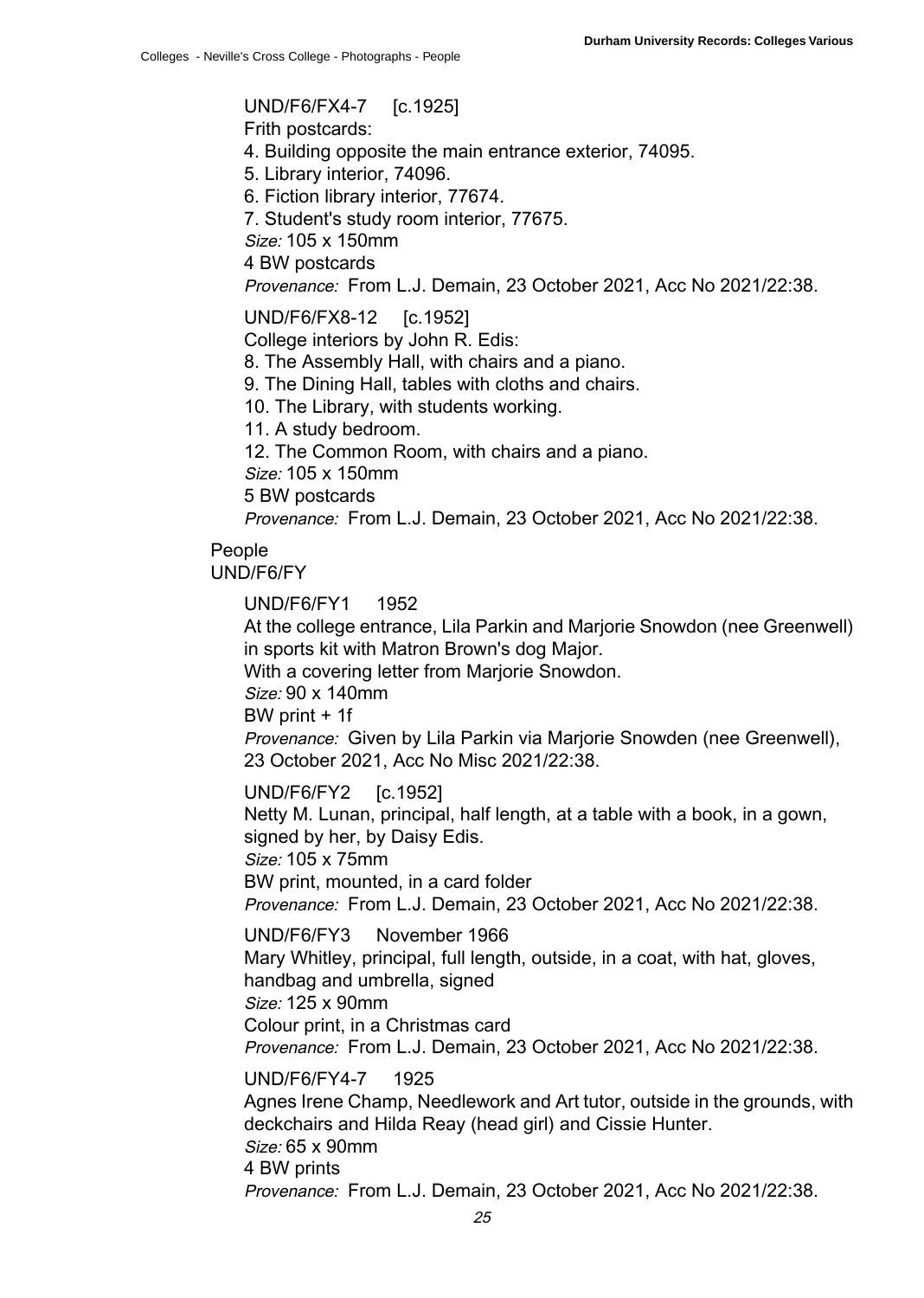#### UND/F6/FY8-24 July 1937 - June 1938

Margaret Gentry Flowers and her contemporaries at college and elsewhere, including Cornforth Lane school practice, at Scarborough, and [revising] for finals.

Size: 85 x 60mm & 45 x 70mm

17 BW prints

Provenance: Given by Claire Humpherson (nee Flowers), 23 October 2021, Acc No Misc 2021/22:38.

#### UND/F6/FY25-28 [1960 x 1963]

Claire Flowers and contemporaries, outside accommodation: Valerie B, Vija Zauers, Kate Bowden, Hazel Garbutt, Chris Ray, Margaret Bobbie Robinson (in a college blazer)

Size: 90 x 125mm

4 BW prints, mounted on paper, 2f Provenance: Given by Claire Humpherson (nee Flowers), 23 October 2021, Acc No Misc 2021/22:38.

### UND/F6/FY29-33 July 1991

Reunion featuring students from 1935-1938, identified: Gentry Winters, Joan Armstrong, Minnie Raine, Linda Southern, Ida Barwick, Connie Harrison nee Lamb, Isabel Amery later Mrs Sidney Holgate, Jenny Noble Size: 100 x 150mm

5 colour prints, 2 mounted on paper

Provenance: Given by Claire Humpherson (nee Flowers), 23 October 2021, Acc No Misc 2021/22:38.

### UND/F6/FY34-39 2006

2006 Reunion at Van Mildert College, with 1950s and 1960s students, presentation of first Neville's Cross College Association bursary to Amy Ellison by Claire Humpherson nee Flowers chair of NCCA with Prof Lynn Newton of the School of Education, also identified: Ann Chilton, Minnie Raine, Joan Burton

Size: 150 x 190mm

6 colour prints

Provenance: Given by Claire Humpherson (nee Flowers), 23 October 2021, Acc No Misc 2021/22:38.

### UND/F6/FY40-43 [2010]

50th anniversary reunion for 1960-1963 group, identified: Jean Walton, Claire Flowers, Joan Hulme-Marsh senior student, Pat Hetherington, Sandra Cane, Jill Shaw, Margaret Dutton, Maureen Bolden, Rev Margaret Whitley, Jean Walton, Freda Walker PE tutor, Audrey Willis former chair Size: 100 x 150mm

4 colour prints

Provenance: Given by Claire Humpherson (nee Flowers), 23 October 2021, Acc No Misc 2021/22:38.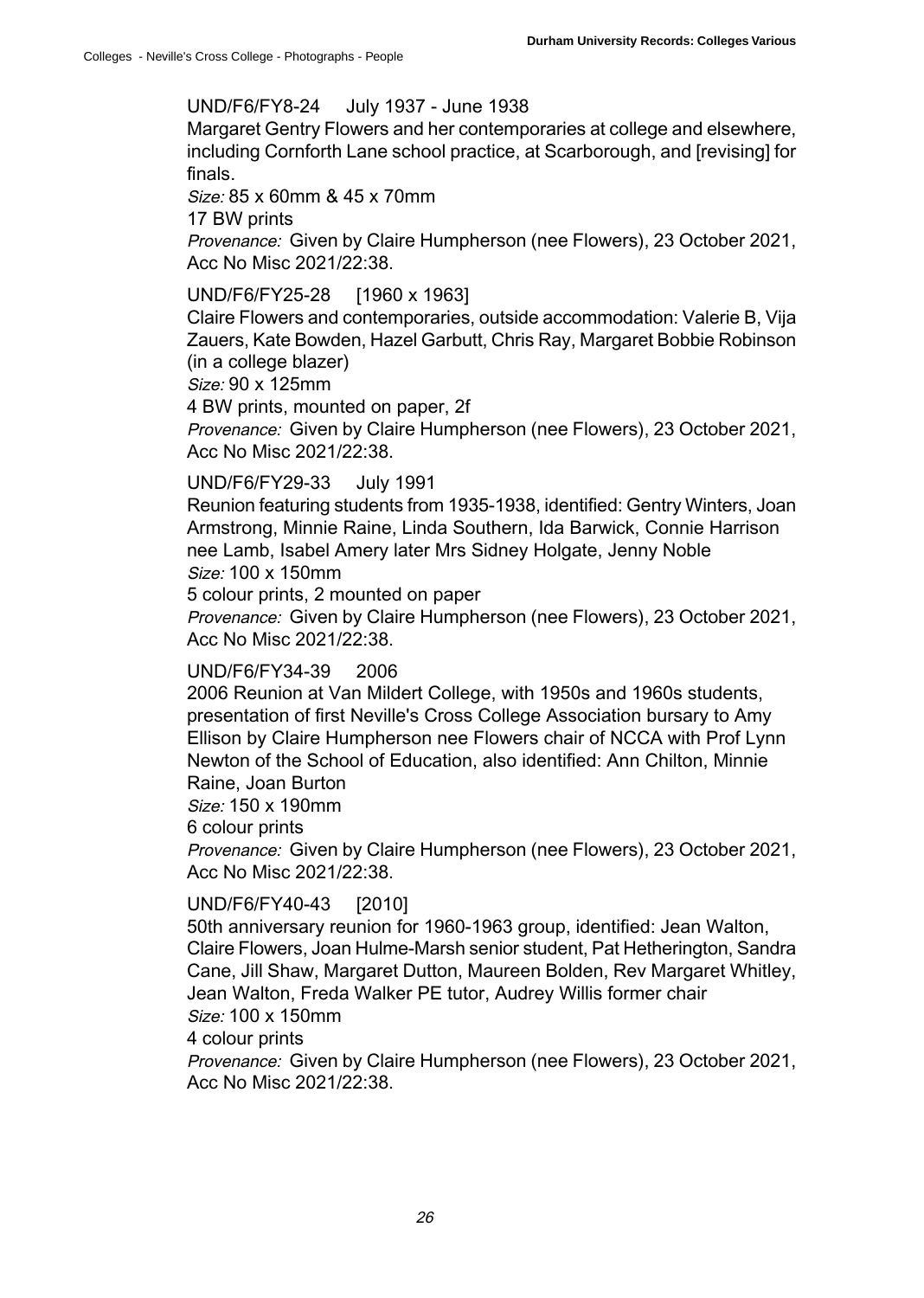#### UND/F6/FY44-47 [1962 x 1964]

Marlene Frost and contemporaries Margaret Milburn and Dorothy Crossley, outside the college entrance, ground floor room, and with the cathedral behind.

Size: 90 x 130mm 4 BW prints

Provenance: Given by [Marlene Frost], 23 October 2021, Acc No Misc 2021/22:38.

UND/F6/FY48 March 2019

Association lunch: Virtue Jones, Lesley Duckworth, Chris Middleton nee Ayre, Jean Tiffen nee Walton, Claire Humpherson, Freda Walker, Jill **McGarvie** Size: 120 x 170mm Colour print

<span id="page-30-0"></span>**Publications** UND/F6/G

UND/F6/G1 1986

Desmond Dalton, A Contribution to Teacher Education Neville's Cross 1921-1986, (Durham), with references, a bibliography , and a list of subscribers Paper book, xiv + 108p, with BW illustrations

UND/F6/G2 1971

N.M. Lunan, Memoirs of Neville's Cross College 1922-1958, (Durham), with the help of L.G. Yeoman, M.D. Firth, J.C. Noble, W.M.A. Lomas, J. Whitehouse Paper book, ii + 38p, with BW illustrations

UND/F6/G3 1988 Notelets showing 3 drawings of college buildings by Mark Anderson 3 cards

UND/F6/G4 [c.1960]

Neville's Cross College Oak Up notices, 1 annotated with its background by Claire Humpherson, another with a ribbon from Christine ?Coyne with a covering letter, and 1 from E. Logan

Card, 3f

Provenance: 1 given by Claire Humpherson (nee Flowers), 23 October 2021, Acc No Misc 2021/22:38.

UND/F6/G5 1927 - 1934

Neville's Cross College Magazine, with reports from the principal and the various extra-curricular and sporting activities, and also short articles by college members, and poems.

8 printed paper booklets

UND/F6/G6 1961 Neville's Cross College Prospectus, with images of the college and its setting, and a covering letter

Printed paper booklet

Provenance: Given by Elaine Barraclough to Ustinov College 2019, and transferred to the college's archive 23 October 2021, Acc No Misc 2021/22:38.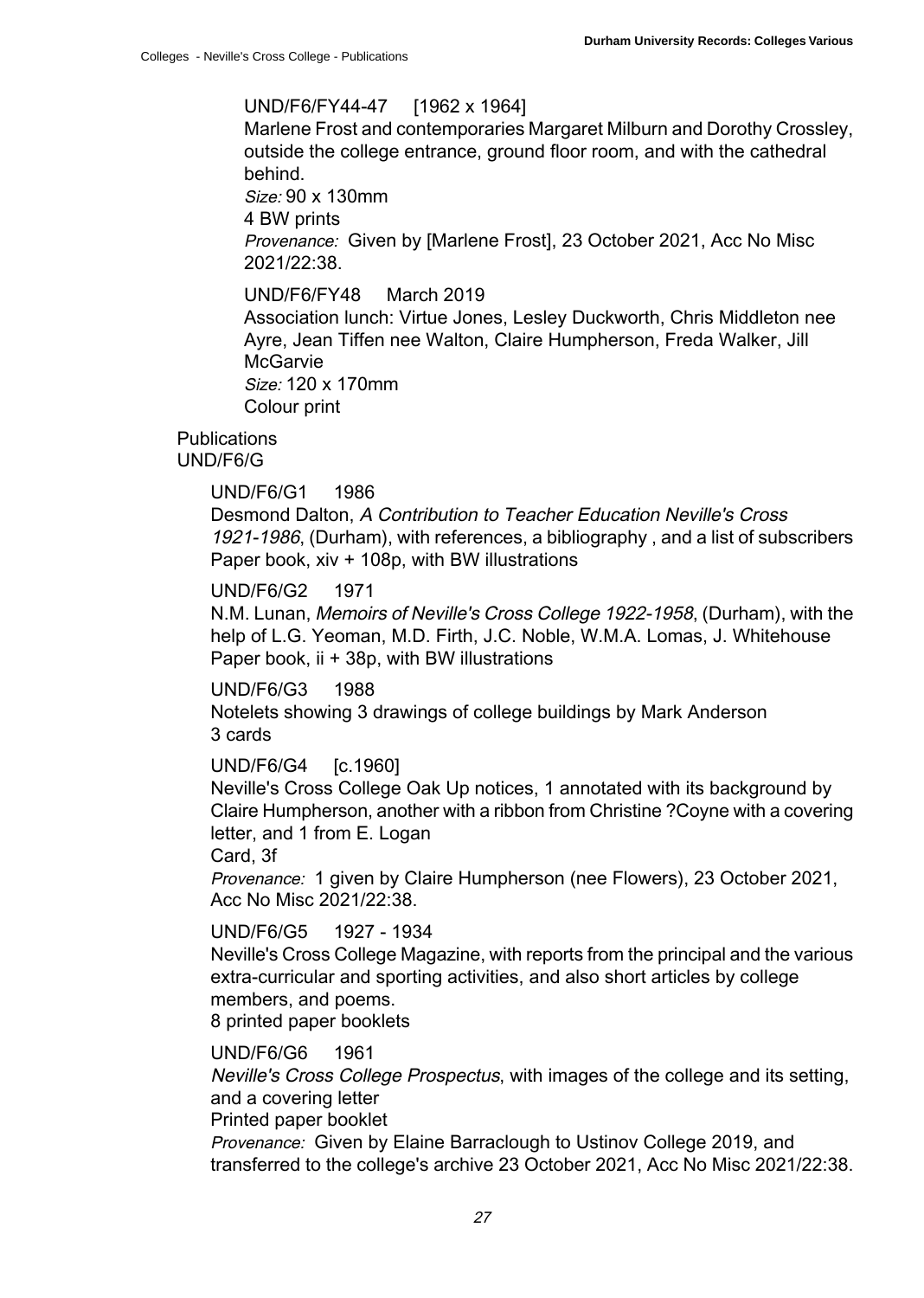#### UND/F6/G7 1963 - 2018

Newspaper cuttings about the college, including new extension, tennis team, dining hall, Mary Robson and Ustinov College. Paper file

<span id="page-31-0"></span>Deposited personal collections UND/F6/H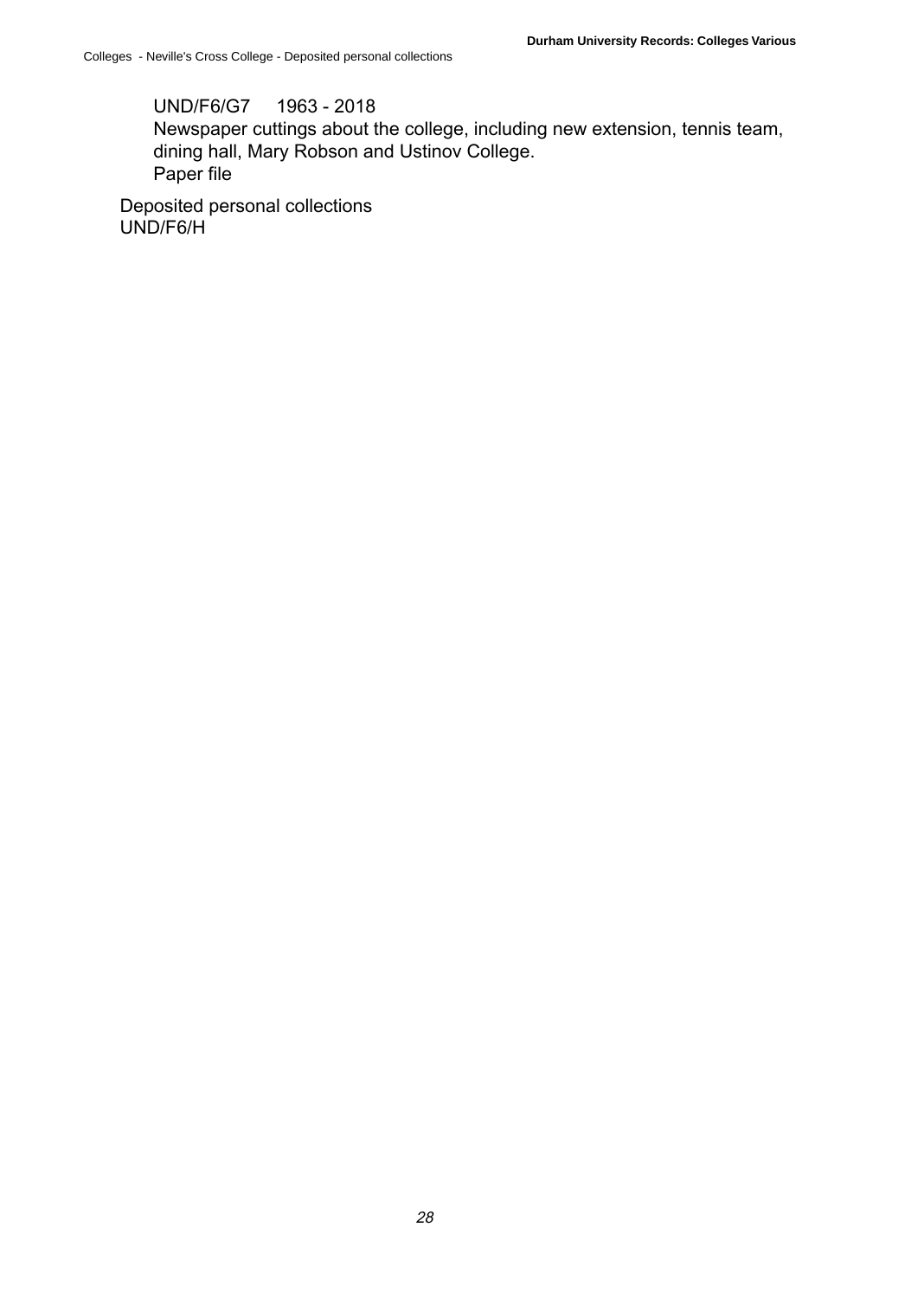<span id="page-32-0"></span>Parkinson scrapbook

UND/F6/H1 1951 - 1953

Scrapbook of Christine Wood's time as a student at Neville's Cross College 1951-1953 recording mainly her social life, but also occasional work activities in the form of programmes, invites, cards, letters, photos, newspaper cuttings, beer mats and two fireworks. Some of the items are captioned. Some other items are no longer present. There are also some notes of other social events attended. Apart from Christine Wood (later Parkinson), her friends featured are Valerie Dove (later Moffat), Lesley Smith (later Aynesley), Audrey Cree (later Bell) and Marjorie Smith (later Grant).

1. Prospectus for Neville's Cross College July 1950.

2. Open Day invitation for Christine Wood 30 June 1951.

3. BW photo of [CW] and Margaret Jones, college mother, on the entrance porch steps.

4. BW photo of girls in shirts and skirts ?dancing in front of the college.

5. Roneoed sheet of 10 [college] songs.

6. CW's training of teachers grant regulations declaration.

7. DCSRC freshers' [party] Castle invite from Ian Hoodless 6 October [1951].

8. Institute of Education cathedral enrolment service paper when CW sang a solo 5 October 1951.

9. Neville's Cross college informal dance invite 12 October 1951.

10. BW photo of [Marjorie Smith] and another girl outside NC college.

11. BW photo of [CW] outside NC college.

12. BW photo of Marjorie [Smith] and CW outside NC college.

13&14. BW photo of NC float in the Rag procession, "Neville's Devils", 12 girls dressed as school pupils and teachers on a Dixon Transport lorry. CW wearing a pen nib head-dress in honour of Paul Parker "everyone's heart-throb".

15. Durham Colleges Rag Mag 1951.

16. BW photo of Escomb church exterior from the S.

17. Newspaper cutting advertising for a baby sitter for the Xmas Ball.

18. DCSRC Christmas Ball in the town hall programme, some names added, 14 December [1951].

19. Newspaper cutting from *Palatinate* about the forthcoming DCSRC Christmas Ball.

20. NC college printed Christmas 1951/New Year 1952 card.

21. BW photo of Hatfield College.

22. Printed arms of Hatfield College.

23-25. Newspaper cuttings about the 10.15pm curfew for girl students.

26. NC Dramatic Society "The Old Man of the Mountains" ticket 1 February [1952].

27. 1 shilling ticket.

28. Note about a night-time meeting at Hatfield College 31 January 1952.

29. DCSRC Shrovetide Ball at Castle ticket 22 February 1952.

30. Stockport address 11 Juy 1952.

31. NC formal dance invite to Malcolm Gardiner 26 February 1952.

32-39. NC Dramatic Society "The Merchant of Venice" tickets, programme, [ Palatinate ] review and 4 BW photos 7-10 May 1952.

40&41 Newspaper cuttings about a tug-of-war between an elephant and 20 staff and students at Hatfield College.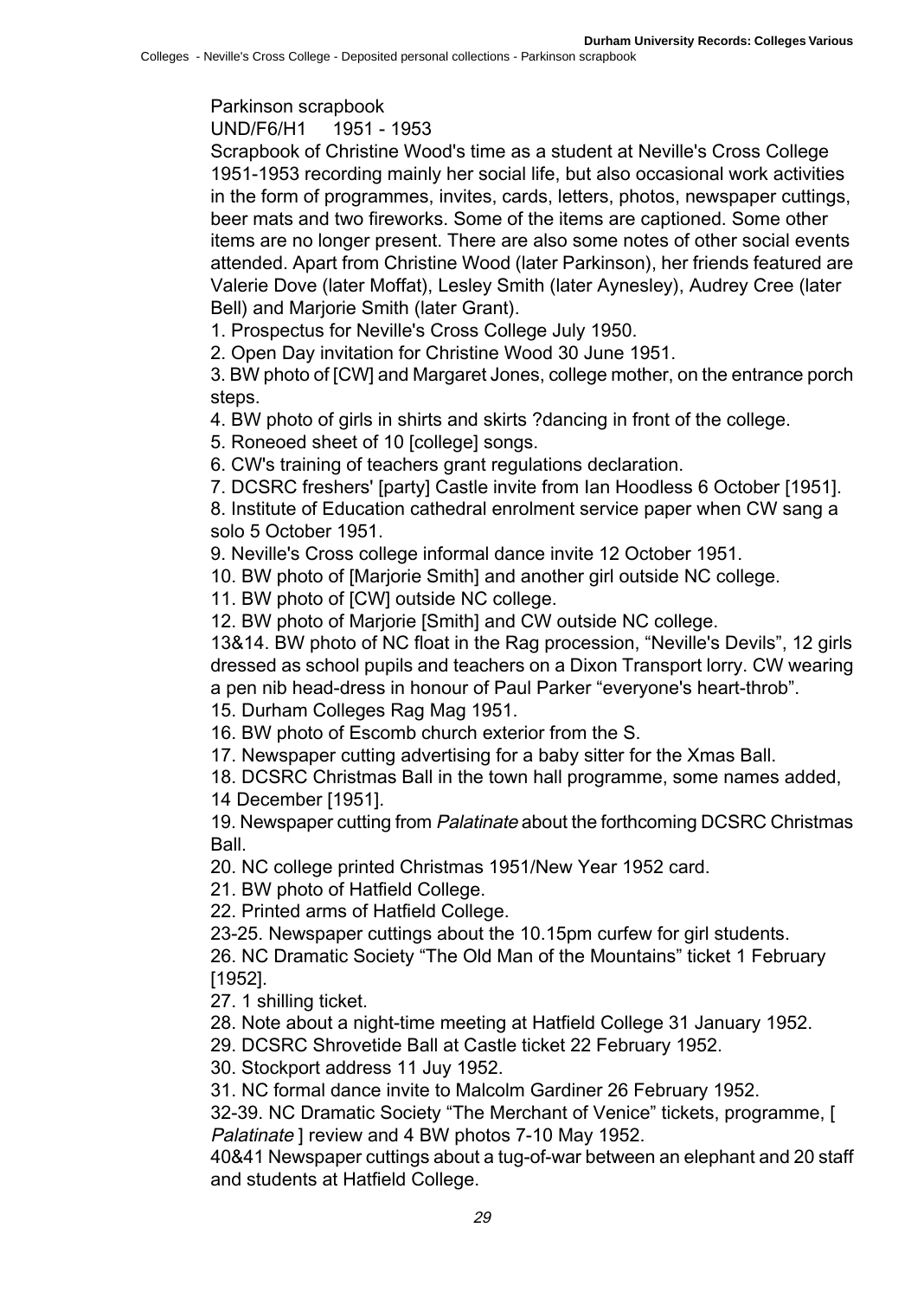42. Newspaper cartoon about "Botany Junior Laboratory".

43. DCSRC June Ball at the Town Hall programme 20 June 1952.

44. Newspaper cutting 4 male students toasting another, Jubby identified.

45. Newspaper cutting of a NC student's opinion of King's.

46. [ Palatinate ] report on Durham Colleges' swimming team's prospects.

47. Newspaper cutting reporting the election of officers of the Durham Colleges

Conservative and Unionist Association, John Shillitoe highlighted.

48. Newspaper cutting of Mary Bostock and Paul Parker punting.

49. NC Institute of Education results 1953.

50. BW photo formal group of NC first years (47 present) 1951/52.

51. BW photo formal group of NC second years (45 present) 1952/53. (Photocopy).

52. BW photo of 4 girls relaxing on a lawn, Summer 1952.

53. BW photo of 4 girls on the college porch steps, captioned "Me in San".

54. Cheering note on a nautical theme from Beswick, Reed, Scott, Lister, Lee and Pinkney [which they brought to CW, along with refreshments, up the fire

escape when she was ill in the sanatorium].

55. 1 shilling ticket.

56. Newspaper cutting of Durham rugby scores.

57. Beer mat from [Nevelles Dene Hotel] for Steel, Coulson and Co's Elephant Ales.

58-61. NC Dramatic Society Floor Plays programme and 3 BW photos 30 October [1952].

62. "Smoke Woodbines" beer mat from The Buffalo, November 1952.

63. Standard Roman Candle indoor firework.

64. W. Harbot & Co Demo indoor firework.

65-69. Aeolian String Quartet concert programme, with the autographs of the members, 22 October 1952.

70. Newspaper cutting reporting a rugby match featuring [Ken] Beresford.

71. Newspaper cutting on Durham female students and their "Windswept Look".

72. BW photo of [CW] and 3 female friends in coats outside NC college.

73. BW photo of [CW], Val [Dove] and a male student on the river-bank during the Regatta.

74. Envelope from [Ken Beresford] to "Miss Teaching Practice" in Sunderland.

75. NC Informal Dance invite for K.W. Beresford 10 October 1952.

76. St John's College printed Christmas card from "No.1 Monk".

77. St Cuthbert's Society printed Christmas card from Malcolm.

78. Newspaper cutting of NC Rag float, 7 featured, Audrey Dobson, Val Dove, Norma Wyness, Norma Russell and Alice Thompson identified.

79. BW photo of NC 2nd years' Rag float 1953. Photocopy.

80. Durham Colleges Rag Revue ticket 6 February 1953.

81. Linkman Sherriegg egg flip beer mat from the Duke of Wellington 21 September 1952.

82. Durham Colleges Rag Mag 1953.

83. NC Formal Dance invite for Peter Yates 17 February 1953.

84. Durham Colleges Rag Revue programme 1953.

85. Poster advertising DCSRC informal dance in [Library] Room 5, 14 March [1953].

86. BW photo, man, head and shoulders, signed Peter Murray [radio DJ].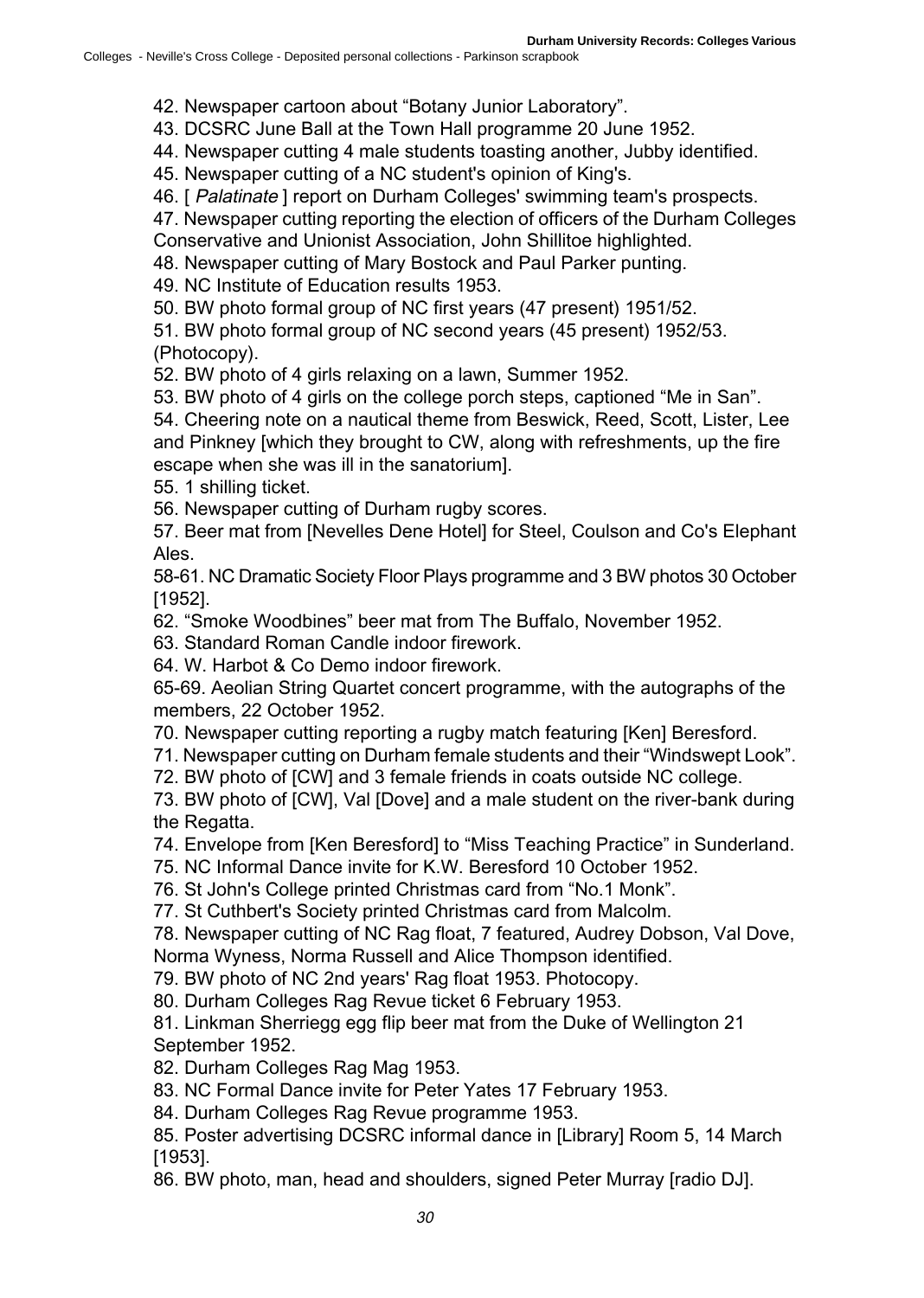Colleges - Neville's Cross College - Deposited personal collections - Parkinson scrapbook

87. Week's teaching timetable for CW for Dubmire Infants.

88. A poem about teaching.

89&90. BW photos, views of NC college.

91. Newspaper cutting headed "Lulu Among The Yahoos!" and noted as "Alan Chappelle's Babtism" ( sic).

92. Letter to CW from the Director of Education, County Borough of Sunderland, allocating CW to Hasting Hill P. Infants' School 29 April 1953.

93. BW photo of Cosin's Hall entrance June 1953.

94. BW photo of NC college main front.

95. Newspaper cutting reporting a Durham Colleges 2nd XV rugby match, [Ken] Beresford highlighted.

96. BW photo of a coxed four rowing on the Wear, John Thompson cox identified.

97. BW photo of girls picking out stones and clearing ground for cultivation.

98. BW photo of CW in the grounds of NC college.

99. BW photo of the rear view of 3 girls picking out stones and clearing ground for cultivation.

100. CW room name-plate.

101. BW photo of CW and 4 female friends in dresses in the grounds of NC college in front of a rhododendron bush.

102. BW photo of 4 girls walking along a hedge-row.

103. BW photo of 4 girls perched on a fence around a NC notice.

104. BW photo of CW and another girl in dresses sitting on a [?BSA] single cylinder motorbike registration LUP67.

105. BW photo of girls picking out stones and clearing ground for cultivation.

106. Handook of Information for Teachers produced by the N.U.T.

107. Testimonial from Netty Lunan, Principal, for CW as an Infants' School teacher, July 1953.

108. CW's Institute of Education Certificate 1953.

109. BW photo digital print "Mothers & daughters", 7 ladies in dresses in the NC grounds 1951.

110. BW photo digital print Marjorie [Smith], Audrey [Cree], Val [Dove] and CW, in coats, outside NC main front.

111. BW photo digital print "Mothers & daughters" 1952, 10 ladies in dresses in [NC] grounds.

Provenance: Given by the compiler, Mrs Christine Parkinson (nee Wood) of Harrogate, 19 September 2005, Acc No Misc.2005/2006:18 and 27 October 2005, Acc No Misc.2005/2006:28.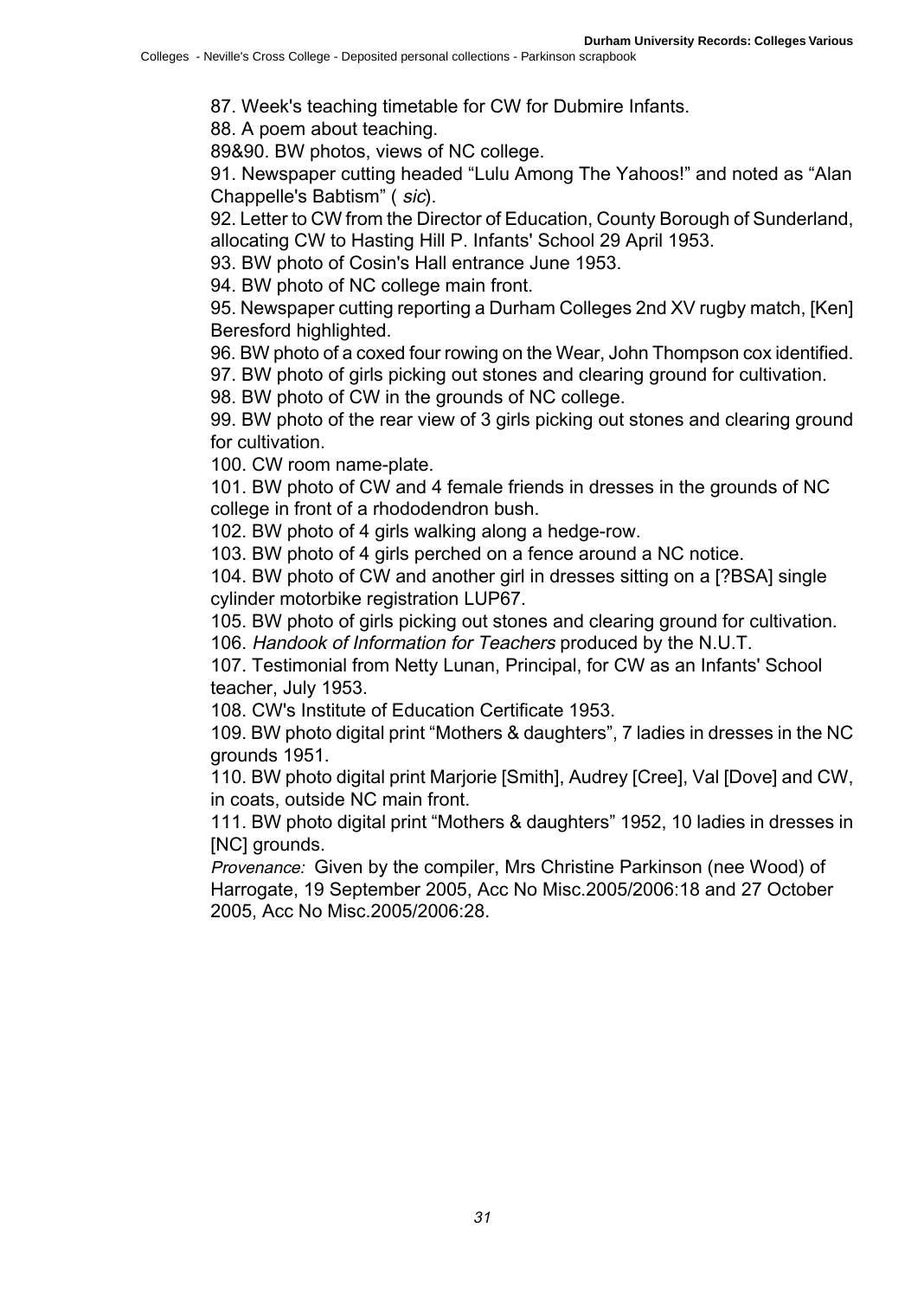UND/F6/H2 1937 - 1939

Photographs of Nancy Caldwell (1919-), during her time at Neville's Cross College

1. BW print of Margaret Little in costume as Ellen in the play Room in the Tower, outside, April 1938.

2. BW print of 3 ladies outside, 2 in costume [in the play Room in the Tower], April 1938.

3. BW print of 2 ladies outside in costume for the play Room in the Tower, Tylney & ?, April 1938.

4-5. BW print & BW postcard of a group of 9 men, 7 in suits and 2 in cassocks and dog collars, outside ?a church door.

6. BW print of OTC championship, Ponteland, 2 men in suits firing rifles prone on a range, 1938.

7. BW print of [OTC] Infantry Unit, winners of the Philipson Sheild 1937 & 1938, sitting outside with rifles: CQMS E.J. Dobbie, O/C B.C. Hooper, O/C G. Waite, L/Cp W. Phorsan, Sergt E.W. Yates, O/C G. Gowie

8. BW print of 7 ladies outside, sitting in deck chairs or on a rug, in dresses, J. Macdonald, E. Gustard, I. Weatherston, J. Carter, E. Weeks, M. Shield, N. Caldwell, June 1938.

9. BW print of 10 ladies outside, trees behind, in dresses, E. Sample, K. Jeffrey, E. Gustard, M. Shield, J. Macdonald, E. Weeks, I. Weatherston, R. Horsley, H. Robinson, N. Caldwell, June 1938.

10. BW print of 6 ladies outside dressed as ?dancers, posed in a group, E. Sample, J. Macdonald, M. Shield, E. Gustard, J. Carter, [N. Caldwell].

11. BW print of 5 students at Neville's Cross, in dresses, outside: C. Foster, E. Gustard, M. Pigg, M. Shield, N. Caldwell, June 1938.

12. BW postcard of a study bedroom interior at the college, sent to N. Caldwell by L.G. Yeoman, 20 July 1939.

13. BW postcard of W.A. Brown in cricket kit playing a forward stroke in the nets, 1938.

14. BW print of a women's hockey team (11), in white shirts and socks with dark skirts, and sticks, in front of a goal, (possibly a Durham County XI)

15. BW print of 6 ladies outside the college entrance in white shirts and dark skirts (?those awarded colours): netball, Doreen Anderson, Kathy Lee, Helen Robinson; hockey, Ethel Stamper, Nancy Vickers, Nancy Caldwell, 1939.

16. BW print of a ?year group photo, (39), in dresses/skirts with 2 in college blazers, outside the college entrance, [1939].

17. BW postcard of a formal group of male students (43) in suits with 2 in blazers, outside a college entrance, by L.E. Muller, of 454 Kingsland Road, London, 1939.

18. Covering letter from Liz Wisniewski detailing her mother's career, 15 March 2018

File of 17 BW prints/postcards + 1f

Provenance: Given by her daughter Liz Wisniewski, March 2018, Acc No Misc.2017/18:72.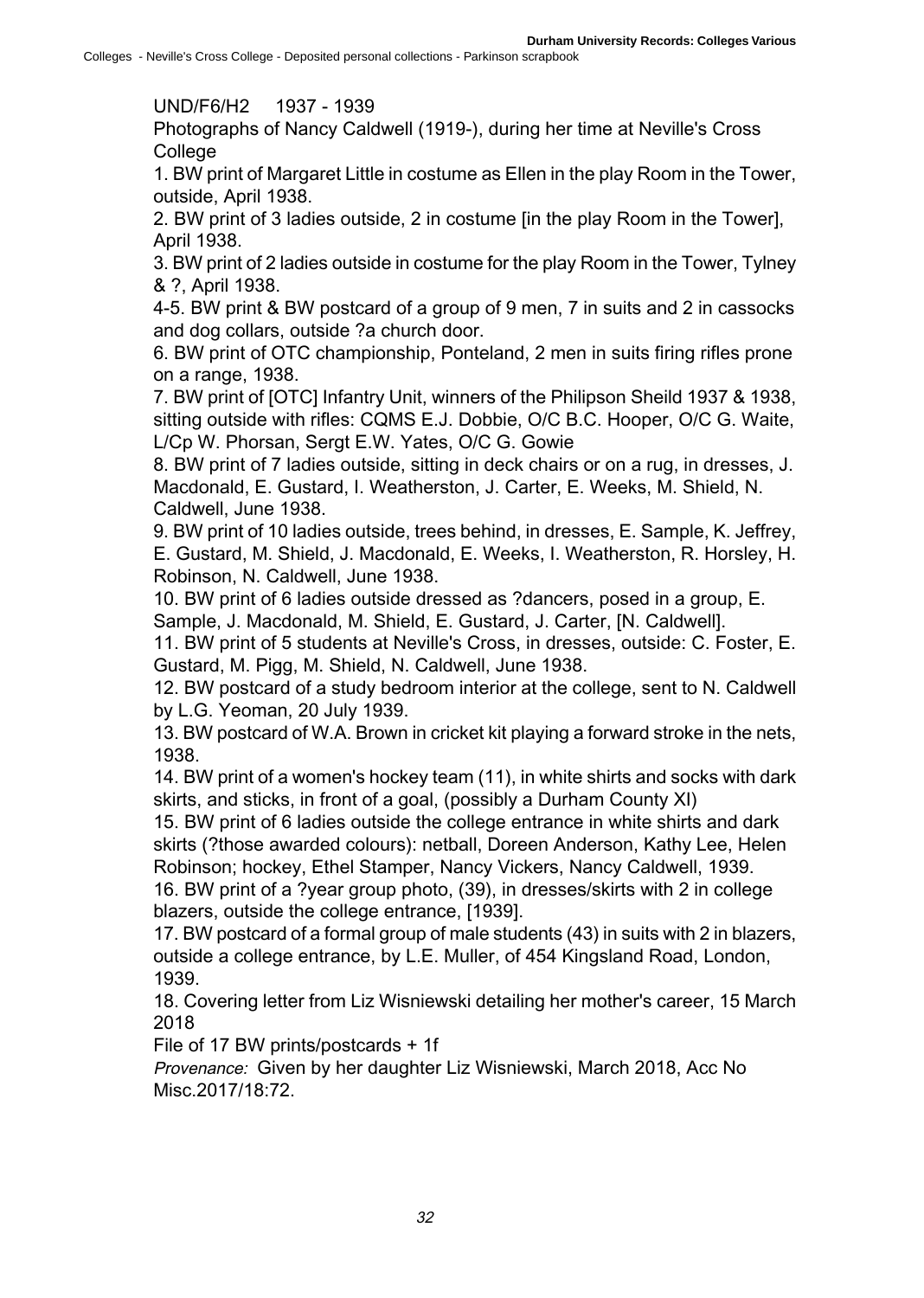### UND/F6/H3 1924 - 1976

Scans of images of Anthony Blake's time at Neville's Cross College (1973-1977) and of earlier items.

1. Jim Floyd, Robert Melville, Jen Chettle, Douglas Shearer on a bench outside the college, cars behind, first day at college, September 1973.

2. End of 3rd year group went to North Wales, outside: Anthony Blake, Douglas Shearer, John Ward, Lynn Waddington, Karen Trainer, Sarah Butterworth, July 1976.

3. 2nd year History field trip: Carmel Horn, Jane Priestley, Sue Reed, Douglas Shearer, Christine Hindson, Stella Gibson, Carol ?Crawforth, Margaret ?, Christine ?, Gill Knox, Robert Melville, Carole Dodd, 1975.

4. BEd graduation day on Palace Green, Castle Master's garden with roses behind, in academic dress: Sarah Butterworth, Jeanette Copeland, Anthony Blake, Janet Robson, Karen Trainer, June 1977.

5. College staff, half length, outside, jacket and tie, Dr Stephen Newton (History), c.1974.

6. College prospectus cover 1973.

7. College staff list 1973.

8. Fresher's Week programme, September 1973.

9-11. College prospectus c.1924.

12. College timeline by Anthony Blake, 2017.

13. Hilda Firkins (aged 18) and fellow student, in dark dress and light shirt, 1924. Paper file, 4f of 13 images

### <span id="page-36-0"></span>UND/F6/H4 2016

Joan Burton, death of: service paper, newspaper notice and death certificate. Paper file

### **Artefacts**

UND/F6/I

UND/F6/I1 [c.1943]

College blazer of Maureen Trevaskis (1925-2014), Neville's Cross 1943-1945, royal blue with the college badge on the chest pocket

Born 1 February 1925, educated at Seaham Harbour Grammar School for Girls; Teacher's certificate at Neville's Cross College (based in Hatfield College) 1943-1945, married 1946 becoming Mrs Morrow (youngest married teacher in the country), taught in schools in Sacriston, Waldridge Lane, Nettelsworth, Cheveley Park Infants (head) and Durham Gilesgate Infants (head); died 6 February 2014 when living at 4 Whitesmocks, Durham.

Size: c. size 10, 700 x 450mm

Woollen blazer, 3 pockets, hole in the right pocket, 2 buttons, unlined

### UND/F6/I2 [c.1943]

College scarf of Maureen Trevaskis, black background with alternating broad bottle green and thin red and silver stripes, Elliott's Irish Poplin Hand Woven in Ireland.

Size: 1220 x 285mm

Silk and wool scarf, unfinished ends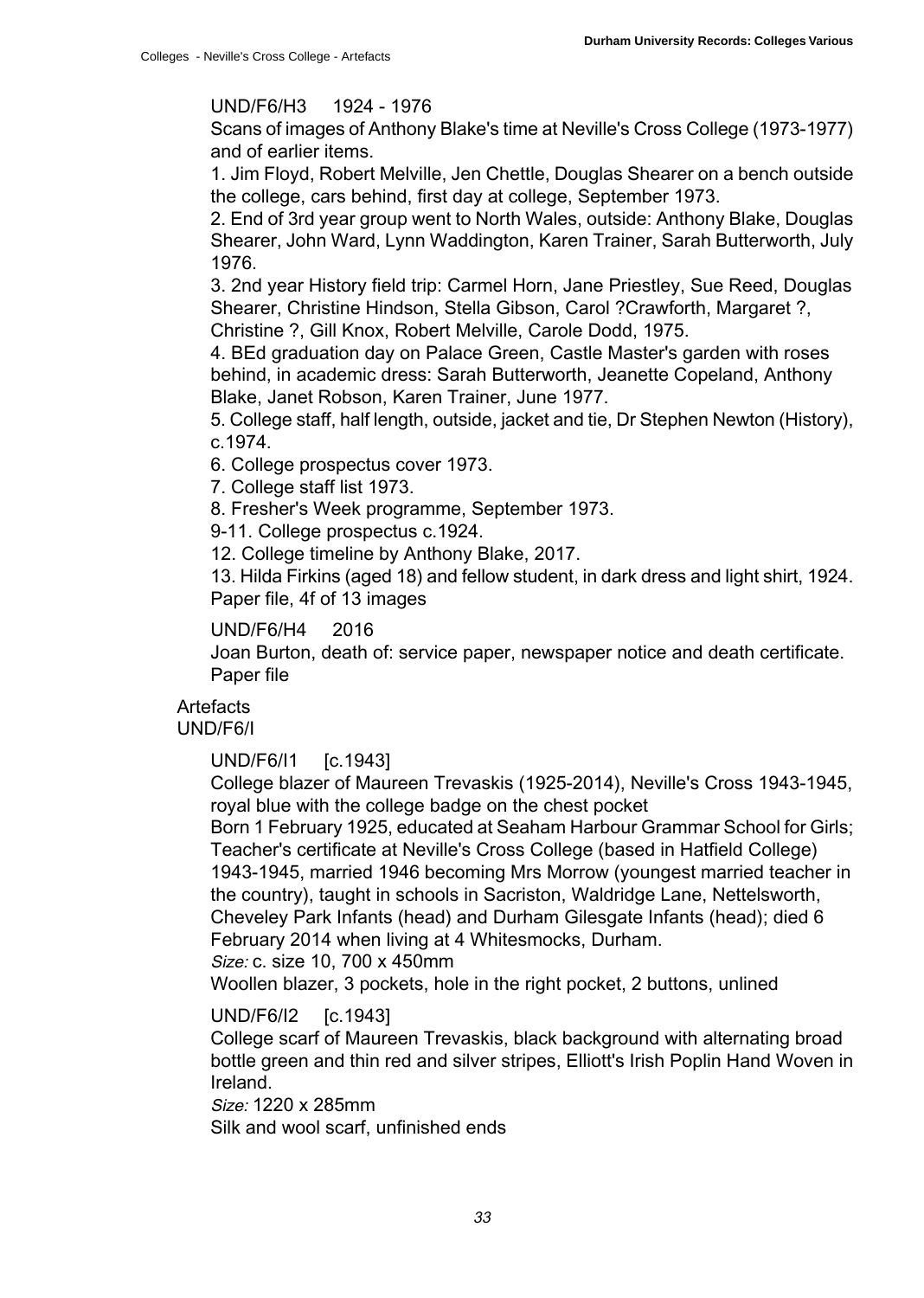UND/F6/I3 [c.1980] Neville's Cross College coat of arms with "Ne Vile" on a scroll beneath, produced by The York Heraldic Shield Size: 180 x 150 x 30mm Painted shield on a wooden plaque

UND/F6/I4 [c.1950] Neville's Cross College coat of arms with "Ne Vile" on a scroll beneath, produced by The York Heraldic Shield Size: 170 x 150 x 20mm Painted shield on a wooden plaque Provenance: Transferred from University College 17 December 2020.

#### UND/F6/I5 1987

Drawing of Neville's Cross College main front, surrounded by foliage and flowers, by an Art student Mark Anderson, printed on to a tea towel, sales of which were much used for fund raising.

Size: 430 x 765mm

Cotton tea towel

Provenance: Given by Claire Humpherson, 23 October 2021, Acc No Misc 2021/22:38.

UND/F6/I6 [1961]

Tennis colours, inside a silver outline 'VI' and crossed racquets, of Judith Rosenstein. Size: 70 x 65mm

Grey cloth badge

Provenance: Given by Judith Rosenstein, 23 October 2021, Acc No Misc.2021/22:38.

UND/F6/I7 [c.1960] Badge of the college arms Size: 100 x 90mm Embroidered cloth Provenance: Given 23 October 2021, Acc No Misc.2021/22:38.

UND/F6/I8 [c.1936] College scarf of Gentry Winter (1936-1938) (mother of Claire Flowers) Size: 680 x 740mm Silk square, dark blue with alternate thin light blue and white stripes Provenance: Given by Claire Humpherson, 23 October 2021, Acc No Misc 2021/22:38.

UND/F6/I9 [c.1960] College scarf of Claire Humpherson (nee Flowers) (1960-1963) Size: 240 x 1790mm Woollen scarf, dark blue with alternate thin light blue and white stripes Provenance: Given by Claire Humpherson, 23 October 2021, Acc No Misc 2021/22:38.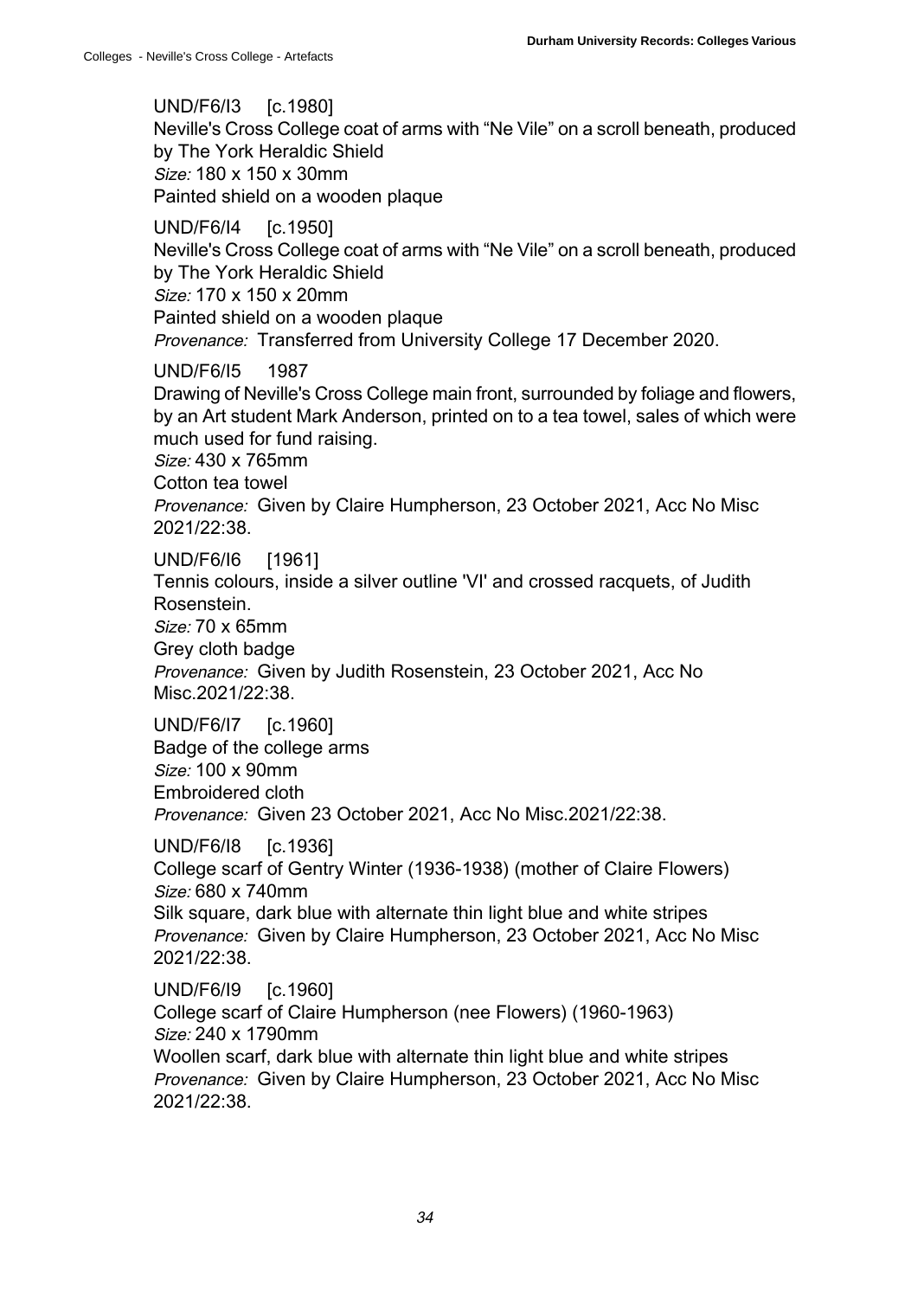### UND/F6/I10 [c.1959]

Neville's Cross college blazer of Lesley Duckworth (1959-1961), royal blue with the embroidered college badge on the chest pocket, with a covering card Size: c.720 x 500mm

?Woollen blazer, 3 exterior pockets, 1 interior pocket, 2 buttons, lined, by Gray and Sons

Provenance: Given by Lesley Duckworth, 23 October 2021, Acc No Misc 2021/22:38.

UND/F6/I11 [1968]

Neville's Cross College Athletics colours tie of Paul Bentley (c.1968), with a covering letter.

Size: 63 x 1300mm

Red terylene polyester tie

Provenance: Given by Paul Bentley, 23 October 2021, Acc No Misc 2021/22:38.

### UND/F6/I12 [c.1950]

Neville's Cross College badged pottery items, plain off white with the college badge, by Dunn Bennett & Co Ltd, Royal Victoria Pottery, of Burslem, Staffs: Small vase, 125mm high, 80mm diameter

Ash tray, 3 compartments, 115 x 85 x 20mm

2 pottery items

### UND/F6/I13 [1936]

Neville's Cross College arms (silver St Cuthbert's cross on a blue background, with the Neville silver saltire on a red background surmounted by a red rose in a canton), belonged to Gentry Winter (1936-1938)

Size: 170 x 230 x 20mm

Painted wooden plaque, scalloped edged head

Provenance: Given by Claire Humpherson, 23 October 2021, Acc No Misc 2021/22:38.

### UND/F6/I14 [c.1965]

College scarf with sewn on to it the college arms badge (without the red rose) and a colours strip for the Boat Club: N.X.C.W.B.C.

Size: 240 x 1790mm

Woollen scarf, dark blue with alternate thin light blue and white stripes Provenance: Given by Janet Senior, 23 October 2021, Acc No Misc 2021/22:38.

UND/F6/I15 1966

Senate Regatta, won by Janet Senior Size: 100 x 100 x 85mm Pewter half pint tankard Provenance: Given by Janet Senior, 23 October 2021, Acc No Misc 2021/22:38.

UND/F6/I16 1987

Reproduced drawing of the main entrance to Neville's Cross College, by Mark Anderson.

Size: 370 x 520 x 15mm

Paper, 1f, mounted on board, in a wooden glazed frame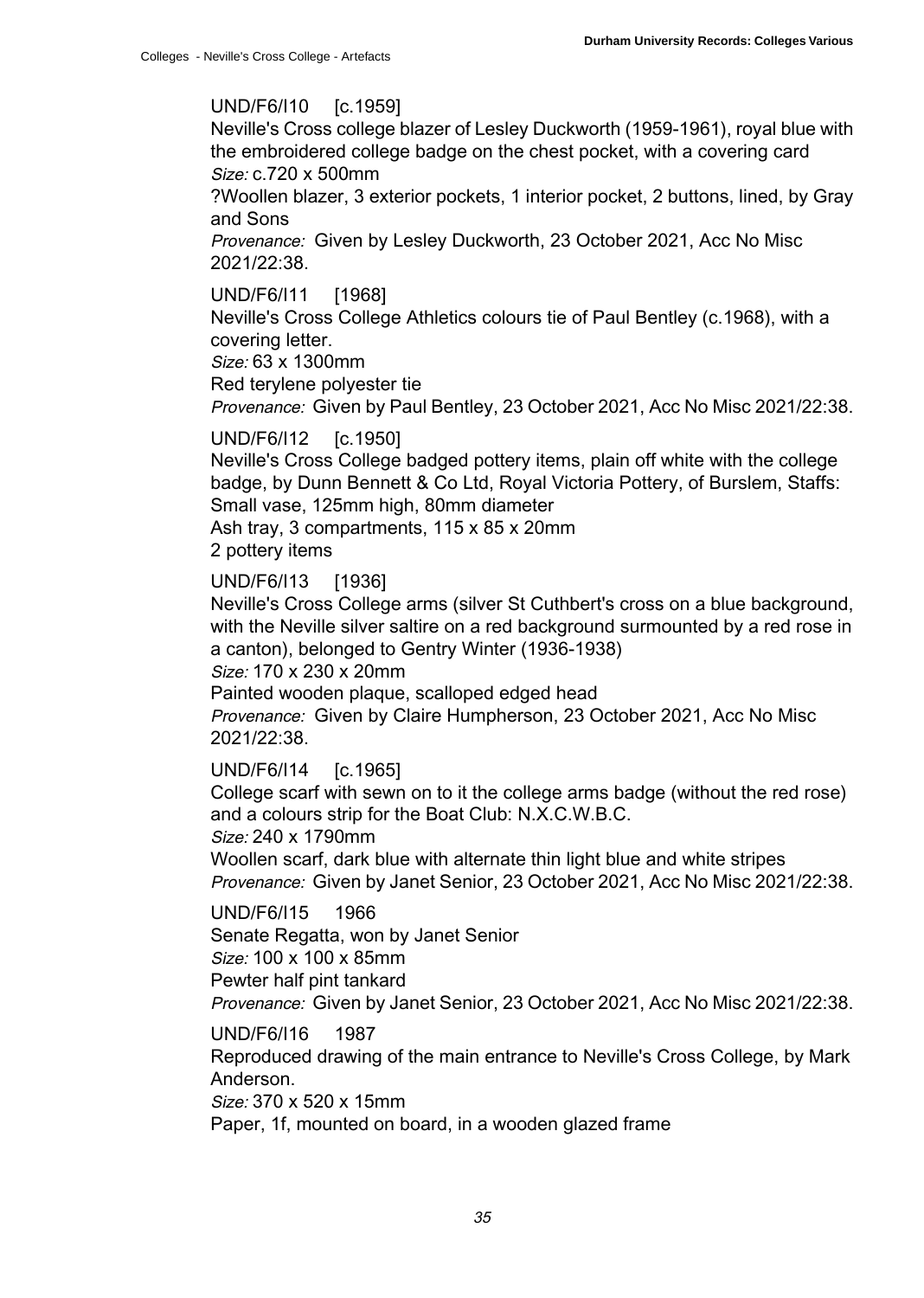### <span id="page-39-0"></span>Codrington College, Barbados

UND/F17

Biographical information: On his death in 1710 Christopher Codrington left estates in Barbados and Barbuda in trust as a bequest to the Society for the Propagation of the Gospel in Foreign Parts (SPG) to estbalish a college for the study of hysic, surgery and divinity. It eventually opened in 1745 and became affiliated to the University of Durham in Easter Term 1875. After WW2 the Classical faculty was wound down by Durham as the university in Jamaica was developing that, so that after 1955 only theology students were being taught at Codrington. It became part of the Cave Hill Campus of the University of the West Indies in 1965.

<span id="page-39-1"></span>**Publications** UND/F17/G

> UND/F17/G1 Summer 1961 Codrington Review, with articles about the college and elsewhere, and lists of ordinands, Printed paper booklet, 28p + covers

UND/F17/G2 1988

Codrington College A Brief History, by John W. Holder (Bridgetown, Barbados), with various images of staff, principals, buidlings etc, printed off the college website 25 October 2010 Paper file, xii + 27p

<span id="page-39-2"></span>Fourah Bay College, Sierra Leone UND/F18

Biographical information: Fourah Bay College was founded by the Church Missionary Society in 1827 to train Africans as schoolmasters, catechists and clergymen. The college was affiliated to the University of Durham in 1876. In January 1918 the Wesleyan Missionary Society became associated with the CMS in the control and work of the college. It was merged with Njala University College in 1967 to form the University of Sierra Leone when its formal association with Durham ended. Some of the series of publications held at Durham continue into the new regime.

<span id="page-39-3"></span>Academic UND/F18/D

> <span id="page-39-4"></span>UND/F18/D1 June 1966 Fourah Bay examination papers in Chemistry for the BSc and the BSc qualifying exams. Printed paper booklet

Ownership history: Formerly: PamL378.664

**Publications** UND/F18/G

UND/F18/G1 1959/60

Fourah Bay College The University College of Sierra Leone Annual Report by the Principal, includes an appendix on the college's history by Davidson Nicol Printed paper booklet

Ownership history: Formerly: Per Local FOU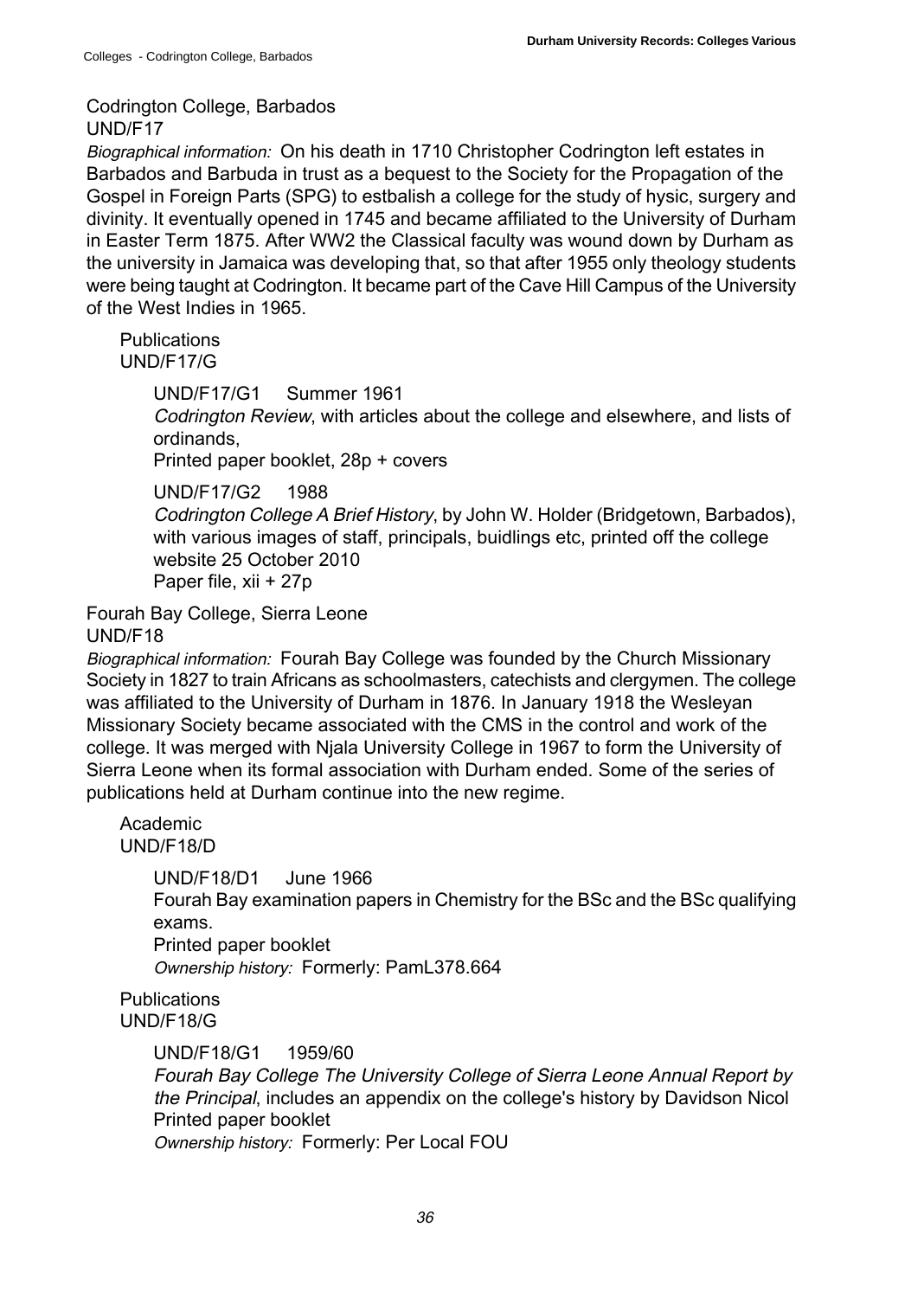### UND/F18/G2 1961/62 - 1980/81

Prospectuses:

Fourah Bay College The University of Sierra Leone Prospectus Session 1961/62 Fourah Bay College University of Sierra Leone Prospectus for Sessions 1978/79, 1979/80 & 1980/81

2 printed paper booklets

Ownership history: Formerly: Per Local FOU

UND/F18/G3 1960/61 - 1972/73

The Fourah Bay College Calendar including dates of terms, almanac, historical notes, officers, council, college staff, University Act, charter and statutes, standing orders, comittees, boards, ordinances and regulations, for 1960/61-1962/63, 1964/65, 1966/67-1972/73 (part II only for 1972/73).

11 Printed paper booklets

Ownership history: Formerly: Per Local FOU

UND/F18/G4 1948 & 1952

The Fourah Bay, articles with lists of staff

Vol.II Michaelmas Term 1948 No.1

Vol.II Epiphany Term 1949 No.2 (1 and 2 subtitled New Series)

Vol.4 Michaelmas Term 1952 (subtitled The Terminal Magazine of Fourah Bay College)

3 paper booklet, 1 & 2 bound together in boards

Ownership history: Formerly: Per Local FOU

UND/F18/G5 Epiphany 1966 - December 1968 Fourah Bay College Gazette, including news of departments, graduates, visitors, lectures, staff, numbers, appointments and a calendar for:

No.4 Epiphany Term 1966 Vol.2 No.2

No.5 Easter Term 1966 Vol.2 No.3

No.6 September-December 1966 Vol.3 No.1

No.7 January-April 1967 Vol.3 No.2

No.8 May-August 1967 Vol.3 No.3

No.9 September-December 1967 Vol.4 No.1

No.10 January-April 1968 Vol.4 No.2

No.11 May-August 1968 Vol.4 No.3

No.12 September-December 1968 Vo.5 No.1

8 paper booklets

Ownership history: Formerly: Per Local FOU

UND/F18/G6 1948 & [1957] Fourah Bay University of Durham Sierra Leone Appeal Fund brochures 2 printed paper booklets Ownership history: Formerly: L+378.664FOU and PamL378.664FOU

UND/F18/G7 December 1959

Sierra Leone Studies, The Journal of the Sierra Leone Society, ed A.P. Kup (Special Number, New Series, No.12) Printed paper book

Provenance: Given by David Gledhill of Bristol, February 2017.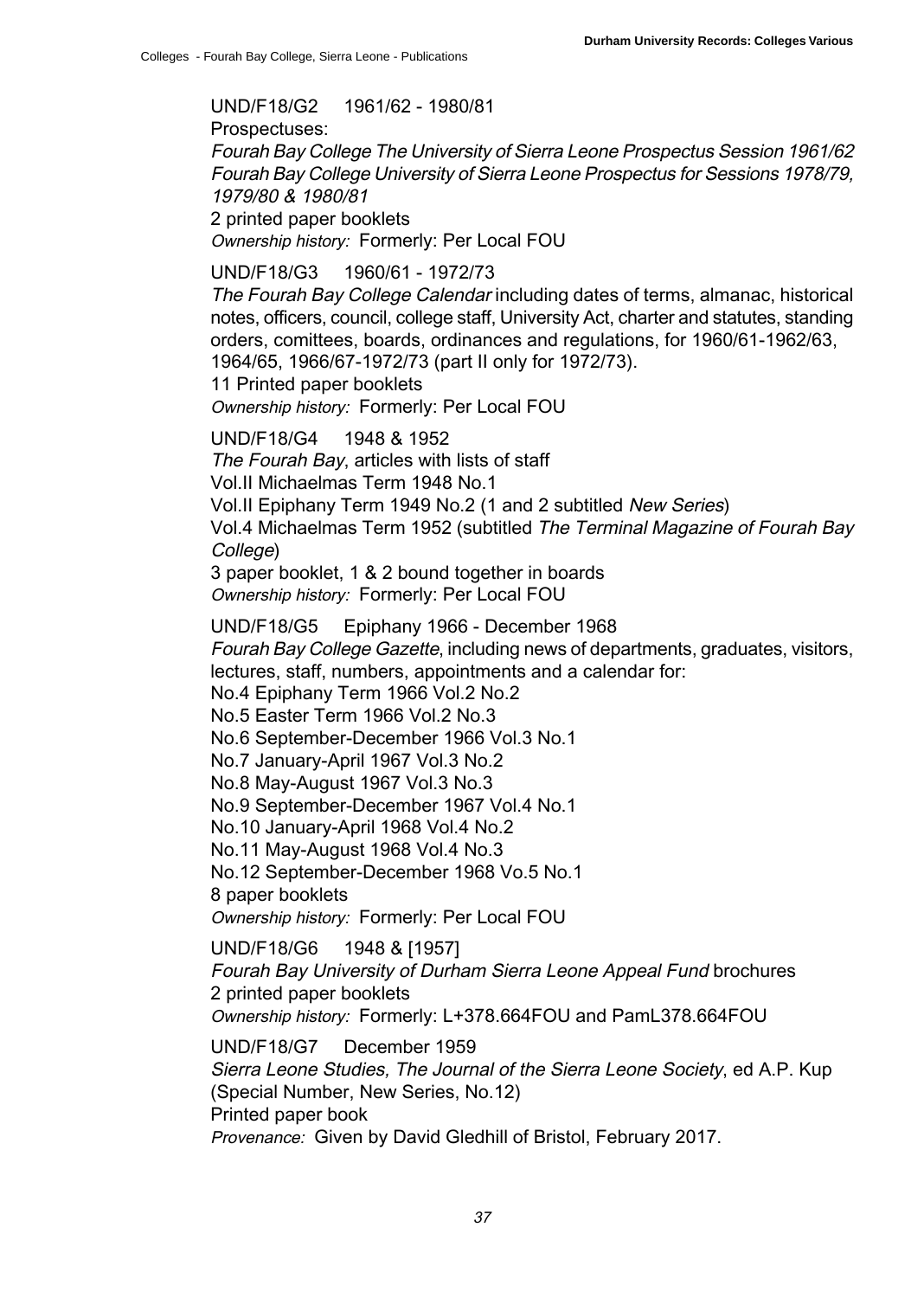<span id="page-41-7"></span><span id="page-41-6"></span><span id="page-41-5"></span><span id="page-41-4"></span><span id="page-41-3"></span><span id="page-41-2"></span><span id="page-41-1"></span><span id="page-41-0"></span>Teikyo University of Japan in Durham UND/F21 Biographical information: Since 1990, Teikyo University has sent around 30 students in September and April to its campus in Durham (TUID) to improve their communication skills in English, and interact wih Durham students and the local community. Its main building is the Lafcadio Hearn Cultural Centre with two halls of residence next to St Mary's College. Foundation UND/F21/A Anniversaries UND/F21/AA UND/F21/AA20 2 July 2010 Invite for a 20th anniversary celebration ceremony and buffet lunch Card, 1f **Administration** UND/F21/C Bursar UND/F21/C2 UND/F21/C2/1 October 2011 Posters: Teikyo festival, 22 October [2011] Paper, 1f UND/F21/C2/2 October 2010 Invitations: Annual Japanese Festival, 23 October 2010 Card, 1f Academic UND/F21/D Student Lists and Registers UND/F21/D1 UND/F21/D1/1 April 1990 - April 1991 Admissions register, with names and signatures, and an oath; mostly unused. Paper book **Publications** UND/F21/G UND/F21/G1 1998 - 2015 Teikyo University in Durham Gazette, issues: Vol.III No.1 (June 1998), Vol.XI (February 2008), Vo.XII (February 2009), Vol.IX (2011), Vol.XIX (April-September 2015). 5 printed booklets